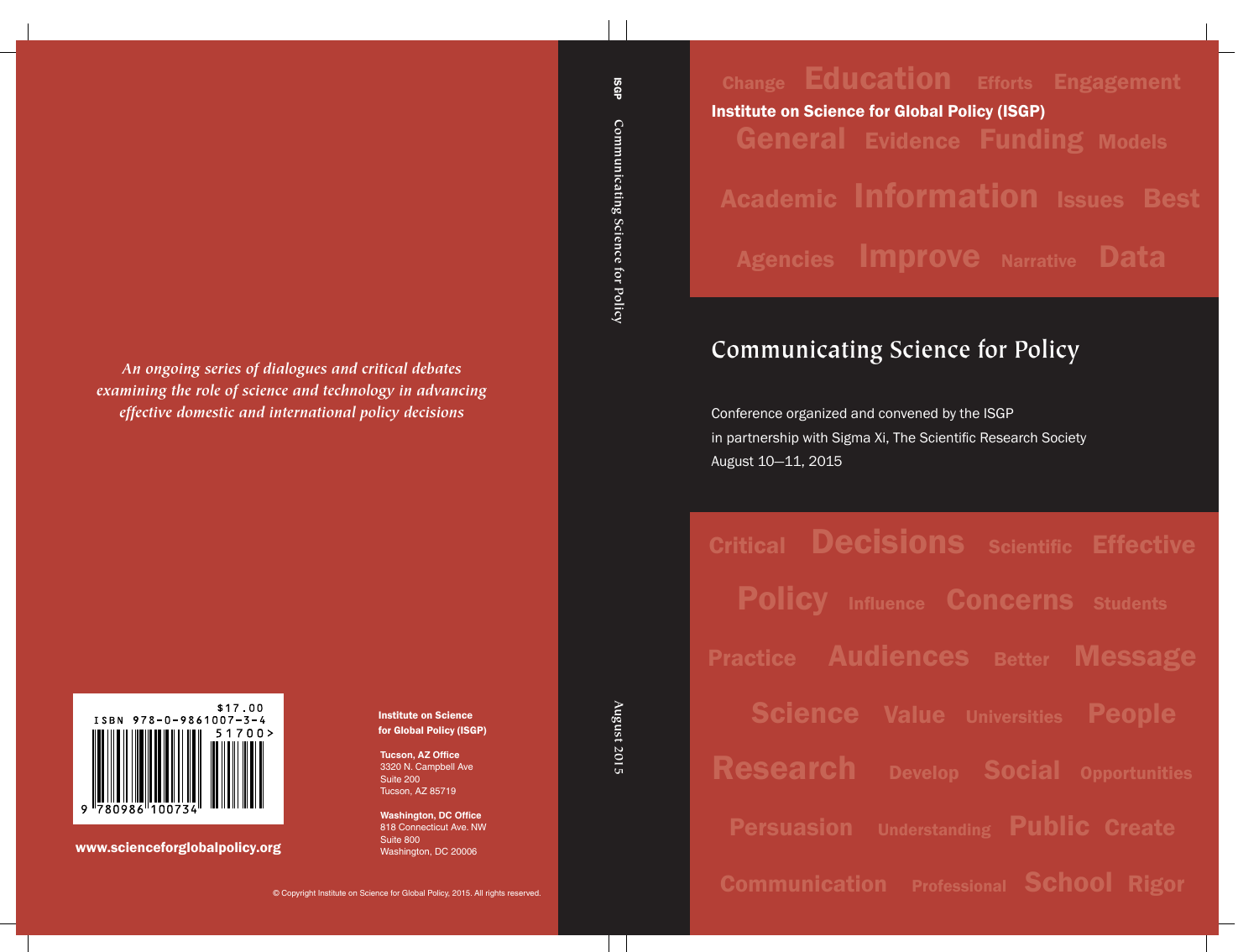# Institute on Science for Global Policy (ISGP)

# **Communicating Science for Policy**

Conference organized and convened in Durham, North Carolina, by the ISGP in partnership with Sigma Xi, The Scientific Research Society August 10–11, 2015

*An ongoing series of dialogues and critical debates examining the role of science and technology in advancing effective domestic and international policy decisions*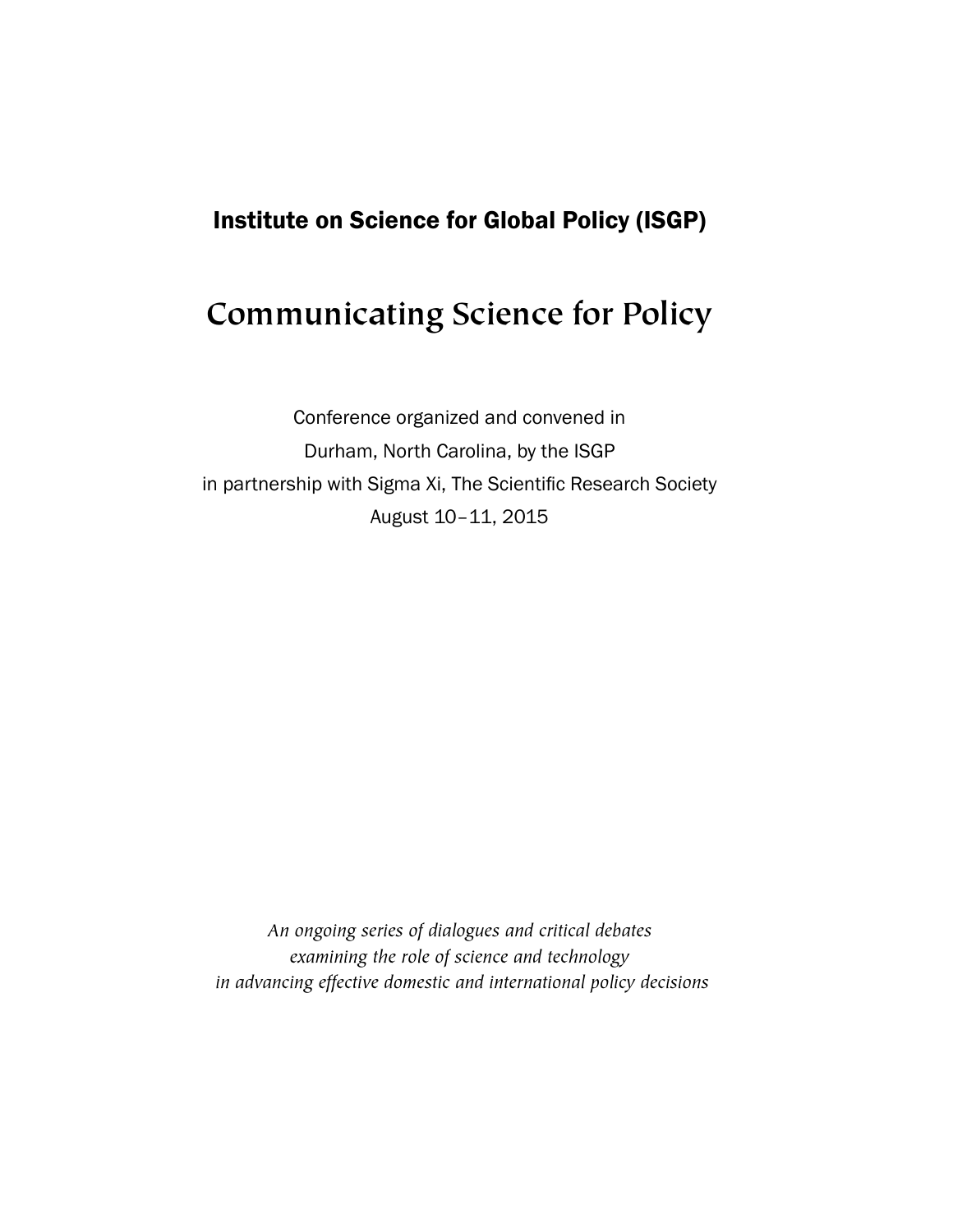# **Institute on Science for Global Policy (ISGP)**

# **Tucson, AZ Office** 3320 N. Campbell Ave. Suite 200 Tucson, AZ 85719

# **Washington, DC Office**

818 Connecticut Ave. NW Suite 800 Washington, DC 20006

# **www.scienceforglobalpolicy.org**

© Copyright Institute on Science for Global Policy, 2015. All rights reserved.

ISBN: 978-0-9861007-3-4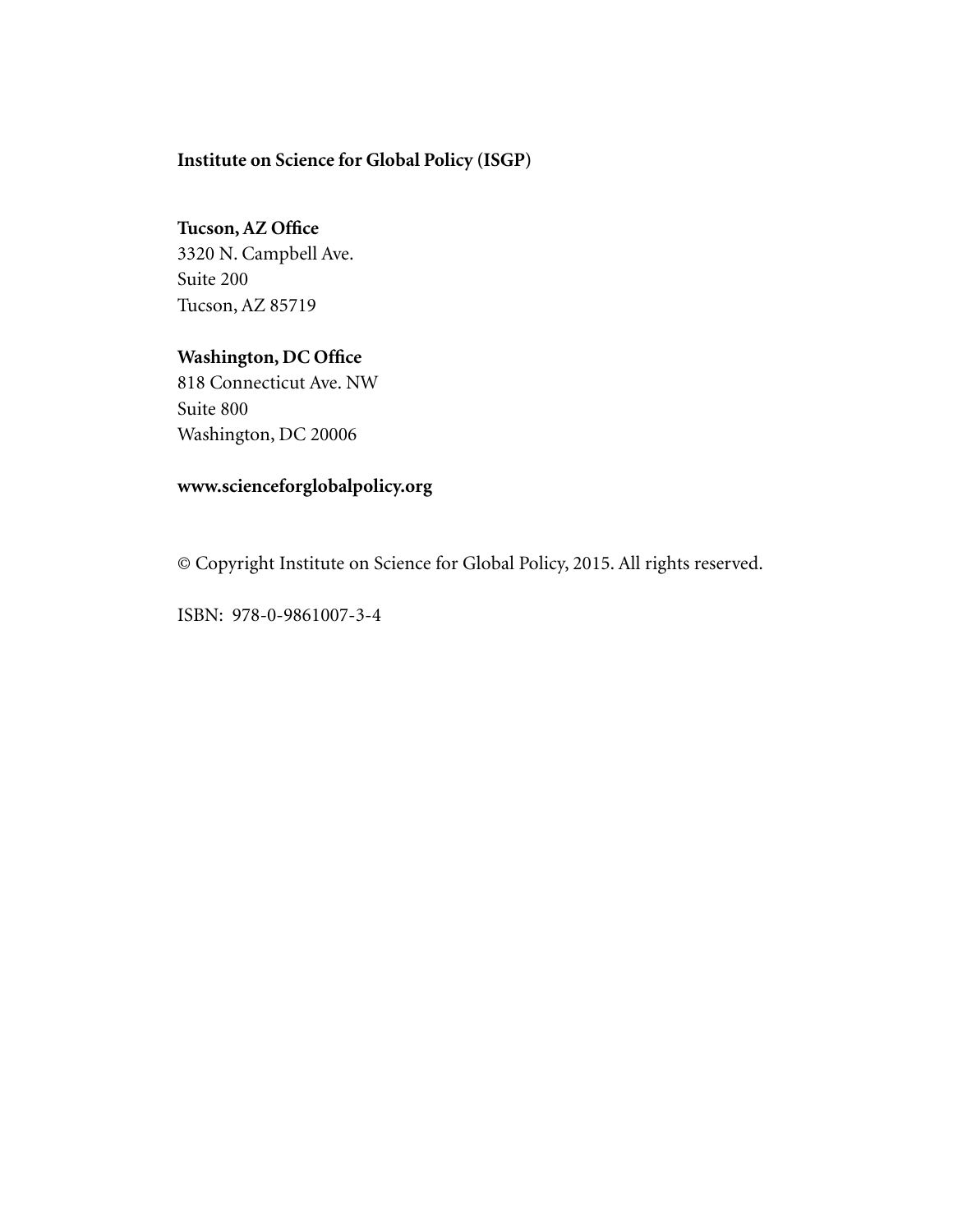# Table of contents

| <b>Executive summary</b>                                                                                                                                                       |                |
|--------------------------------------------------------------------------------------------------------------------------------------------------------------------------------|----------------|
| Introduction: Institute on Science for Global Policy (ISGP)<br>Dr. George H. Atkinson, Founder and Executive Director, ISGP,<br>and Professor Emeritus, University of Arizona  | $\mathbf{1}$   |
| <b>Conference conclusions:</b>                                                                                                                                                 | $\overline{4}$ |
| Policy position papers and debate summaries                                                                                                                                    | 8              |
| To Increase Science's Public Value, We Must Improve<br>Communication<br>Dr. Arthur Lupia, University of Michigan, Ann Arbor,                                                   | 11             |
| Training in Narrative Persuasion for Ethical, Effective<br>$\bullet$<br><b>Science Communication</b><br>Ms. Liz Neeley, the Story Collider, New York, New York,                | 23             |
| <b>Improving Effective Science Communication</b><br>$\bullet$<br>Dr. William Hallman, Rutgers, The State University of<br>New Jersey, New Brunswick, New Jersey, United States | 35             |
|                                                                                                                                                                                | 47             |
| Appendix<br>Biographical information of Scientific Presenters                                                                                                                  | 52             |
| $\bullet$                                                                                                                                                                      | 54             |
| Biographical information of ISGP Board of Directors<br>$\bullet$                                                                                                               | 58             |
|                                                                                                                                                                                | 63             |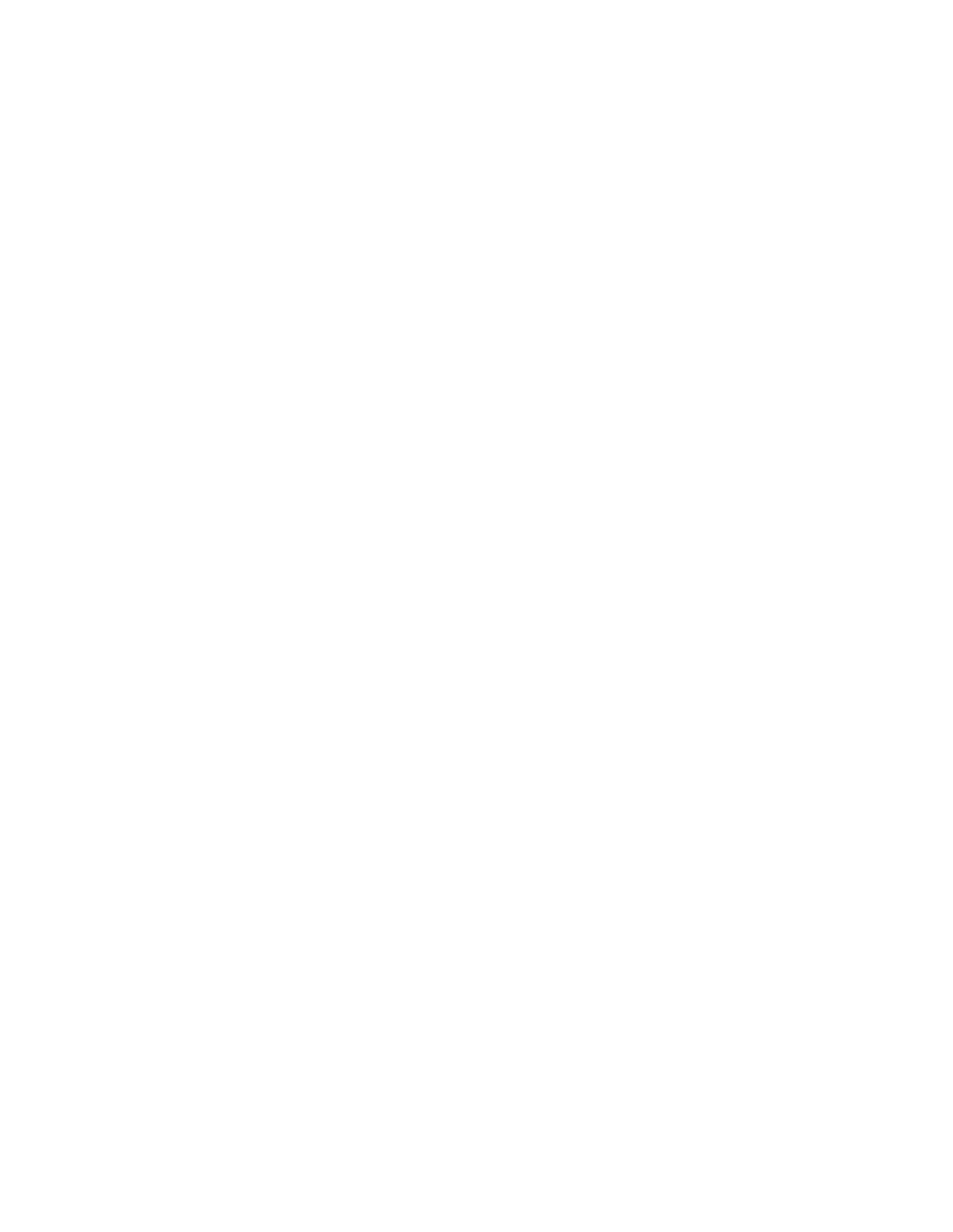# Introduction

Dr. George H. Atkinson Founder and Executive Director, Institute on Science for Global Policy and Professor Emeritus, Department of Chemistry and Biochemistry and College of Optical Sciences, University of Arizona

### Preface

The contents of this book were taken from material presented at a conference organized and convened by the Institute on Science for Global Policy (ISGP) on August 10–11, 2015, in coordination with Sigma Xi, The Scientific Research Society. This specific ISGP conference, *Communicating Science for Policy,* focused on (i) debating different approaches to linking scientifically credible information to the formulation and implementation of sound, effective public and private sector policies and (ii) exposing college and high school students from a variety of academic institutions to the challenges facing scientists seeking to effectively communicate scientific options to policy makers and the public. This conference also provided an opportunity to have representatives from a wide range of academic institutions participate in the type of conference offered through the ISGP Academic Partnerships (IAP). Some of these academic institutions also sent representatives from Sigma Xi chapters. The IAP program reflects a common commitment to significantly improve the communication of credible scientific and technological (S&T) understanding to students, policy makers and to the public *writ large.*

Science communication for policy makers has been identified by governments, international organizations, and the private sector as a key element in developing effective societal policies critical to economic prosperity and national security. Decisions within societies concerning how to appropriately incorporate transformational science into public and private sector policies rely on citizens and policy makers having a clear understanding of the credible options developed by scientific communities throughout the world. ISGP conferences offer rarely encountered environments in which critical debates can occur among internationally distinguished scientists, influential policy makers, societal stakeholders, students, and the public.

Based on extensive interviews conducted by the ISGP staff with subject-matter experts, and in consultation with Sigma Xi staff and members, the ISGP invited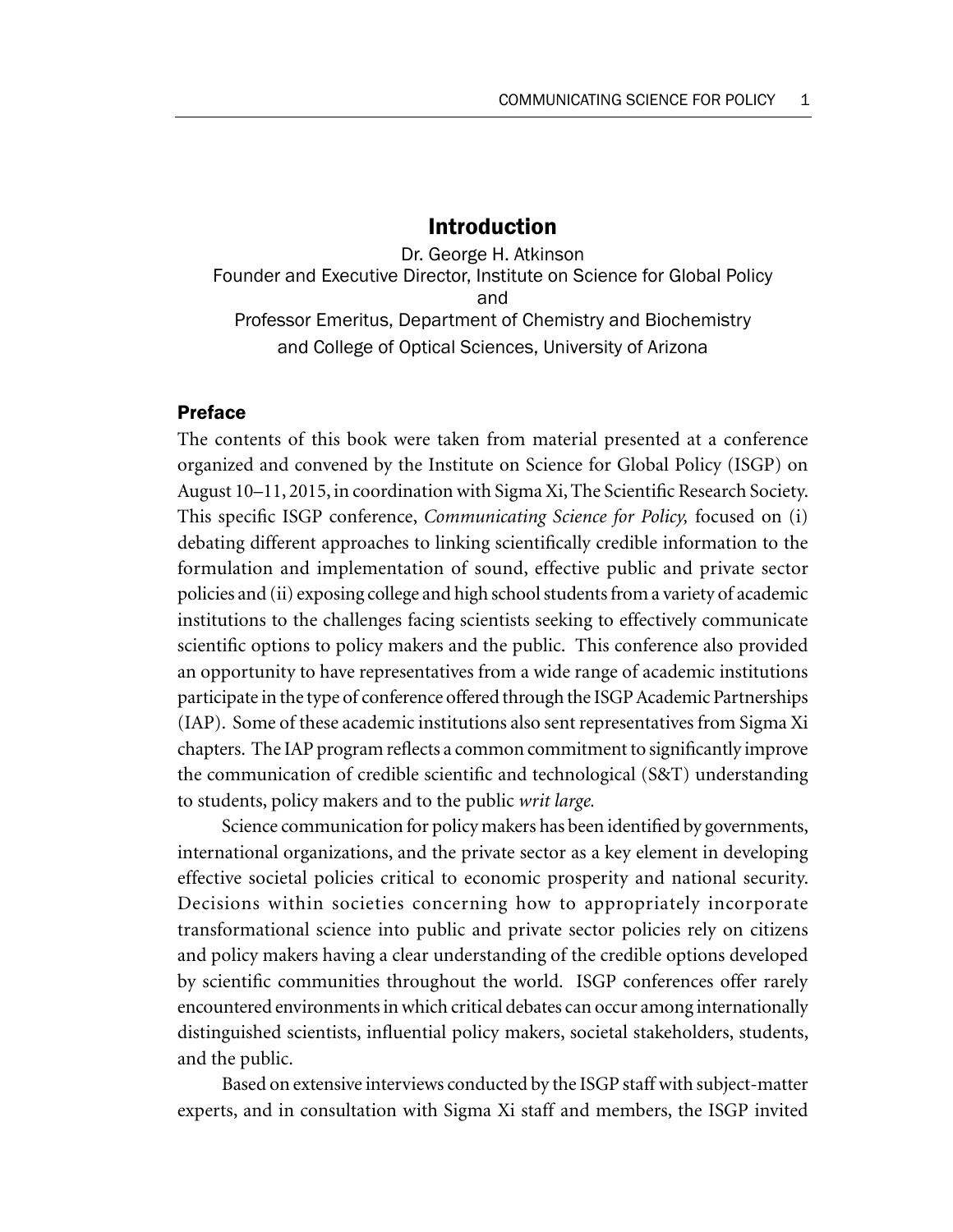three highly distinguished individuals with expertise in scientific communication to prepare three-page, policy position papers (designed for the nonspecialist). On the first day of the conference, the author of each paper answered questions and commented in a moderated, 90-minute was debate involving academics, representatives from the private sector and non-governmental public advocacy organizations, and students. Each author was provided with 5-minute at the outset of each debate to summarize their views.

One the second day of the conference, groups of about 12 participants (debaters and audience) caucused with a moderator to identify areas of consensus and actionable next steps relevant to science communication *writ large*. The results from all the caucuses were presented to a plenary session involving all participants for discussion.

The three policy position papers, together with the not-for-attribution summaries of the debates of each paper (as prepared by the ISGP staff from a recording of the debates), and the areas of consensus and actionable next steps (as developed by all conference participants) are presented in this book.

#### Concluding remarks

ISGP conferences are designed to provide environments that facilitate publicly accessible debates of the credible S&T options available to successfully address many of the most significant challenges facing  $21<sup>st</sup>$  century societies. The debates test the views of subject-matter experts through critical questions and comments from citizens and nonspecialists committed to finding effective, real-world solutions. Obviously, ISGP conferences build on the authoritative reports and expertise expressed by many domestic and international organizations already actively devoted to this task. As a not-for-profit organization, the ISGP has no opinions nor does it lobby for any issue except rational thinking. Members of the ISGP staff do not express any independent views on these topics. Rather, the ISGP and its IAP program focus on fostering environments that can significantly improve the communication of ideas and recommendations, many of which are in reports developed by other organizations and institutes, to the policy communities responsible for serving their constituents in the public.

While ISGP conferences begin with concise descriptions of scientifically credible options provided by those experienced in the S&T subject, they rely heavily on the willingness of nonspecialists and citizens to critically question these S&T concepts and proposals. Overall, ISGP conferences seek to provide a new type of venue in which S&T expertise not only informs the citizen, but also in which realistic policy options can be identified for serious consideration by governments and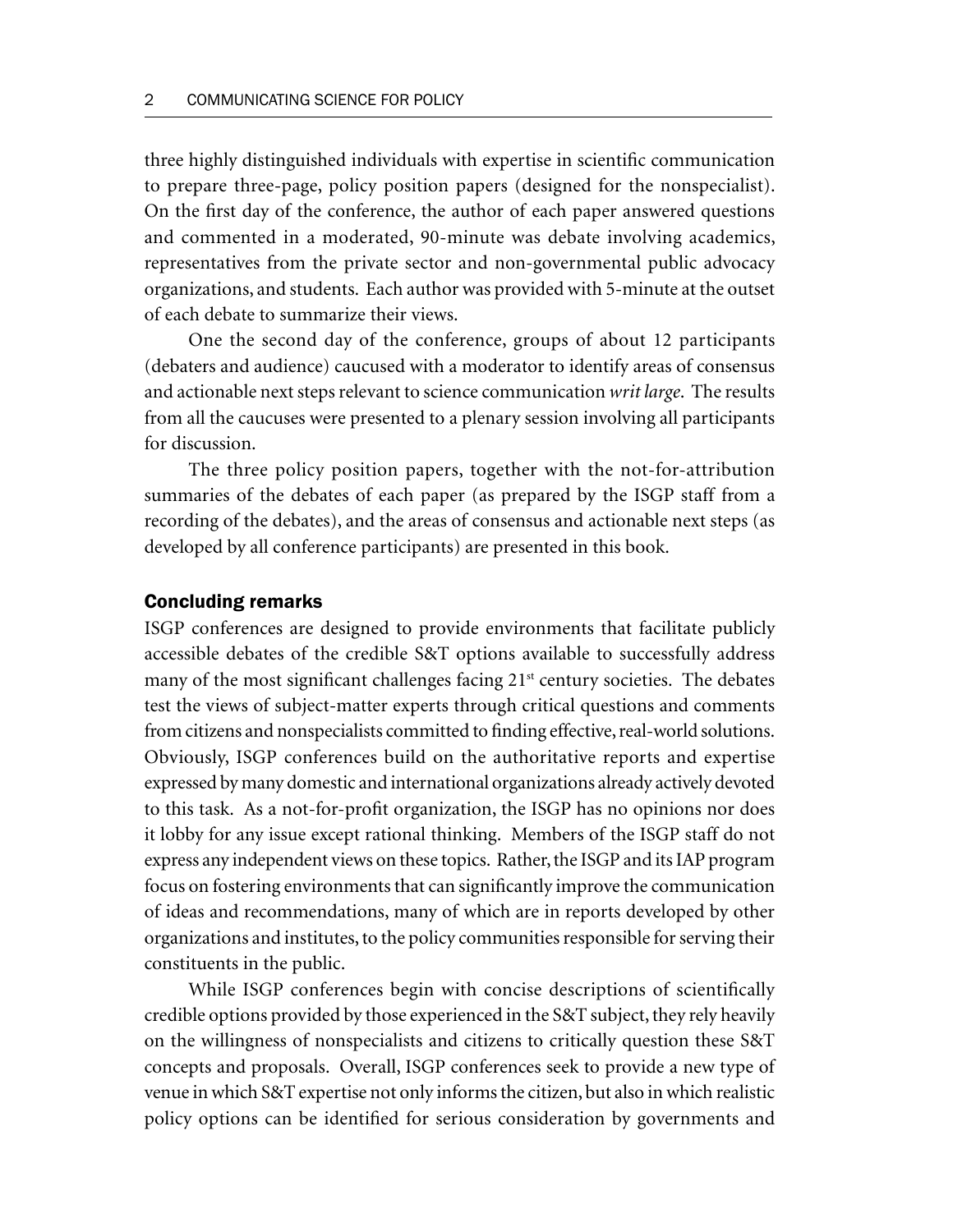societal leaders. Most importantly, ISGP conferences are designed to help ensure that S&T understanding is integrated into those real-world policy decisions needed to foster safer and more prosperous 21<sup>st</sup> century societies.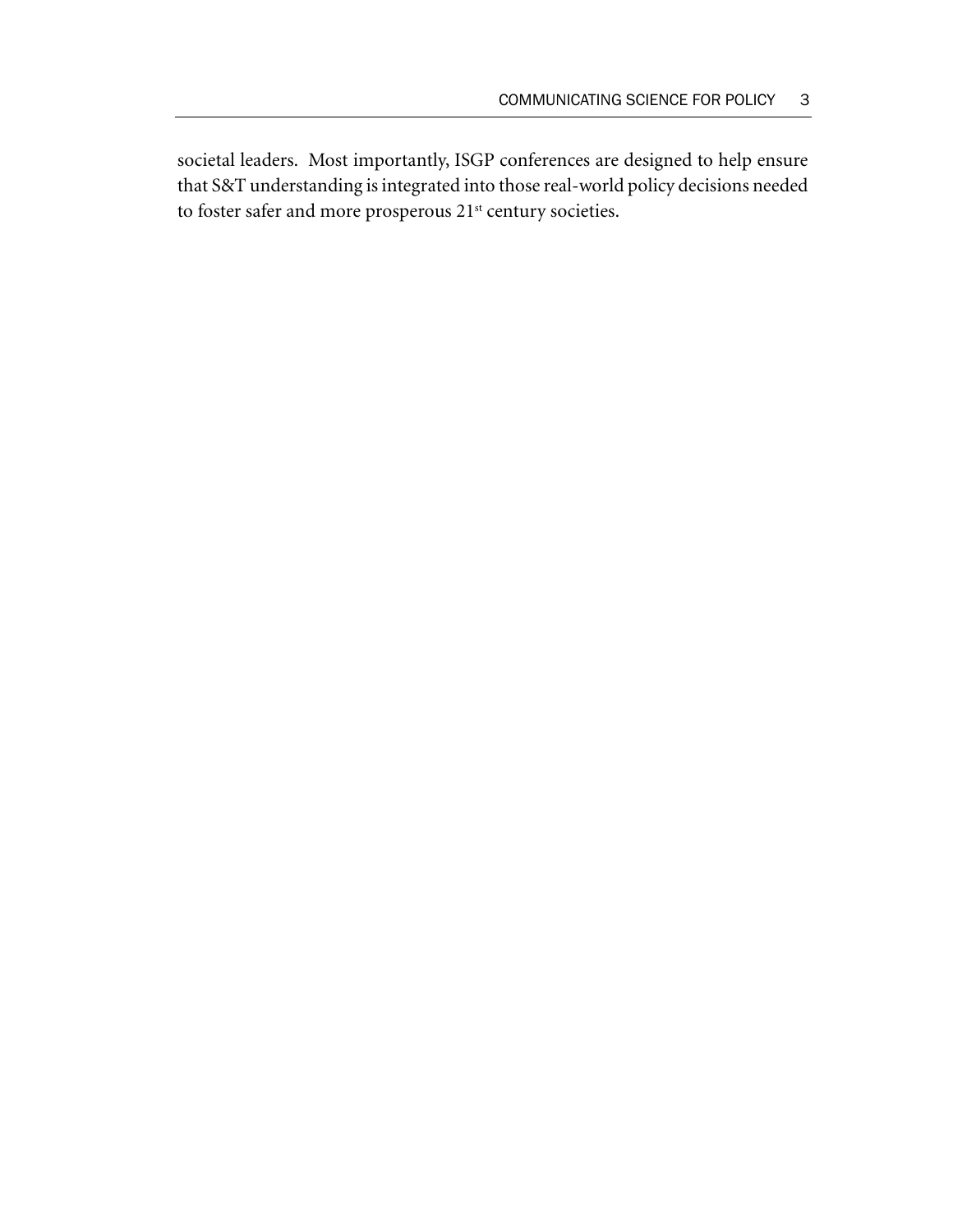# Conference Conclusions

### Area of Consensus 1

While the fundamental responsibility of publicly funded organizations to report the results of scientific research to the appropriate subject-matter experts is well established, their responsibility to communicate such information in a meaningful manner to nonexperts (i.e., the public or policy makers) remains to be effectively met. The communication of scientific information to nonexperts needs to be timely and in an accessible format, using nontechnical language and having relevance to the audience's respective lifestyles and policy decisions. Those tasked with such communication (researchers and/or surrogates) must have the communication skills required to ensure both the accuracy and relevancy of the information conveyed.

#### Actionable Next Steps

- Establish programs, as well as identify the resources needed to support them, to train scientists and communication surrogates to effectively communicate relevant scientific research information to the public and policy officials. Academic institutions need to incentivize scientific researchers to participate in such programs, perhaps through recognition in promotion, salary, and tenure decisions.
- Encourage public and private sector institutions to identify methods for closing existing gaps in the public communication of science by contributing to publicly accessible databases, in which diverse research outcomes are presented in accessible formats and language (e.g., The Golden Goose Award, Journal of Irreproducible Results).
- Request that academic institutions, professional societies, and advocacy groups create and/or enhance support programs for continuing education, mentorship, and public workshops designed to both train individuals in science communicators as well as communicate current research result to all stakeholders.
- Expand the requirement that publicly funded scientific researchers prepare material to effectively communicate the significance of their results to nonexperts. The impact of this material needs to be seriously considered in the evaluation process used to determine successful applications.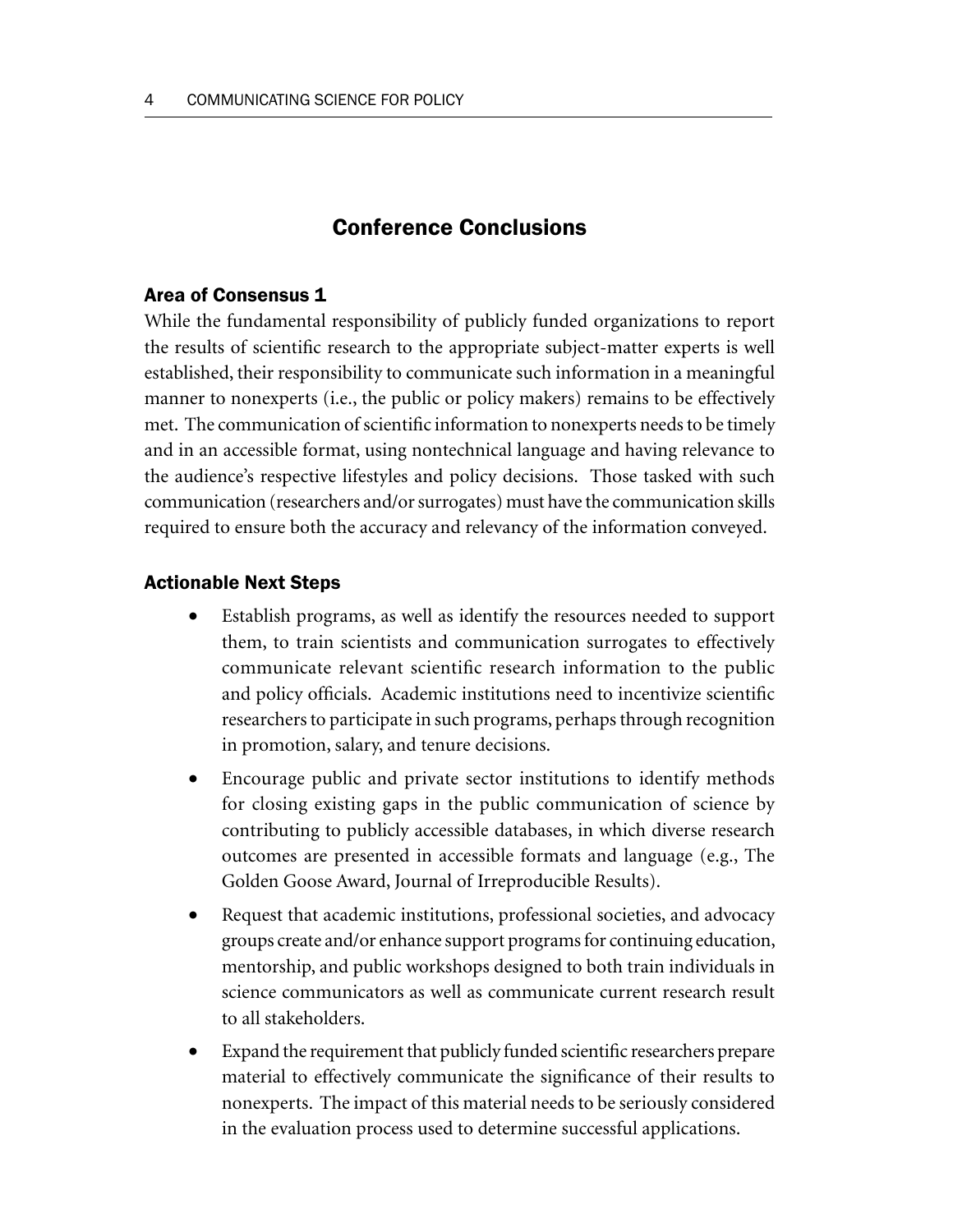## Area of Consensus 2

The validity and credibility of storytelling in science communication depends directly on whether the methods used reflect an accurate, transparent, and ethical interpretation of the scientific data on which it is based. The storyteller needs to clearly reveal his or her role as (i) a professional scientist conveying her or his understanding of scientific information, (ii) a concerned citizen expressing his or her understanding of scientific information, (iii) an individual proffering a specific interpretation of scientific information, or (iv) combination of all three. Such distinctions need also to separate individual views and opinions as well as the support for specific policy positions.

## Actionable Next Steps

- Foster the development and inclusion of the theory and practice of storytelling in educational curricula for science communication across school levels (e.g., high school, undergraduate). Such curricula need to emphasize accuracy and ethical fidelity in the communication practices used with all audiences.
- Encourage collaborations among all stakeholders (i.e., researchers, scientific societies, policy makers, and social scientists) to develop and disseminate guidelines for the effective, ethical, and timely communication of scientific information. Collaborations need to promote the exchange of views on science communication for all stakeholders through networking at academic and public events.

## Area of Consensus 3

The commitment to improve public literacy concerning science *writ large* needs to include an increased effort throughout society to (i) train individuals in how to effective communicate scientific information and (ii) teach individuals how to more rationally evaluate the validity and relevance of the scientific information conveyed. While educational curricula can address the early-stage interests of students, broader programs are needed to provide citizens opportunities to hone their skills at accurately evaluating scientific information derived from evidencebased sources as well as its relevancy to their own lifestyle decisions.

Reevaluate current education curricula and standards with respect to emphasizing critical thinking, especially for students at early stages of education (e.g., K–12). Enhanced critical thinking capabilities can prepare students to engage more effectively with societal issues related to science.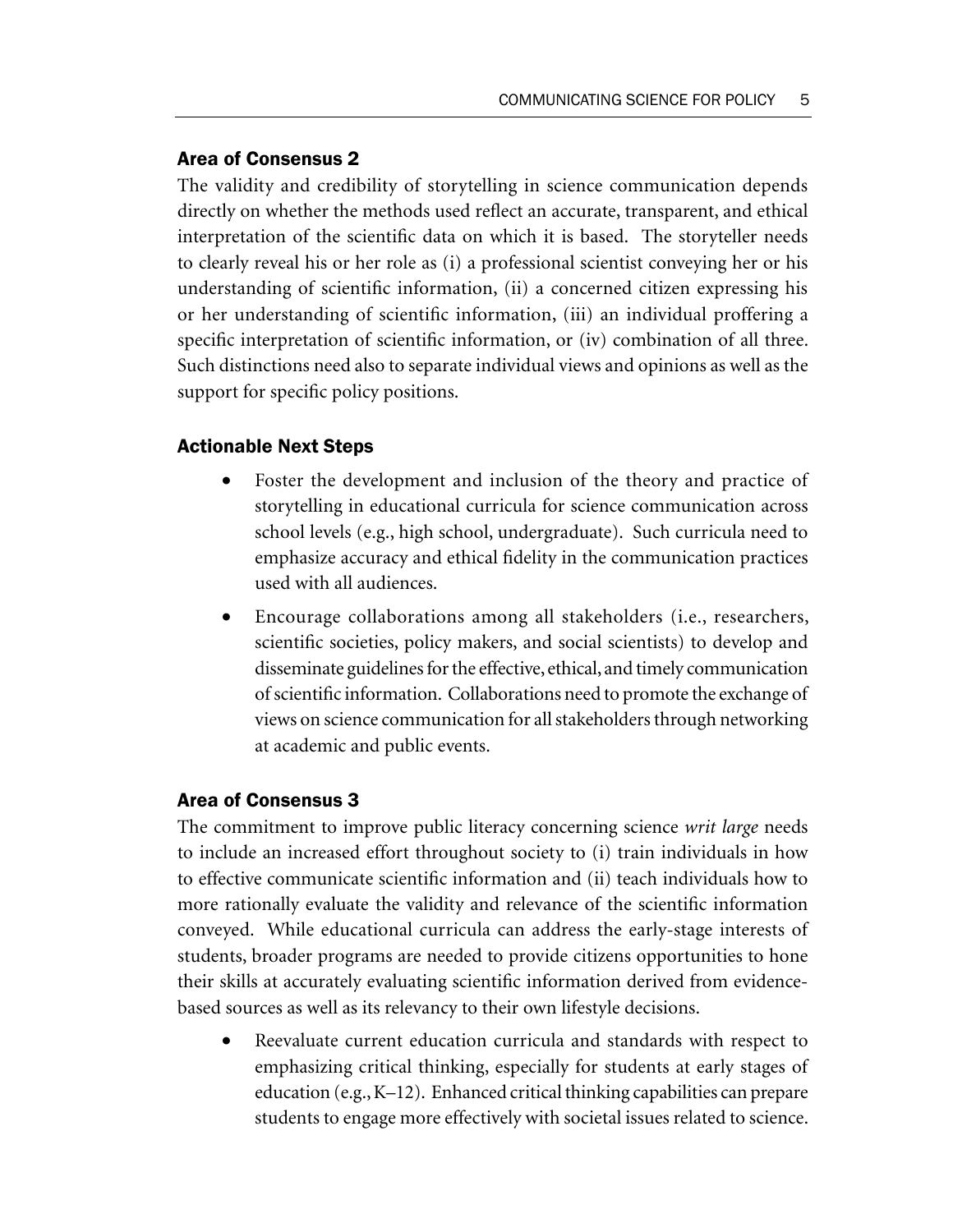- Increase exposure to evidence-based communication in early-stage education (i.e., K–12) including discussions of science and technology with respect to evidence-based information and critical evaluations of its validity.
- Expand the training for teachers of these curricula to encompass specific communication methods, such as reporting on research projects, storytelling, social media venues, pictorial and art illustrations, and performing arts.
- Integrate the emphasis on improved scientific literacy with other core curricula topics (e.g., literature, creative writing, history, economics.) to covey to students the broad impact of science and technology throughout society. These early learning experiences also prepare citizens to give priority to obtaining an accurate and timely understanding of scientific information.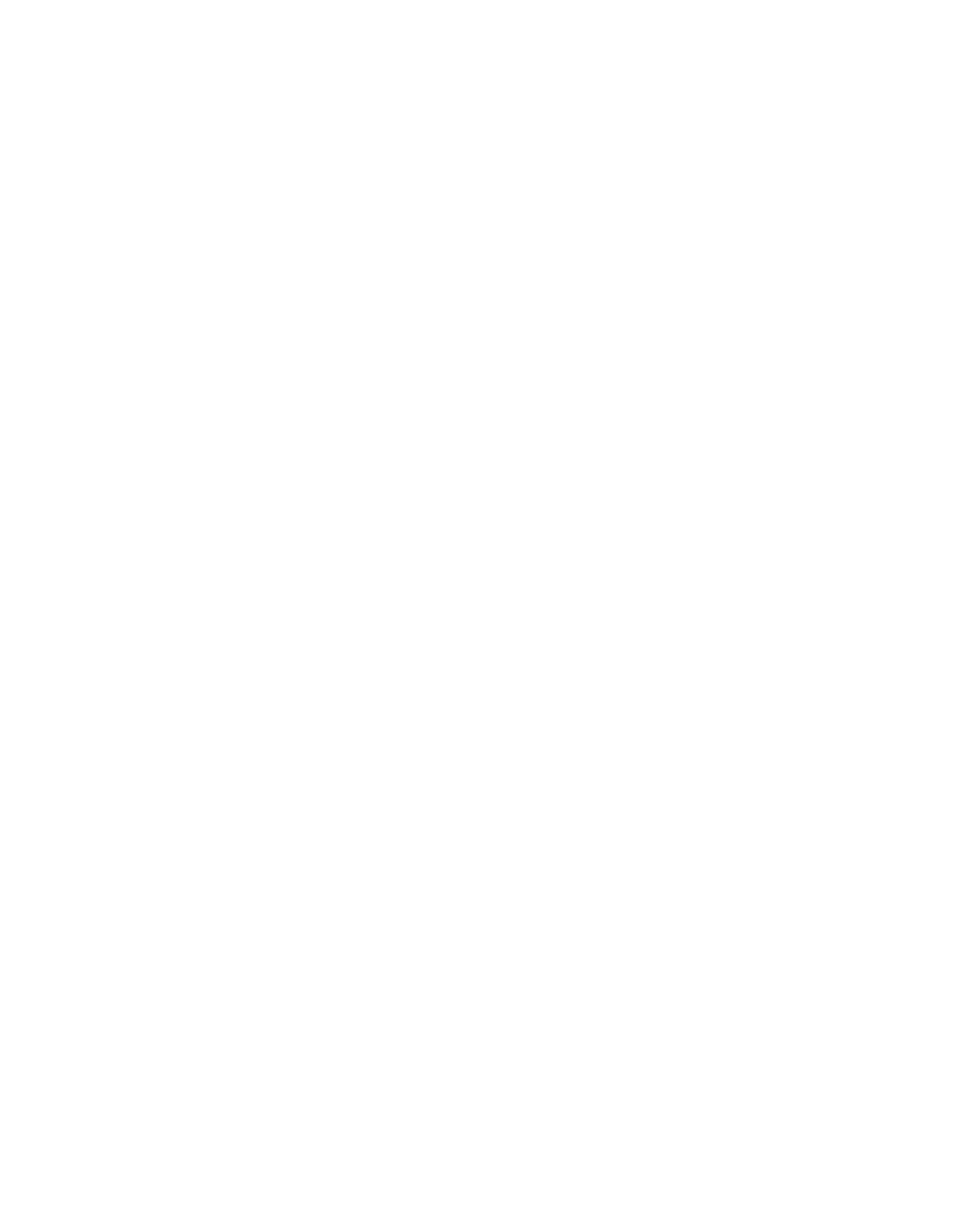# ISGP conference program

| <b>Monday, August 10th</b>       |                                                                                                                                                                                                       |
|----------------------------------|-------------------------------------------------------------------------------------------------------------------------------------------------------------------------------------------------------|
| $8:00 - 9:00$                    | Registration                                                                                                                                                                                          |
| $9:00 - 9:15$                    | <b>Welcoming Remarks</b><br>Dr. George Atkinson, Institute on Science for Global Policy<br>(ISGP), Founder and Executive Director,<br>and Past President of Sigma Xi                                  |
| <b>Presentations and Debates</b> |                                                                                                                                                                                                       |
| $9:15 - 10:45$                   | "To Increase Science's Public Value<br>We Must Improve Communication"<br>Dr. Arthur Lupia, Hal R. Varian Collegiate Professor,<br>University of Michigan, Ann Arbor, Michigan                         |
| $10:45 - 11:00$                  | <b>Break</b>                                                                                                                                                                                          |
| $11:00 - 12:30$                  | "Training in Narrative Persuasion for Ethical<br><b>Effective Science Communication"</b><br>Ms. Liz Neeley, Executive Director, the Story Collider,<br>New York, New York                             |
| $12:30 - 13:30$                  | Lunch                                                                                                                                                                                                 |
| $13:30 - 15:00$                  | "Improving Effective Science Communication"<br>Dr. William Hallman, Professor and Chair,<br>Department of Human Ecology, Rutgers,<br>The State University of New Jersey,<br>New Brunswick, New Jersey |
| $15:00 - 15:15$                  | Small-group caucus instructions                                                                                                                                                                       |
| Caucuses<br>$15:30 - 19:00$      | Small-group caucus sessions                                                                                                                                                                           |
| 17:30                            | Dinner <i>(in breakout room)</i>                                                                                                                                                                      |
| $19:00 - 20:00$                  | <b>ISGP Workshop Reception</b>                                                                                                                                                                        |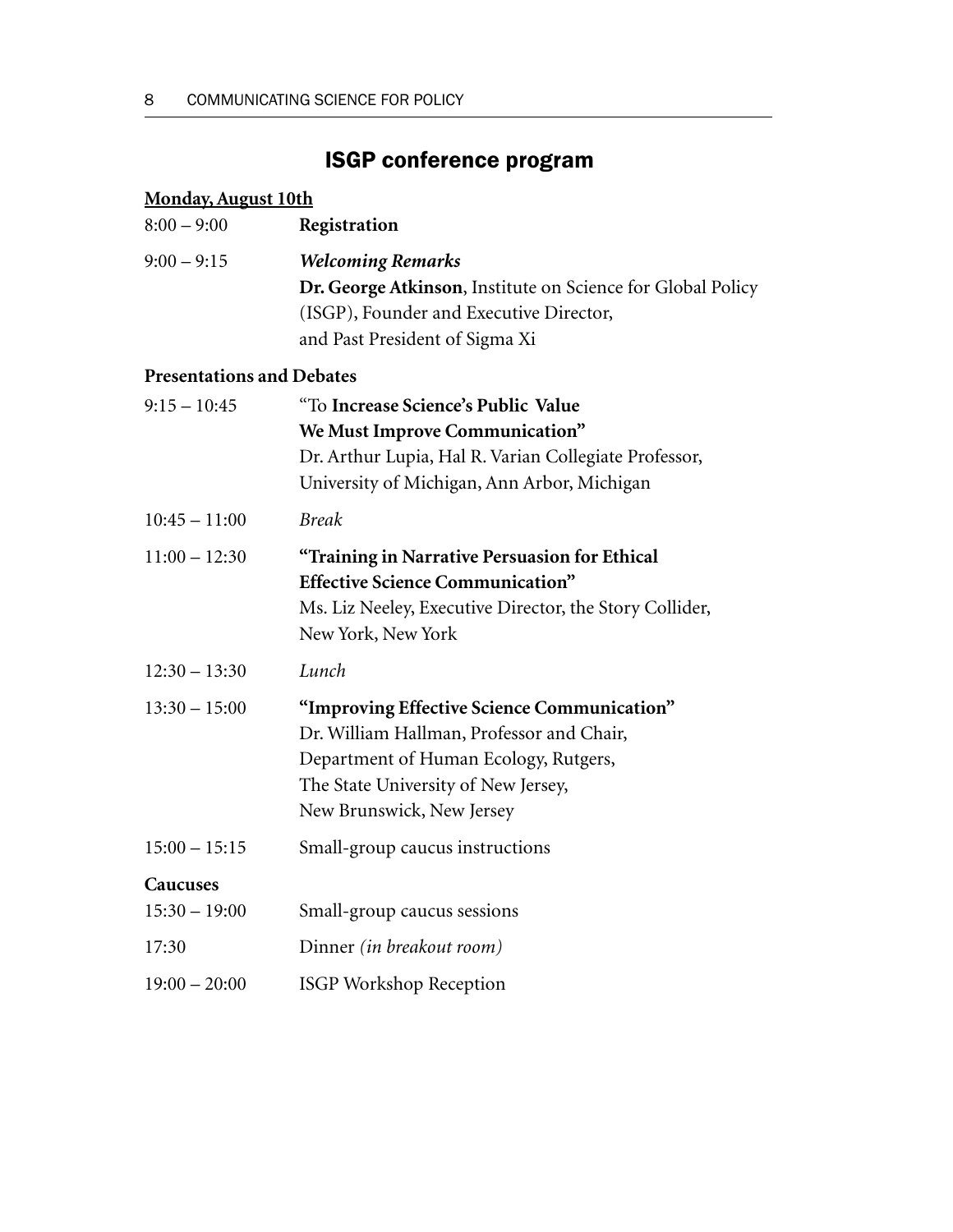# **Tuesday, August 11th**

| $9:00 - 11:30$  | <b>Plenary Caucus Session</b>                                      |
|-----------------|--------------------------------------------------------------------|
| $11:30 - 11:45$ | <b>Closing Remarks</b>                                             |
|                 | <b>Dr. George Atkinson, Institute on Science for Global Policy</b> |
|                 | (ISGP), Founder and Executive Director,                            |
|                 | and Past President of Sigma Xi                                     |
| 11:45           | Adjournment                                                        |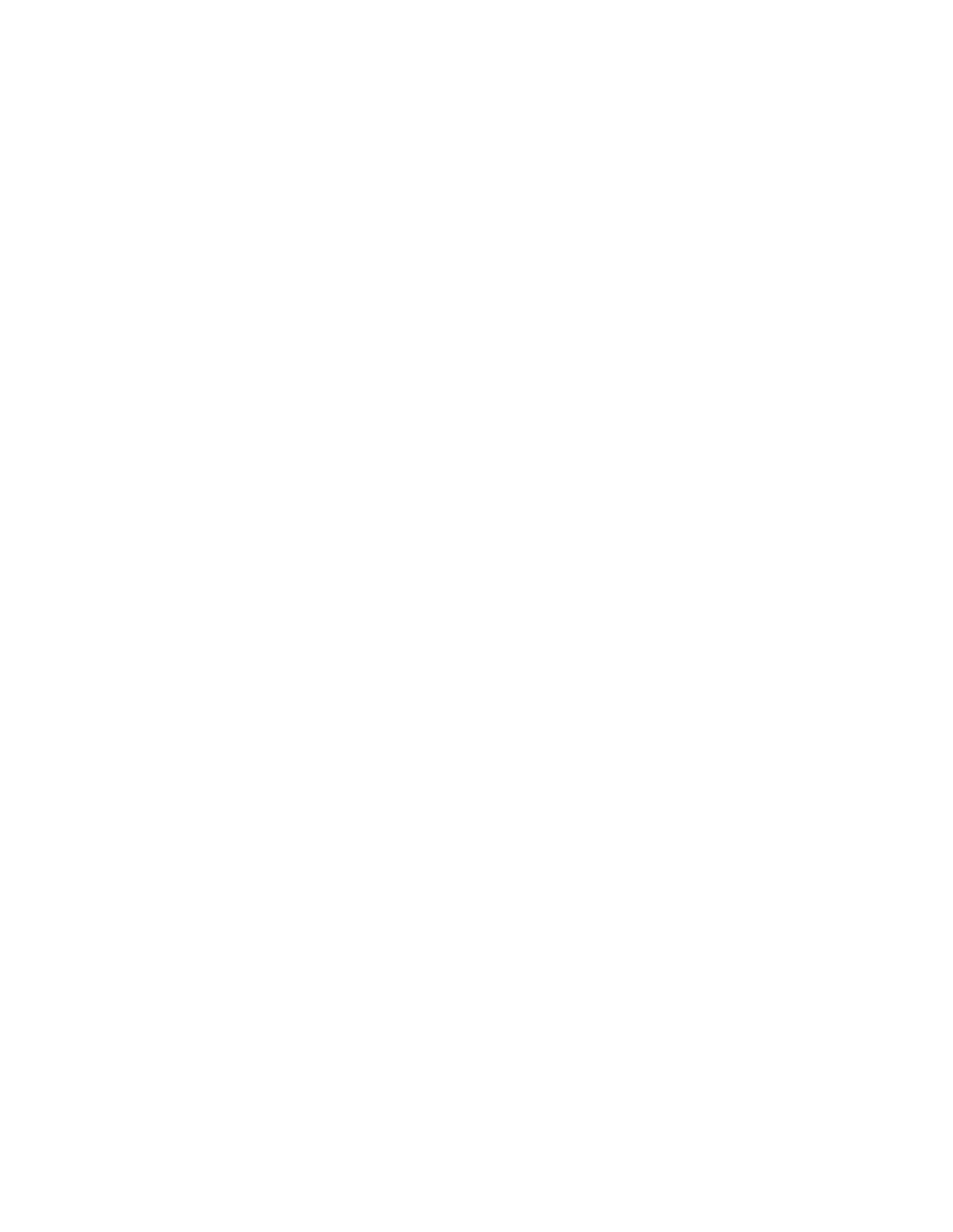# To Increase Science's Public Value, We Must Improve Communication\*\*

Arthur Lupia, Ph.D. Hal R Varian Collegiate Professor, University of Michigan, Ann Arbor, Michigan, U.S.

#### **Summary**

In the last hundred years, scientific research has transformed quality of life for people around the world. Science has great potential to do much more, but its public value depends on how well scientific information is communicated. While evolving communicative technologies have changed many communicative behaviors and expectations, several scientific communities have been slow to adapt to these changes. As a result, there are instances where scientific findings that could improve quality of life are drowned out by more sensational claims that are inconsistent with the best available evidence. This paper explains the challenges facing science communicators in the Internet era and offers a framework for improving science communication. The goal is to make scientific information more relevant, memorable, actionable, and valuable for more people.

#### Current realities

In the last century, scientific research has revolutionized medicine, transformed industry, altered food production, and changed how — and with whom — we communicate. In every corner of the populated world, science has fundamentally altered quality of life. It does this by applying the best available logic and evidence to a range of important questions. Science offers objective and rigorous evaluations of how our actions can, and cannot, affect our environments.

Today, however, science stands at a crossroads. At the same time that more people in more parts of the world are learning and using scientific methods, there are questions about science's public value. In the United States and elsewhere, elected officials and other societal interests are asking important questions about whether, and to what extent, governments should continue to support scientific research. These questions manifest in many ways — from complaints about how colleges and universities are funded to questions about the role that legislatures should play in directing government agencies' scientific agendas.

I do not expect these questions to dissipate in volume or frequency any time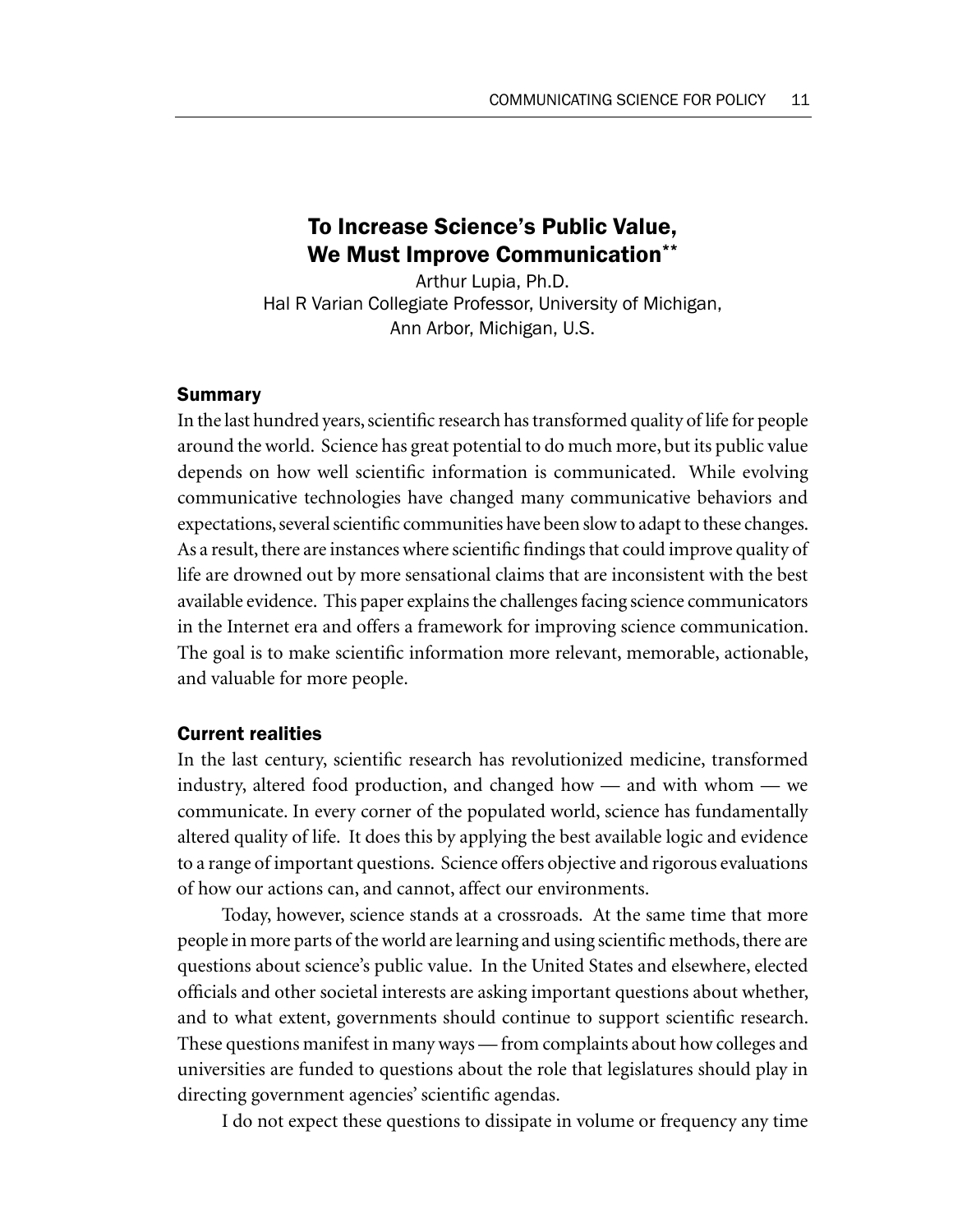soon. The reason is that the global marketplace for the type of information that science produces has undergone radical and comprehensive changes in the last two decades. To make this change easier to see, consider the fact that for nearly a millennium, colleges and universities had a near-monopoly on the production and distribution of certain kinds of information — including information that many people would classify as science. In the "pre-Internet" era, people who wanted information about scientists' research had to approach the scientist directly. "Science communicators" were relatively few in number and many were in a nearmonopolistic position in the market as information providers on the topics of their expertise. Their main "competition" was the content of local libraries or access to other experts in a person's geographic area. For most scientists, there were few or no geographically proximate scientific competitors. Absent competition, scientists had little incentive to communicate ideas to people who did not share the scientist's training. Scientists had little or no reason to rethink communicative norms and strategies that render so much research inaccessible to audiences that would put it to good use.

Today's scientific communities retain many professional norms developed from science's more monopolistic era. These norms include substantial professional incentives for publishing in journals and making presentations at conferences that tend to be inaccessible to all but a small number of scholars who are trained to speak exactly as they do. Incentives for conveying critical knowledge to broader audiences are far fewer in number and less connected to important career incentives. As a result, few institutions offer training in communicating scientific information to broader audiences, and few scientists have sufficient knowledge to do so.

For the scientific community to remain influential, its individuals and institutions must adapt to changes in the global information marketplace. Changing communication technologies have led many members of the public to have fastevolving expectations about who is a trusted source of information. Increases in political and social polarization influence these expectations. There are a growing number of instances where people seek refuge in denial of scientific findings or advantages by exaggerating what scientific research actually shows. For these reasons, communicating science in politicized environments requires different skills and knowledge than communicating in other settings. Effective communication requires knowledge of (a) the scientific content to be conveyed, (b) the types of information that draw attention, and (c) the ways in which people process that information.

#### Scientific opportunities and challenges

My research and that of a growing interdisciplinary cadre of scholars using scientific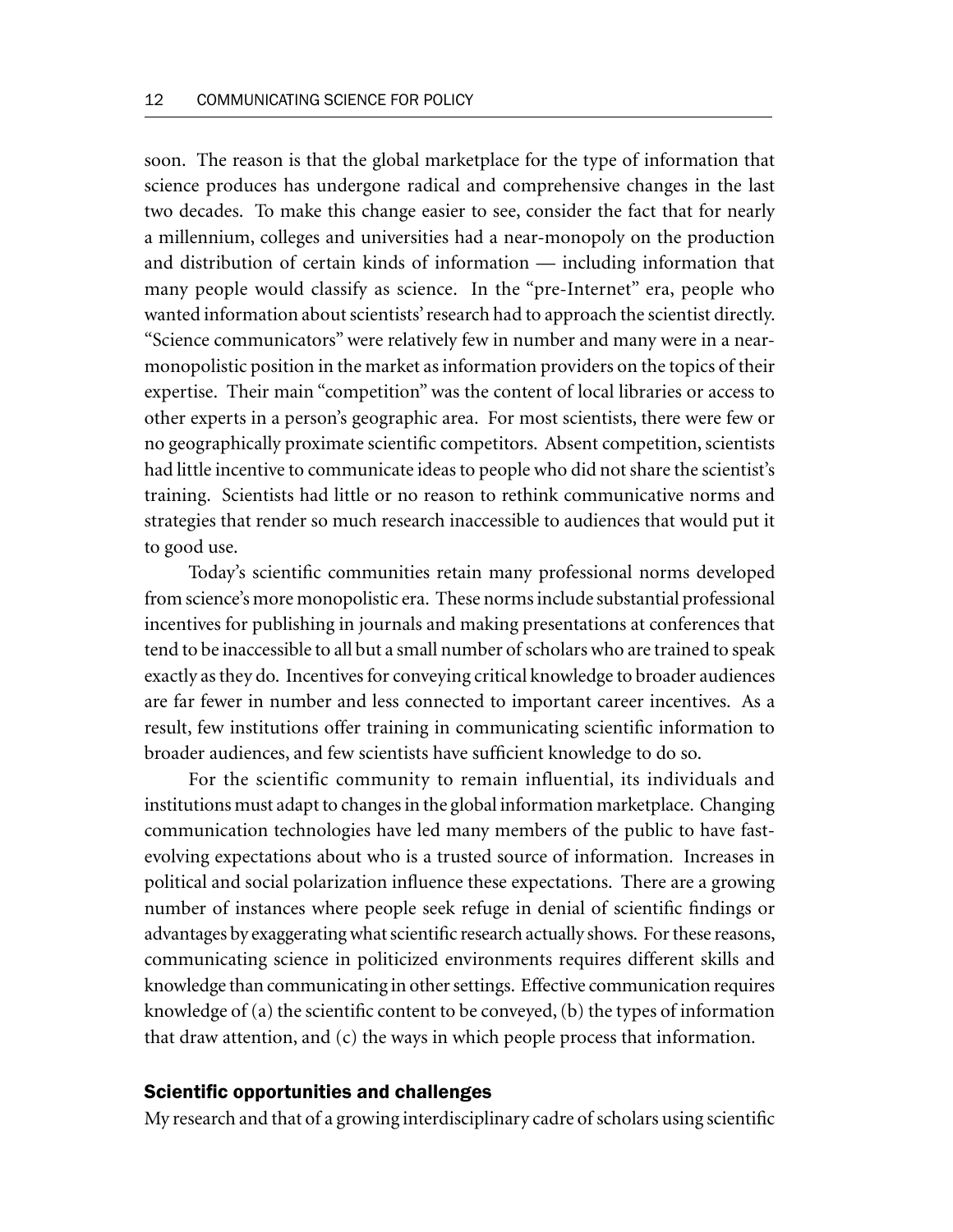training to examine science communication reveals that many scholars' intuitions about what audiences learn from scientific presentations are inconsistent with the best available evidence. Audiences tend to pay less attention to such presentations, remember less about them, and are less likely to act upon what little they remember than many scientists anticipate. These studies reveal a substantial gulf between the information science communicators believe themselves to be conveying and the manner in which audiences receive the content. To maximize impact, science communicators must become more skilled at finding the intersection between the knowledge they create and the types of information audiences' desire.

My proposal for improving science communication is built from three fundamental premises.

- 1. *Science has significant unrealized value-producing potential.* For many societies, preparedness, competitiveness, and the health of important social institutions depend on a continued commitment to the rigorous evaluation of critical hypotheses.
- 2. *Scientists face increased competition in the public sphere.* The same communication technologies that provide new opportunities to convey scientific research also offer new venues for others to circulate their views about scientific topics. In cases like climate science and vaccines, advocates present themselves as "experts" despite limited exposure to data or scientific training. Given the new ease with which people can publicize their own "facts," it is not surprising that policymakers, the public, and prospective funders may ask why they should pay scientists to study a wide range of natural and social phenomena when the "answers" are already on the Internet. These questions are not going away.
- 3. *Science has been slow to adapt to these changes.* As a whole, researchers have been trained to speak to relatively small groups of people who share their training. Researchers have lacked the incentives and infrastructure to motivate them to communicate their work for broader societal benefit. To realize more of science's potential public value and to adapt to an increasingly crowded and confusing communications landscape, we need a more constructive approach.

Making a more powerful case for the public value of scientific research not only requires recognizing and adapting to the challenges of a competitive communication environment but also taking internal actions to improve science's actual and perceived credibility. These actions are critical to counter individual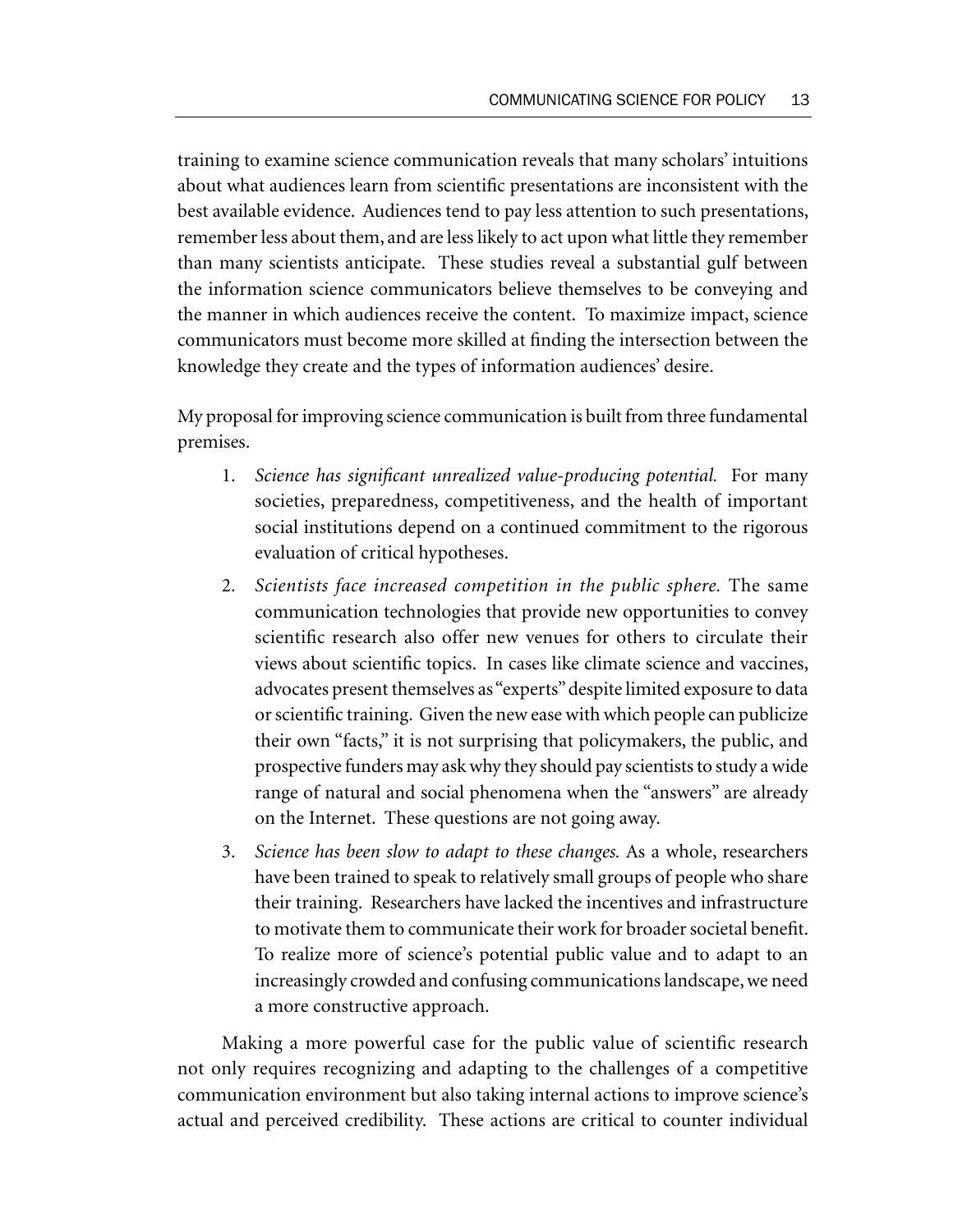scholars who, in attempts to gain the attention of the public and policymakers, cut corners in their research or sensationalize their findings. Science cannot substitute style for substance. The public value of science depends on providing incentives for scholars to communicate important ideas effectively while always adhering to the practices of transparency and rigor that are the scientific method's hallmarks.

Given that science can be a public good that is expensive to produce, we should expect those who are asked to pay for it to ask questions about the return on their investments. Our answers to these questions depend on recognizing and responding effectively to the increasingly competitive communicative environments in which we work. We need to find ways to communicate what we know in ways that interested members of the public and policymakers can understand. In closing, this is not a call for science communicators to "dumb down" their explanations, it is a call for science communicators to "smarten up" about evidence-based effective ways to convey scientific information to improve the well-being of citizens worldwide.

#### Policy issues

Few scientists are trained to communicate the value of what they do to researchers outside of their subfields or disciplines. Most scientists have even less experience communicating with potential nonacademic beneficiaries of scientific research. We can build stronger arguments for the public value of scientific research if we develop a "deep bench" of individuals and infrastructure that can produce content that effectively represents science's great value.

- For this reason, we need to develop greater knowledge of how to more effectively serve important publics. Scientific funding agencies and universities can incentivize such expertise by asking grant seekers to name specific stakeholders and to document specific learning outcomes, decision improvements, or production efficiencies that the research creates. These evaluations become part of public records and can be used by subsequent grant-seekers to serve public stakeholders more effectively.
- Universities and other agencies can also follow the United Kingdom's lead in developing metrics to evaluate the public impact of research activity in its universities. Impact is defined as "an effect on, change, or benefit to the economy, society, culture, public policy or services, health, the environment or quality of life beyond academia." Funding agencies use these metrics as a basis for funding decisions and scholars have greater incentives to communicate broadly.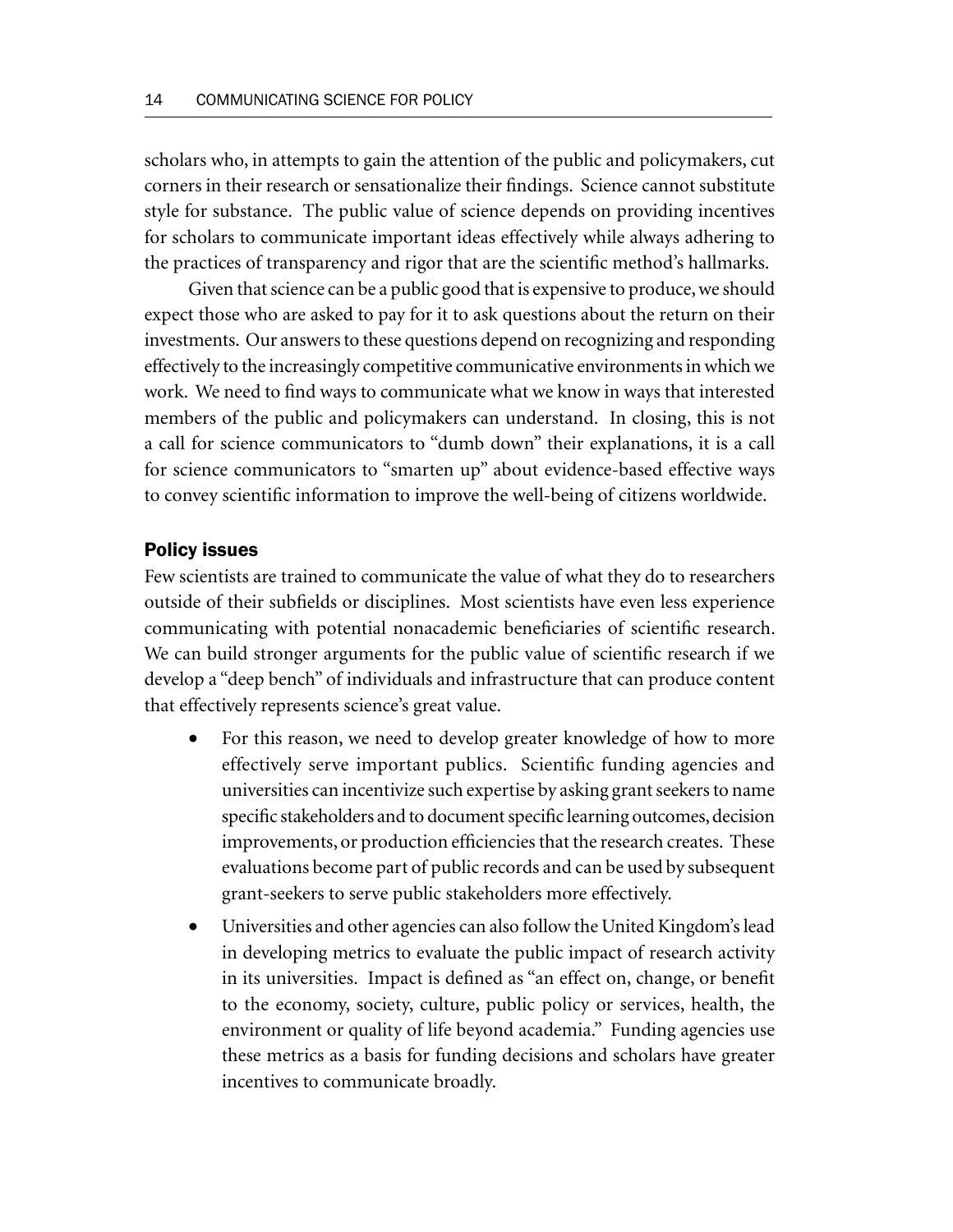• More organizations can follow the lead of the American Association for the Advancement of Science and the National Academy of Science by developing programs for science graduate and undergraduate students to engage more effectively. The AAAS' new Leshner Institute, for example, will convene "15 scientist-leaders from disciplines at the nexus of important science-society issues … for a week of intensive public engagement and science communication training and public engagement plan development. The scientist-leaders will return to their institutions with ... increased capacity for public engagement leadership."

#### References

American Association for the Advancement of Science. (2015) "Leshner Leadership Institute for Public Engagement with Science." http://www.aaas.org/pes/leshnerleadership-institute

Suhay E., and J.N. Druckman, eds. (2015). "The Politics of Science: Political Values and the Production, Communication and Reception of Scientific Knowledge." *The Annals of the American Academy of Political and Social Science* 658: 1-306.

(United Kingdom) Research Excellence Framework. (2014). http://www.ref.ac.uk/panels/

*\*\* A policy position paper prepared for presentation at the workshop on Communicating Science for Public Policy, convened by the Institute on Science for Global Policy (ISGP), August 10–11 at the Sheraton Imperial Hotel in Durham, North Carolina, United States.*

## Debate Summary

**The following summary is based on the transcriptions of a recording made during the debate of the policy position paper prepared by Dr. Arthur Lupia (see above). Dr. Lupia initiated the debate with a 5-minute summary of his views and then actively engaged the conference participants, including other authors, throughout the remainder of the 90-minute debate period. This Debate Summary represents the ISGP's best effort to accurately capture the comments offered and questions posed by all participants, as well as those responses made by Dr. Lupia. Although this summary has been written without attribution, the conference itself was open to the public and media and as such, did not restrict participants from attributing remarks to specific individuals. The views comprising this summary do not necessarily represent the views of Dr. Lupia, as evidenced by his policy position paper, or those of the ISGP, which does not lobby on any issue except**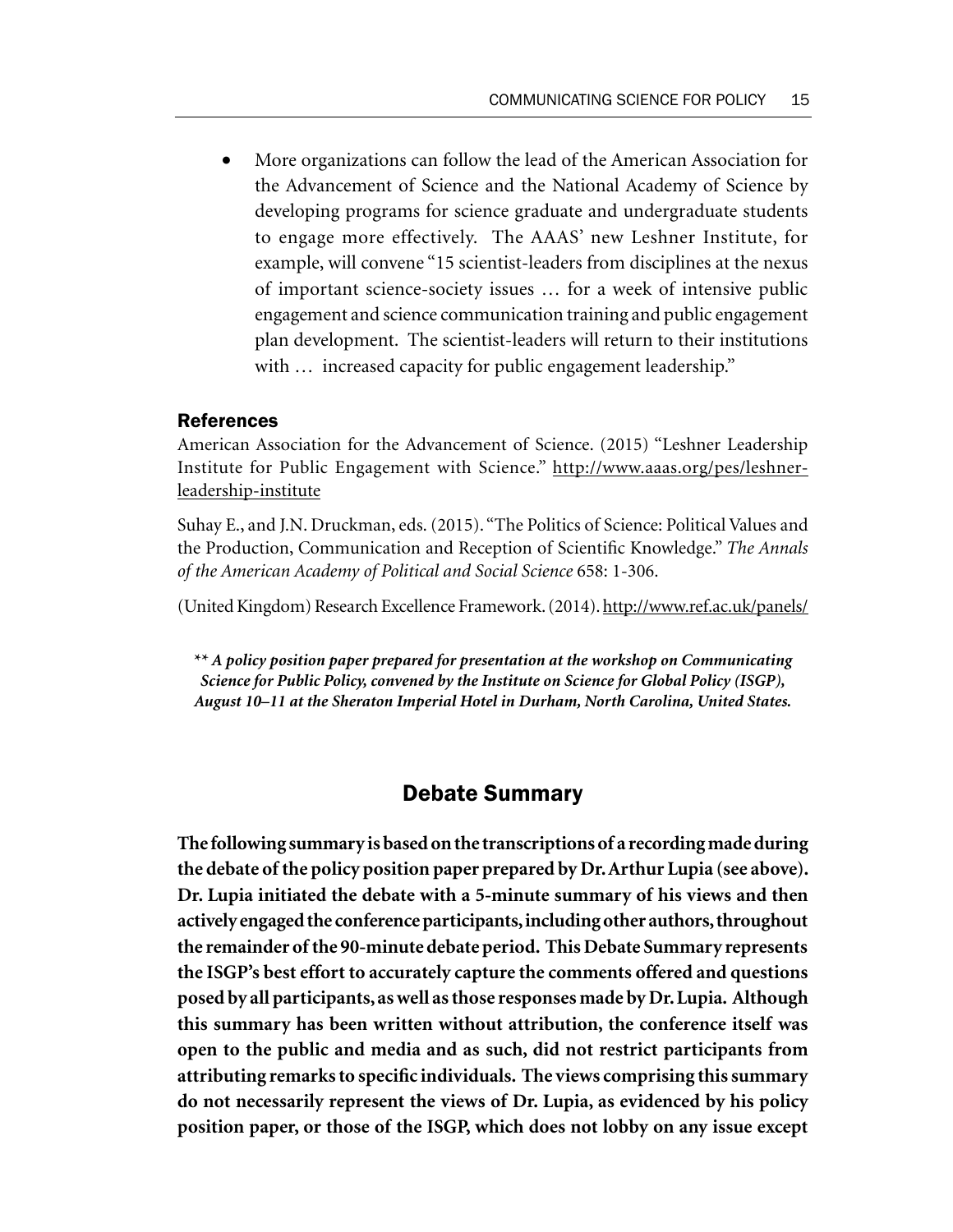**rational thinking. Rather, it is, and should be read as, an overview of the areas of agreement and disagreement that emerged from all those participating in the critical debate.**

### Debate conclusions

- The effective communication of the often-complicated ideas in scientific research to the public requires recognition of the diversity of technical backgrounds and appreciation of an audience's core concerns and cultural values. While maintaining transparency and scientific rigor, communicators of scientific information to public audiences (e.g., research scientists) need to consider using strategic marketing methods (e.g., analogies, metaphors, personal examples, and stories).
- While recognizing that academic institutions have historically given a higher priority to the communication of scientific advances among peer scientists, it is increasingly important that increased priority also be given to communicating the significance of science to the public. Scientifically rigorous, yet compelling, public outreach demonstrating the relevance of research to the concerns of all stakeholders is both a public good and an opportunity to positively influence policy and funding priorities among public and private sector officials. Incentives for promoting public outreach within institutions of higher learning are available through the performance metrics used in decisions on tenure, awards, teaching assignments, and promotions.
- Societally polarizing topics (e.g., climate change, health impacts of vaccinations, food labeling) present special communication challenges since it appears that more credible information does not influence opinions based primarily on individual values. While recognizing the limitations of science to address such polarization with more data, science communicators can improve their effectiveness by seeking to understand the underlying values of their audience and listening carefully to the countering views, all in an effort to find common ground for understanding.

## Current realities

For scientists to fulfill their responsibilities to improve the general quality of life, information needs to be conveyed in ways that is compelling and instills confidence. This requires scientists to first determine the type of information the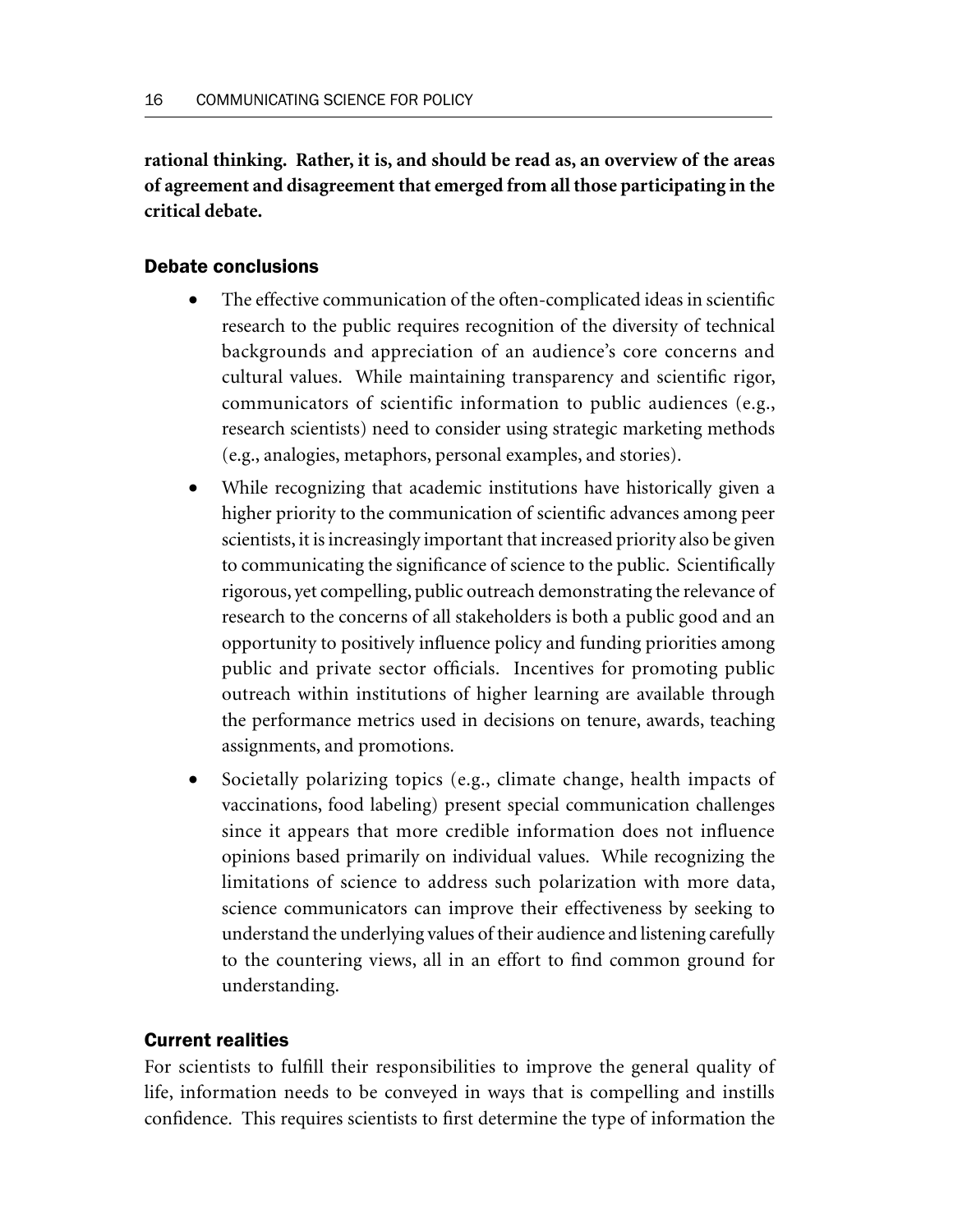public needs to make decisions based on credible scientific understanding. Despite skepticism concerning the need for scientists to change their approaches to public communication, research has found that scientists' natural instincts generally are inaccurate concerning what the public wants to know and how best to meet these interests. As a result, audiences do not normally pay enough attention to the messaging to remember the information, or remember something other than the intended messages.

Although scientists prefer to separate reason and emotion, neuroscience research has shown the two are linked. Emotional investment is a key first step in learning because it drives the brain to encode information. When communicators connect with listeners' aspirations and emotions, a key biological process is set in motion that enhances listeners' engagement with the information. To make this connection, communicators need to discover what prospective learners want to learn. If this initial step is omitted, communicators risk losing their audience to more compelling messages. Such lessons are found in commercial marketing and high-end political campaigns, both of which are adept at capturing public attention and building trust for their brands. These campaigns having identified the audience's concerns, emotions, and aspirations carefully craft messages built on this information. While many scientists are reluctant to imitate marketing and/or political campaigns, young people who grew up in the technological age are at ease using these techniques. The American Association for the Advancement of Science (AAAS), the National Aeronautics and Space Administration (NASA), and the 150-year-old Cooperative Extension Service are organizations that have recently used such methods in constructing compelling and effective science communications.

These types of communication strategies permit scientists to establish credibility with the public by both demonstrating their expertise and creating a bond with listeners through showing they have common interests. For example, in the 2011 Richard Alley documentary on climate change, "Earth: The Operators Manual," the opening minutes are used to establish common ground with listeners by talking about himself (interests, lifestyle, values) before explaining the science.

A separate study by LaCour-Green (Science, December, 2014), however, shows how such communication methods can have a negative effect on public trust in science. This study examined influences on people's opinions about samesex marriage, and reported that one type of influence (e.g., being surveyed by interviewers who disclosed they were gay) was dramatically effective at changing opinions. Although the study received much media attention, it was abruptly retracted five months later after data irregularities were uncovered. When science communication is designed to pique public interest there is increased the risk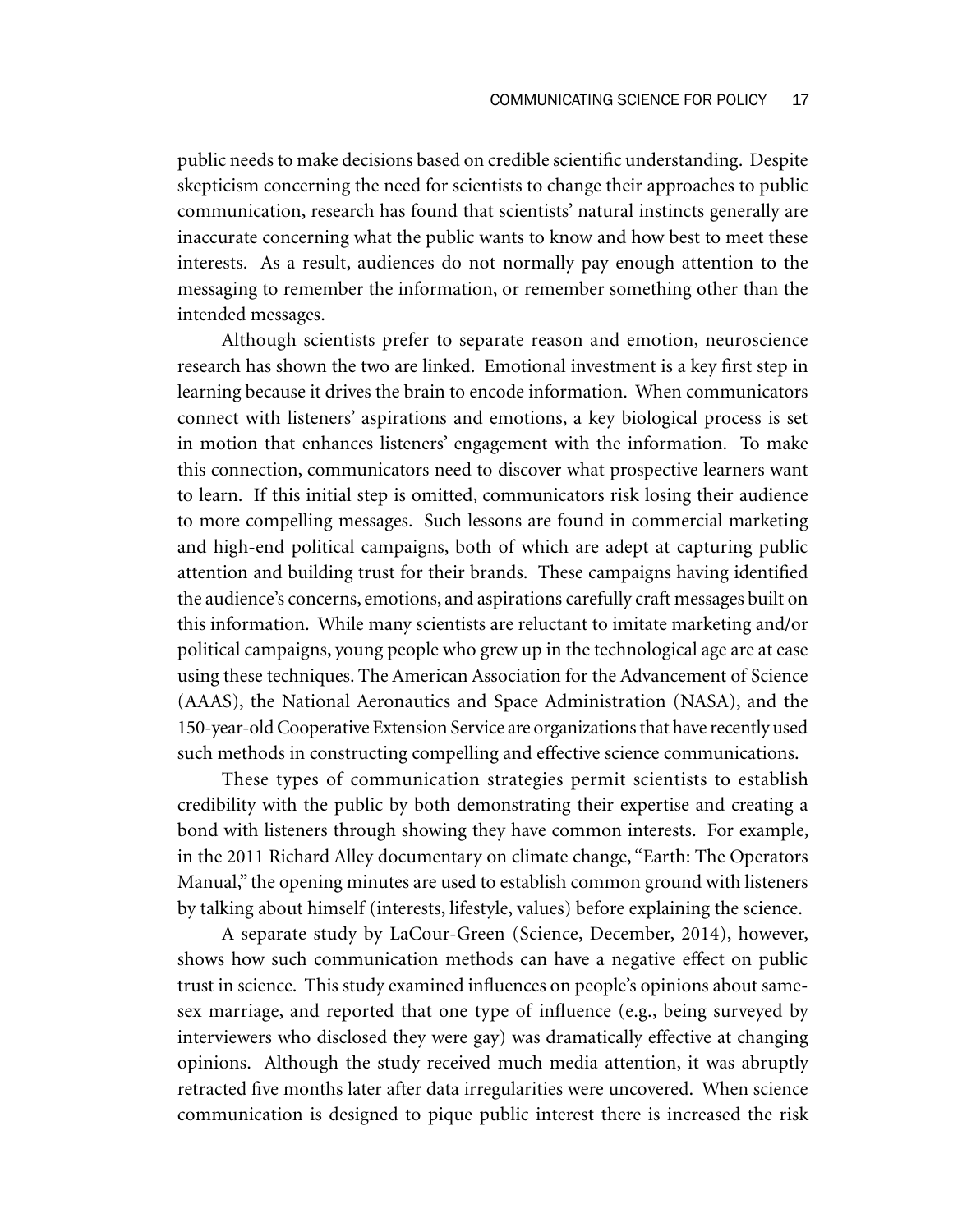that subsequent (less-interesting) retractions are overlooked, leading to public misinformation and damaged trust.

Another factor contributing to public distrust is the inevitability of scientific uncertainty. Small, specific "local" claims can be made with certainty, but "universal truths" are rare in a discipline that stresses examining all the evidence. When scientific uncertainty is poorly communicated, it confuses the public and sometimes leads to the general perception that scientists "do not know anything."

Although there are nascent signs of institutional support for effective public science communication (e.g., the requirement that scientists hired at the North Carolina Museum of Natural Sciences be proficient at public outreach), it was widely agreed that support and incentives (tenure and promotion requirements) for public outreach are minimal at the majority of academic institutions. With few exceptions, university culture remains focused on formal communication among scientists (i.e., in journals) and is often suspicious and dismissive of proficiencies in public communication that are not peer reviewed.

Concerns repeatedly were raised about the difficulty of communicating credible information to skeptical audiences who already have made up their minds about polarized topics such as climate change and/or childhood vaccinations. Since these topics are routinely divisive because of conflicts in cultural views at the intersection of logic, ethics, and morality, they are considered to be beyond the ability of science to address. Science may be effective at clarifying causes, effects, and consequences, but is challenged when addressing specific policy options since these are decisions that must consider value judgments (e.g., the value placed on the needs of future generations versus current generations, or the priorities of lessaffluent countries versus affluent countries).

#### Scientific opportunities and challenges

Effectively communicating complicated ideas to the public with differing levels of scientific backgrounds and knowledge presents many challenges. To succeed, communicators need to understand the core concerns and values of their audiences. Although sometimes incorrectly termed "dumbing down" the material presented, it is more realistic to develop smarter material designed to reflect the primary interests of specific audiences. Scientists need to more fully embrace the importance of effective communication provided by the effective uses of analogies, metaphors, examples, and stories that accurately convey scientific knowledge.

Popular media personalities (e.g., Dr. Mehmet Oz) appear to fulfill the public need for quick, convenient, and easily understood science information. While acknowledging that there is a popular appeal for shows like Dr. Oz, there also is a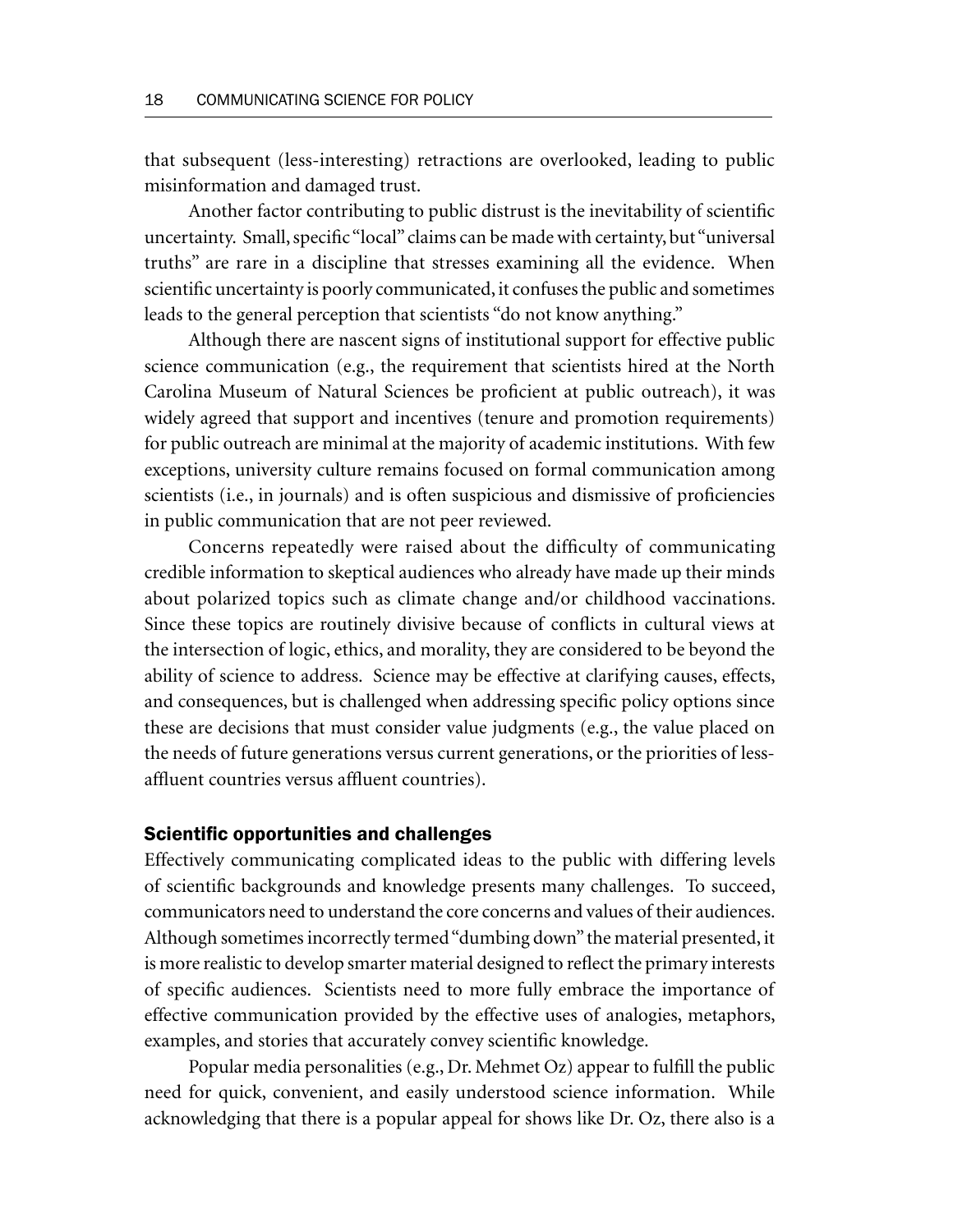segment of the public that wants more rigorous science reporting on which to base important decisions. Scientists need to help create vehicles for such reliable scientific information by ensuring the messaging is interesting, easily understandable, and timely while maintaining scientific credibility set by accepted standards of evidence.

Science communicators need to focus on identifying field studies that generate the generally understandable data needed to inform local, personal decisions (e.g., studying the health of a stream affected by a nearby coalmine that owners want to expand or whether vaccinations can be expected to ensure a statistically clear, safe health outcome). Because these studies have direct relevance for policy formulation, the accurate, timely communication of results from such studies serves the public interest quickly in the short term. These reports also build the public confidence with respect to the relevance of other reports on more highly technical projects having long-term impact. Before one type of science communication can be prioritized over another, performance measures need to be developed that accurately assess the impact of science communications on audiences.

Convincing universities and colleges to support and encourage improved public science communication through the metrics used in promotion and tenure decisions remain difficult. The greatest leverage in this quest is competition among institutions of higher learning for limited funding. An institution's "existential crisis" about financial survival creates an opportunity for skilled communicators to highlight the public relevancy of the research results obtained at a given institution, data that can attract public attention and potentially, more funding. Under these circumstances, communication skills assume value in tenure and hiring decisions. The development of effective performance metrics is critical to this process. When it is possible to demonstrate the impact of effective public communications, adjustments can be made in hiring, promotion, and engagement programs. While funding challenges create the impetus for universities and colleges to embrace improved public outreach, performance metrics are the tools needed to formally incorporate that outreach into an individual university's goals.

Focusing on student education can be another way to leverage university support for science communication. At teaching colleges, faculties need to effectively communicate science to students who are not necessarily majoring in a science or engineering field. Improvements in science communication to students can be encouraged by focusing tenure and promotion decisions on these classroom skills.

Crafting scientifically sound messages designed to engage science skeptics, especially around highly polarized topics such as climate change, remain an important challenge to be addressed. Two strategies cited as effective require scientists to learn more about their audiences: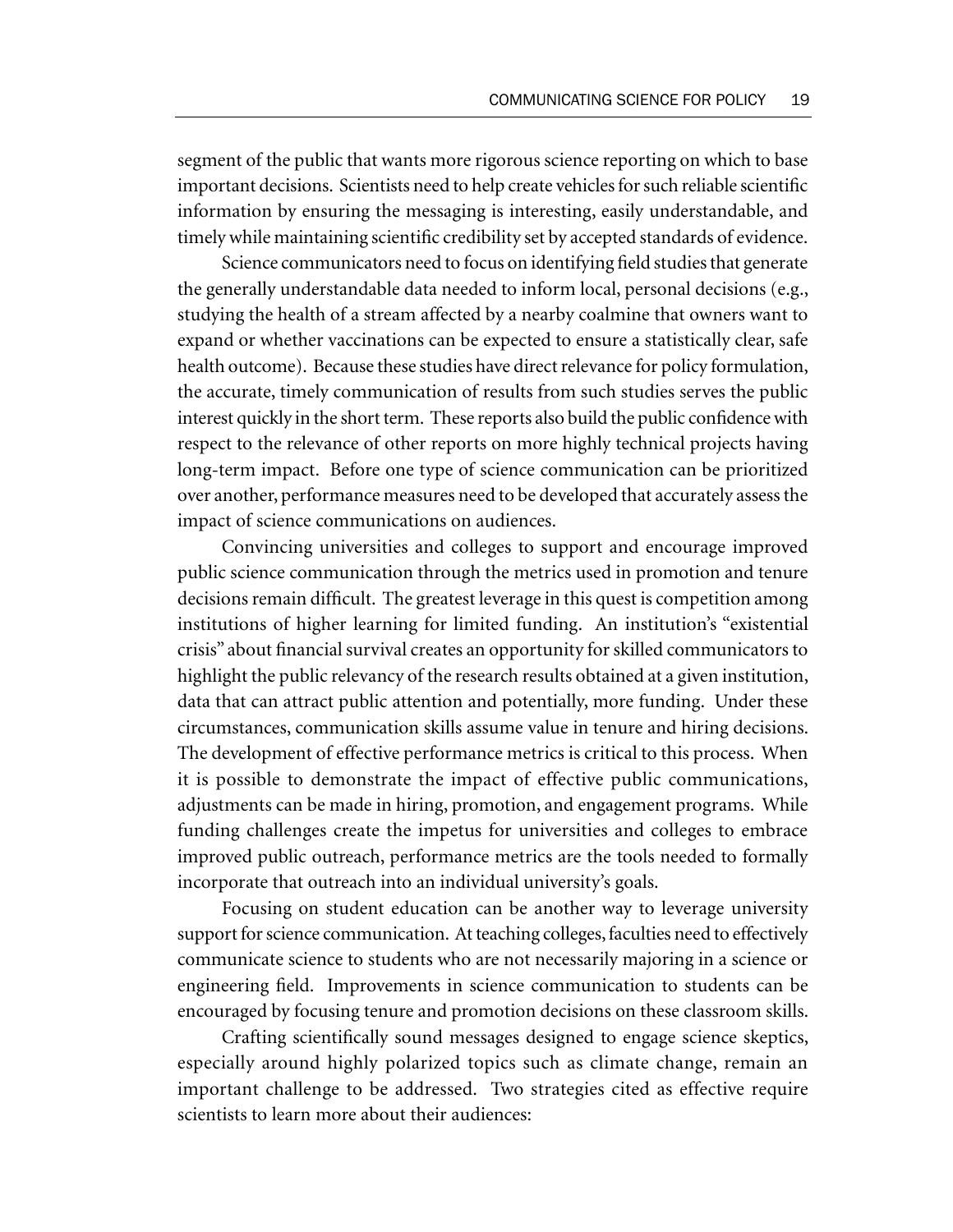- (i) based on identifying sincere areas of common ground that may connect polarized groups, scientists need to focus on communication methods that strengthen these particular perspectives (e.g., the shift in opinions on same-sex marriage occurred after marriage advocates reframed their message from "rights and benefits" to "love and commitment," an interest held in common by gay and straight populations)
- (ii) after determining specific issues driving the conflict, communicators need to deliver the information using methods that acknowledge these different values (e.g., the economic issues associated with differing views of climate change require that the credible scientific data be described in terms of their economic significance).

A challenge overarching all these questions is the communication of uncertainty found in essentially all in scientific research results. Public confidence in decisions is needed while acknowledging reasonable levels of risks associated with uncertainty. Postponing decisions based on infinite caution remains a decision made.

#### Policy issues

Evidence-based conclusions, procedural transparency, and a commitment to the scientific method must characterize science communication, especially to the public. It is important that the data themselves are not the focus of message being communicated, but the relevancy of the scientific information to individual lifestyles choices. The public is increasingly unlikely to defer to scientists based on their perceived expertise and authority. To attract public support and funding, communication must demonstrate how science is relevant to public and individual decisions. Scientists need to start small and focus on achieving victories in local communities rather than striving to reach the entire country.

At the most fundamental level, no money is needed to craft effective science communication. A scientist simply needs to be willing to share her or his knowledge with an interested person. The goal of accurately determining the interests of a specific audience, especially with respect to correcting misinformation and/or addressing pressing societal problems, however, requires focused funding. Of special interest are programs focused on communicators learning about the concerns, values, needs, and beliefs of audiences. Based on such understanding, communicators can tailor their messages to address misunderstandings and improve societal decisions aimed at improving the quality of life. While emphasis can be given to the importance of public communication in publicly funded research, such attention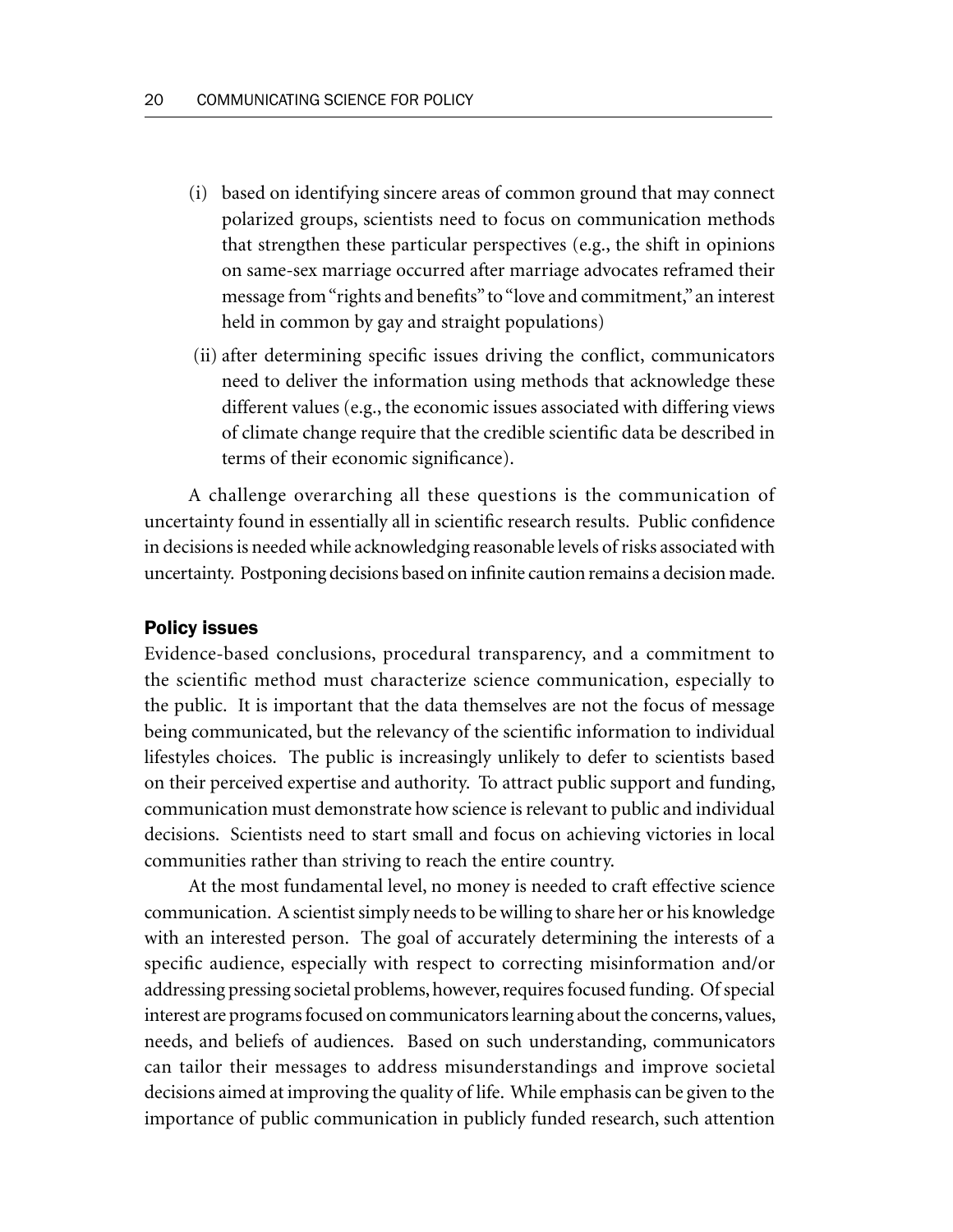does not ensure that the best scientific research is supported. The significance of these "abstract advances" obtained by researchers may not appeal immediately to the public, these results are critical to the often transformational research results that have had profoundly impacted societies worldwide.

Universities and colleges need to be encouraged to train and reward faculty to develop effective communication skills. A variety of incentives are critical to this process (e.g., awards for public engagement and outreach, priorities in tenure and promotion decisions). Such changes in the tenure and promotion process need to be initiated from the upper levels of administration by redefining the value proposition in these ways as in the public interest.

Beyond academia, journals and foundations need to encourage public communication by encouraging scientists to clearly explain the replicability, reliability, and validity of the research results. These institutions and organizations can continue to broaden their support for public outreach by rewarding junior scientists for effectiveness in public engagement (e.g., a program in the United Kingdom is a successful model of this approach in which junior scholars become eligible for an award if they have published peer reviewed research which has been cited by a newspaper, a government or NGO report). The Cooperative Extension Service was mentioned as a long-running model of effective science communication that could be emulated and expanded. These approaches encourage science communication in the next generation of scientists by capturing the interest of young people and helping them understand how science works in the real world.

While all scientists need to receive training in public communication, it is acknowledges that not all scientists can be expected to be effective at public communication as a primary duty. Creating career science communicator positions to serve as liaisons between scientists and the public is an important activity to encourage. This approach can be expanded to include the formation of teams of communicators at universities/colleges and government agencies concerned with scientific issues. The four-week communication course for undergraduates at the University of Michigan, started by a team of graduate students, culminates in an "American Idol"-style event for student presentations and "Nerd Night Ann Arbor."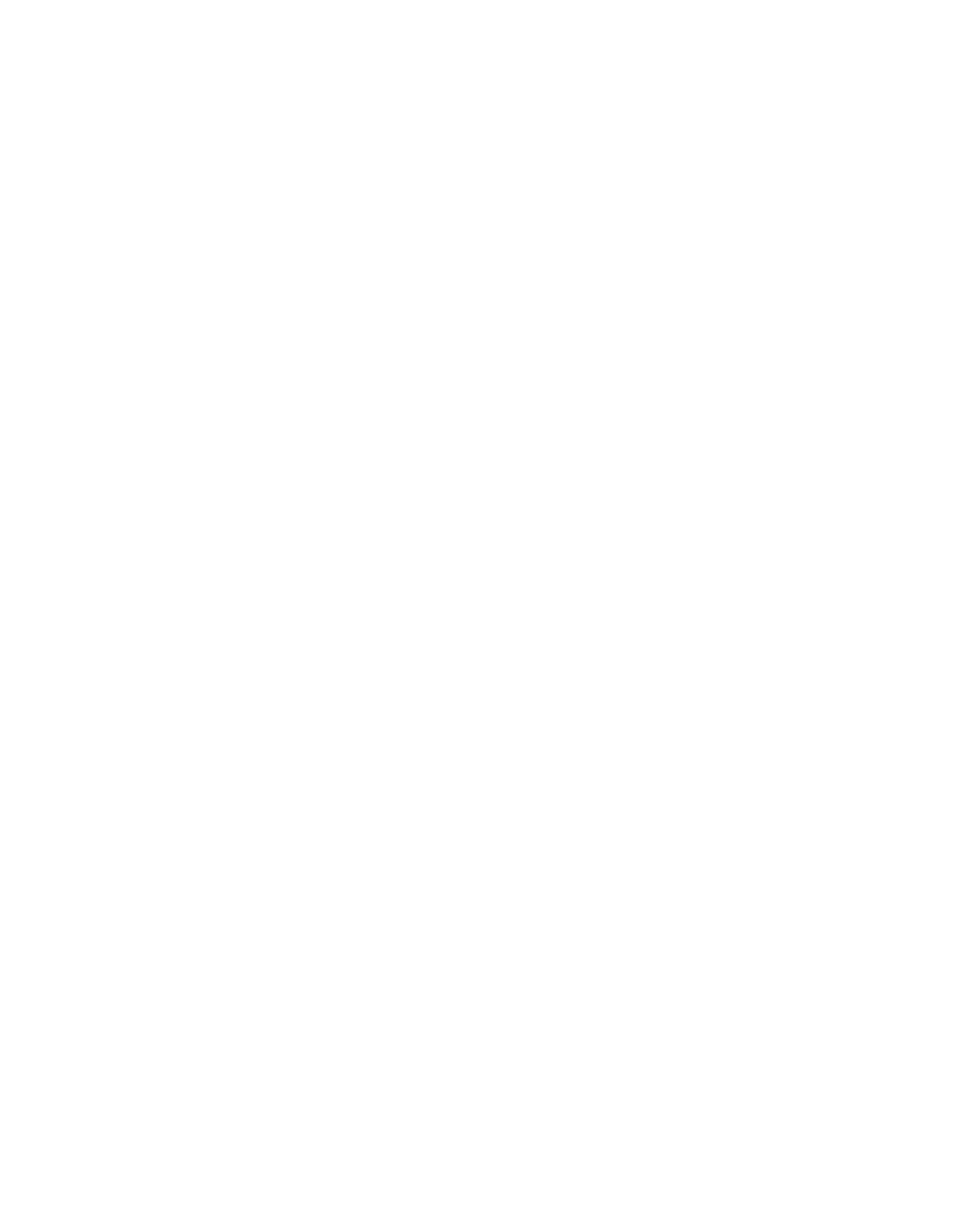# Training in Narrative Persuasion for Ethical, Effective Science Communication\*\*

Liz Neeley, M.A. Executive Director, The Story Collider, New York, New York, U.S.

#### Summary

From inspiration to entertainment, education to persuasion, a wide range of goals motivates individual science communicators; goals that they often fail to explicitly acknowledge or critically examine. Unfortunately, the intuitions, assumptions, and social norms of those trained in the sciences are often ineffective and sometimes disastrously counterproductive in achieving these goals. In the realm of health and science policy, such missed connections might cost huge sums of money or even bear life-or-death consequences. Given such high stakes, scientists must strive to understand and continually improve their ability to accurately represent their knowledge about the world. This task may include educational components, but the critical role of science communication in a democratic system is not to teach facts, but rather to empower citizens and elected officials to make informed decisions. Training scientists in narrative persuasion and storytelling is the most effective way to help scientists navigate the uncertain ethical and emotional terrain of decision-making.

#### Current realities

In the United States, climate, vaccines, food, and other polarized, politicized issues tend to dominate discussions of science communication. While these topics certainly are the subject of bitter controversy, they are inappropriately generalized as evidence of a widespread rejection of empiricism and scientific enterprise. Amidst overheated rhetoric about a war on science, recent survey work has found that researchers rank "defending science" as their top priority for engaging in science communication, followed closely by "education." This defensive posture is consistent with scientists' perceptions of the public as uninformed and uninterested in learning, driven by self-interest and sensationalism, and prone to irrationally misjudge risks.

Natural scientists are trained to control variables and to strive for objectivity. Years of graduate and post-doctoral training select for people who enjoy — or at least tolerate — dense presentations of complex information; people who trust and often prefer numerical data, and the precision of technical jargon. They are shaped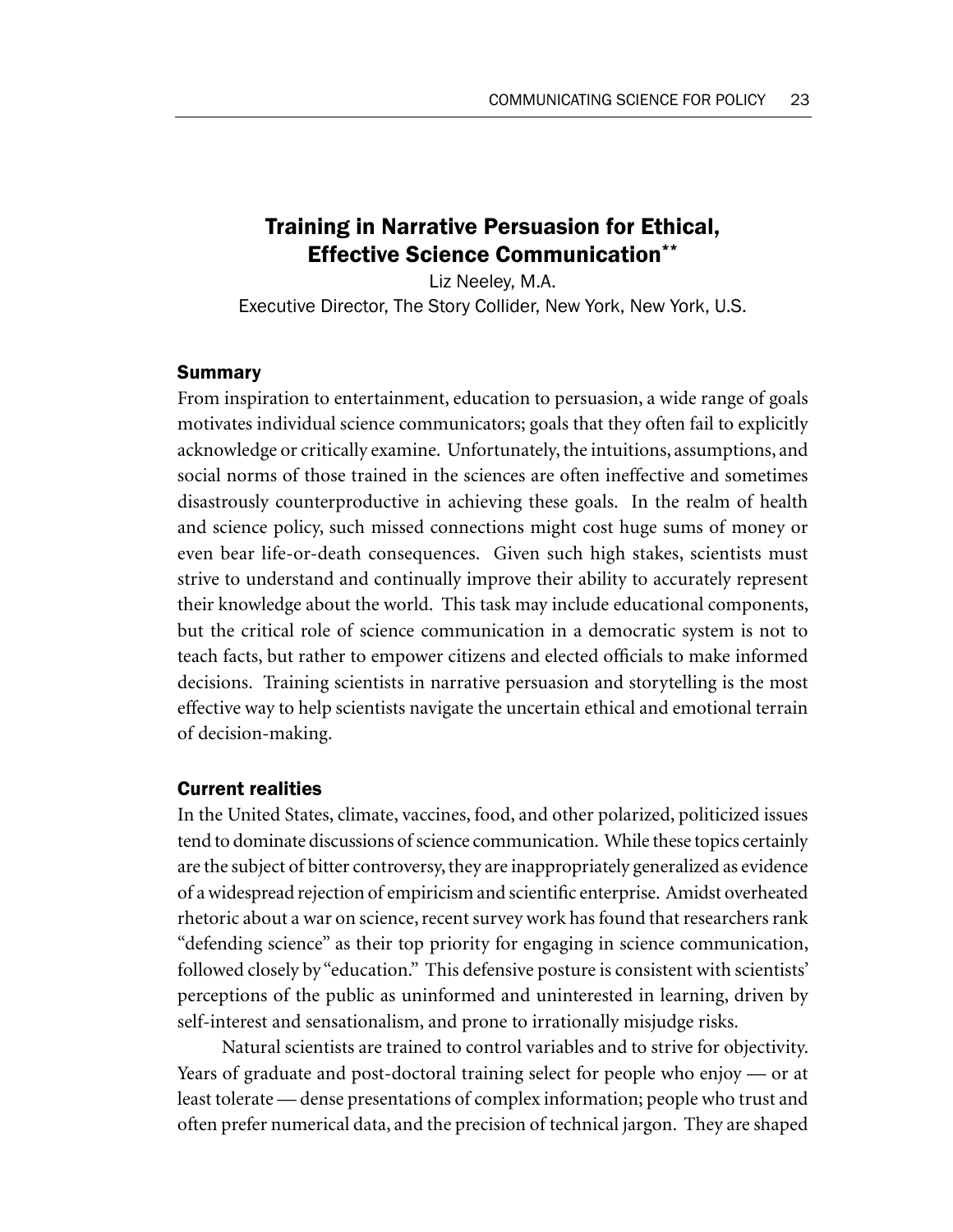in other, less obvious ways as well. Research groups and entire disciplines coalesce around philosophical perspectives on what can be known (i.e., ontology) and how we obtain valid knowledge (i.e., epistemology). As young scientists progress, they are absorbing not only the technical knowledge taught in formal coursework, but also the philosophical perspectives, professional norms, and tacit understandings of success in their fields. These so-called "hidden curricula" reinforce existing power structures and shape assumptions about knowledge, authority, and decision-making. Unfortunately for researchers, these expectations are poorly aligned with the reality of working for public and policy audiences.

This uncomfortable reality is perhaps best illustrated in the arena of risk management. In fields as disparate as disaster response, energy development, and biomedicine, researchers who seek to inform public debate and decisionmaking must understand that their science communication challenge is a social one. Risk, fully defined, combines the probability of an event with the total cost of its consequences. The first element can be calculated, while the second is a value judgment that can vary wildly from person to person. This means risk is also subject to social amplification or attenuation, as peoples' perspectives influence each other to magnify, alter, or reduce perceived impacts. Whole fields of psychology and economics are dedicated to understanding what shapes our value judgments, yet science communicators frequently fail to understand that a feeling is almost never conquered with a fact.

To be clear, there are many instances where audiences are hungry for more information and want an educational experience. Enthusiasm and good teaching are incredibly powerful tools, but controversial subjects trigger a shift from the realm of education into one of persuasion, which has entirely different dynamics. The assumption that opposition and anger will dissipate once an audience has all the facts is called the "deficit model of science communication," and it is a recipe for disaster. For a rare few, it might work. For most, it will likely have no effect. At worst, flooding audiences with more information can backfire, hardening resistance and closing minds, or even boomerang, creating fear or opposition where none existed before.

Scientists encountering these dynamics often recoil, lamenting the lack of public trust in science. Although they see themselves as objective providers of valuable knowledge, scientists are not dispassionate observers; they are active participants in social debate, beholden to history and context. Credibility is not bestowed upon academics by their peers, rather, it is earned, based on the perception of valid knowledge and common interest. These two themes — legitimacy and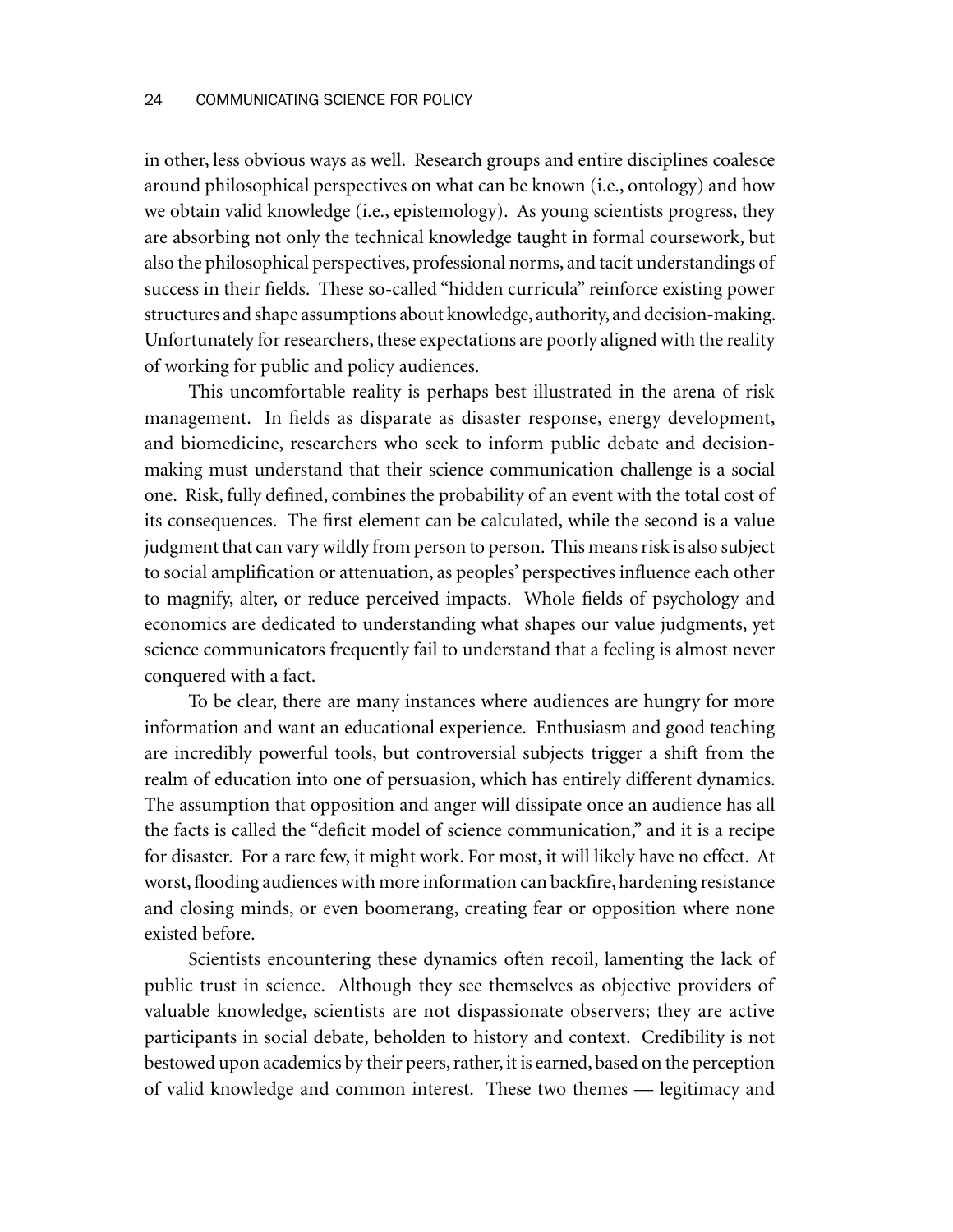community — are central to the future success of science communication for public policy, and teaching scientists narrative persuasion is the key to building both.

### Scientific opportunities and challenges

Narrative persuasion is the use of stories to influence peoples' mental models, beliefs, and behaviors in the real world. The concept raises two immediate challenges: first, whether persuasion itself is an ethical pursuit, and second, whether stories are a valid form of persuasion. 1) Persuasion can be best defined as convincing an audience to make a decision of his or her own free will. Both coercion and manipulation strip audiences of their agency, either directly, through threat or force, or indirectly, by deception or obfuscation. An honest examination of scientific history reveals the tragic legacy of both. Moving forward requires an honest accounting, as well as an explicit commitment to avoiding such harm in the future. One research question is how to shape persuasive messaging so it does not produce anxiety, guilt, or stigma. 2) Stories, both real and fictional, tend to be more interesting, more persuasive, and more memorable than evidence-based communication. In fact, people rarely allow evidence to contradict satisfying stories; the evidence is altered to fit instead. Stories work by drawing people into an exploration of characters' intentions and actions over time. They help reduce ambiguity by prompting audiences to draw inferences, make predictions, and empathize with the emotions and experiences of the story's characters. Empathy has both cognitive and affective components, and it is the emotional appeal of stories that makes them so powerful. Many scientists fear that emotional appeals are inherently irrational and can only cloud judgment. Yet research shows that some emotional states enhance, and are perhaps required for, rational decision-making. In short, the best available science suggests that scientists must embrace the essential role of stories in human communication.

Once we confirm *whether* we should be teaching storytelling for science communication, we can turn attention to the question of *how* to teach narrative persuasion. It will require a diverse set of interdisciplinary undertakings: from psychology to pedagogy and performance. With respect to the efficacy of narrative persuasion, research questions abound, and can be generalized to a) exploring underlying neurological mechanisms, b) measuring strength in overcoming psychological resistance, and c) understanding persistence of effects over time. As a teaching question, we must establish best practices for translating knowledge into practical skills, perhaps drawing inspiration from work on teaching scientists designthinking, improvisational theater, and visual communication skills. As a performed skill, individuals will need time to find their authentic voices, to develop sensitivity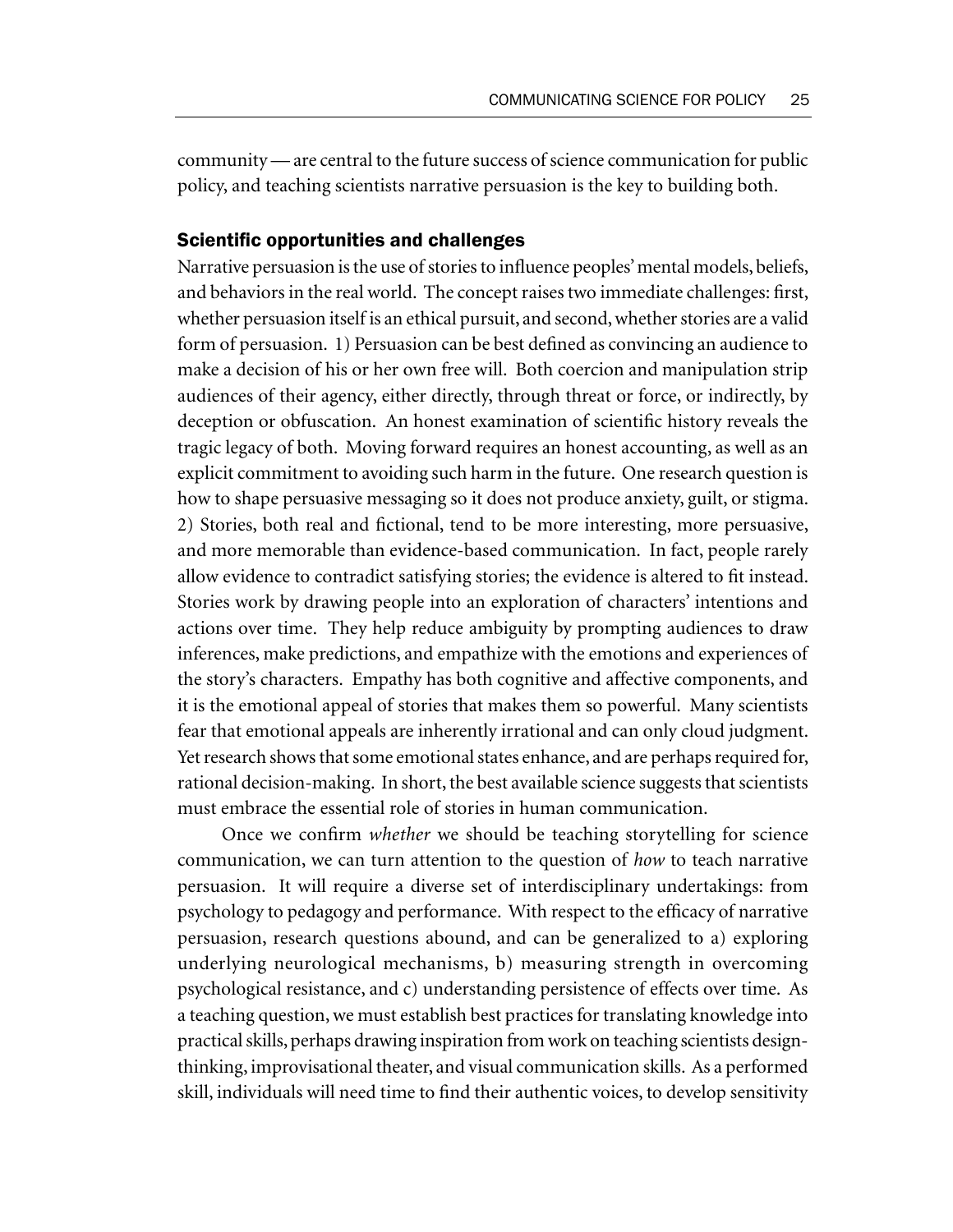to storytelling skills such as language and timing, emotional pacing, and the ability to adjust to nonverbal cues of audience engagement.

#### Policy issues

From universities to scientific societies to top levels of the executive branch, academic leaders are discussing modernizing graduate education. Although newly minted Ph.D.s far exceed tenure track job openings, more than half of graduate school deans report dissatisfaction with their university's ability to provide preparation for nonacademic careers. Narrative is not merely a "science outreach activity." It exposes students to critical concepts and helps them produce better presentations, proposals, and publications wherever their careers might lead. Introducing science communication, especially storytelling, into existing STEM graduate education will require addressing faculty support, financial resources, time to degree completion, and more. Yet the idea reflects demands of, and upon, the emerging science workforce. The legitimacy of science as a social enterprise hinges on the ability not just to create knowledge, but to share it. Learning narrative persuasion challenges scientists to build a more sophisticated understanding of themselves, their research, their audiences, and the role of science communication in civil society and policy. Key actions include:

- **Incentivize science communication.** To escape a perpetual cycle of reform without change, intentions and rhetoric must be paired with real-world consequences. Scientific societies, universities, and research groups can foster excellence by creating competitive grant programs to support skill development. Faculty can revisit tenure and promotion criteria. Federal funding agencies can look to key policies, such as broader impacts criteria and requirements for trainee career development, as well as considering ethical communication in the context of required research ethics training for students.
- **Support an interdisciplinary community of practice.** To galvanize knowledge sharing, learning, and organizational change, interested parties need mechanisms for 1) finding each other, 2) building and accessing shared repositories of information; and 3) engaging in discussion. The value of such exchanges scales with the size of the network, which requires both technology infrastructure and human resources. Institutions and individuals should leverage digital communication and collaboration platforms, such as Trellis, hosted by the American Association for the Advancement of Science (AAAS), as well as funding community manager roles and periodic in-person conferences.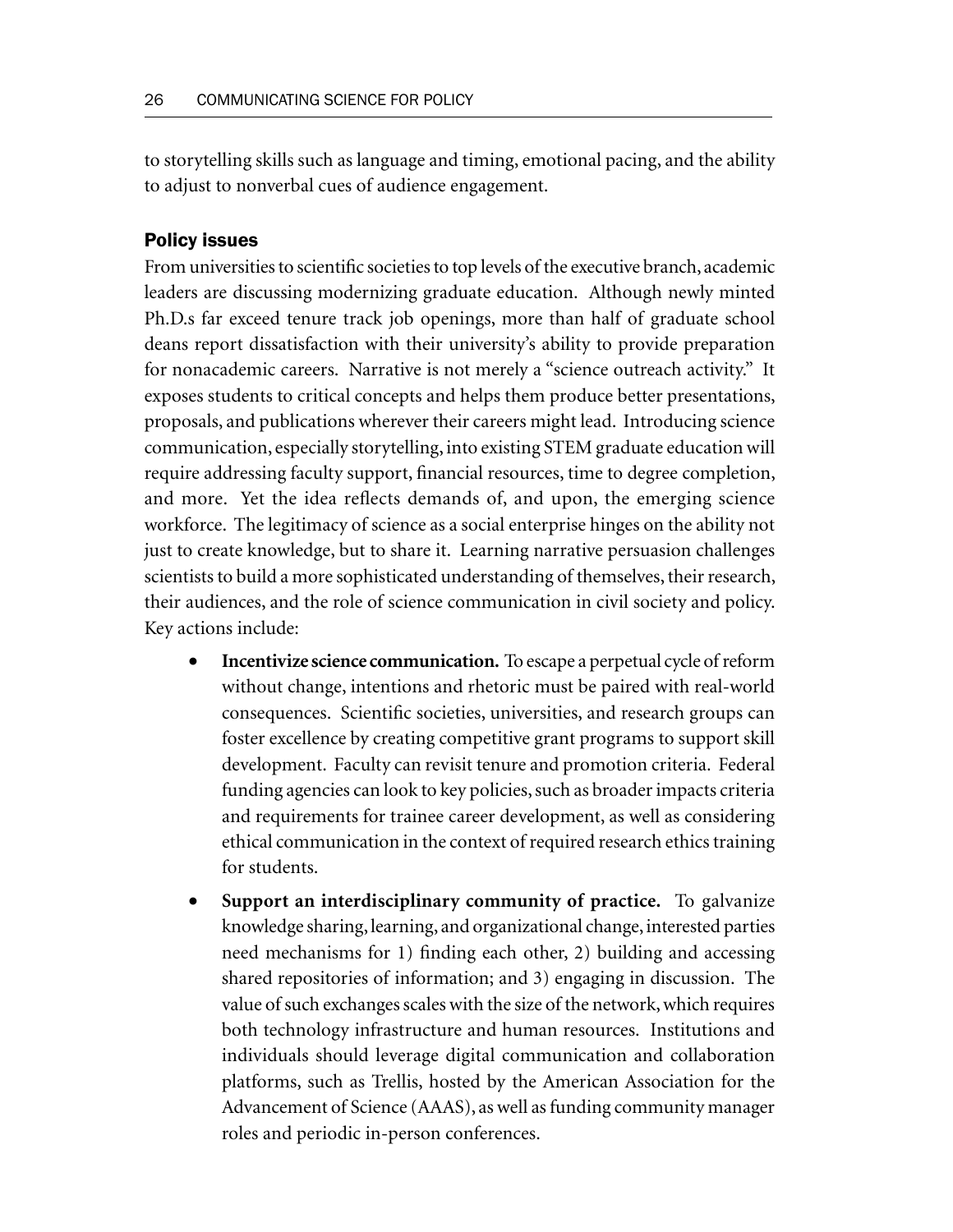• **Develop best practices for narrative persuasion.** Education reform is time- and resource-intensive, and requires appropriate design and evaluation. Those developing workshops and courses should work with academics specializing in communication and curriculum design to develop consensus around the core knowledge, skills, and attitudes training is intended to impart, and how to evaluate 1) how well students are learning, and 2) how effectively instructors are teaching.

#### References

COMPASS. (2014). *GradSciComm Report and Recommendations: Mapping the Pathways to Integrate Science Communication Training into STEM Graduate Education*. Retrieved from http://compassblogs.org/gradscicomm

Dahlstrom, M. F., & Ho, S. S. (2012). Ethical considerations of using narrative to communicate science. *Science Communication*, 592-617.

Fischhoff, B., & Scheufele, D. (2014). Special Issue: The Science of Science Communication II. *Proceedings of the National Academy of Sciences*, *111*(Supplement 4), 13583–13671.

*\*\* A policy position paper prepared for presentation at the workshop on Communicating Science for Public Policy, convened by the Institute on Science for Global Policy (ISGP), August 10–11 at the Sheraton Imperial Hotel in Durham, North Carolina, United States.*

## Debate Summary

**The following summary is based on the transcriptions of a recording made during the debate of the policy position paper prepared by Ms. Elizabeth Neeley (see above). Ms. Neeley initiated the debate with a 5-minute summary of her views and then actively engaged the conference participants, including other authors, throughout the remainder of the 90-minute period. This Debate Summary represents the ISGP's best effort to accurately capture the comments offered and questions posed by all participants, as well as those responses made by Ms. Neeley. Although this summary has been written without attribution, the conference itself was open to the public and media and as such, did not restrict participants from attributing remarks to specific individuals. The views comprising this summary do not necessarily represent the views of Ms. Neeley, as evidenced by her policy position paper, or those of the ISGP, which does not lobby on any issue except rational thinking. Rather, it is, and should be read as, an overview of the**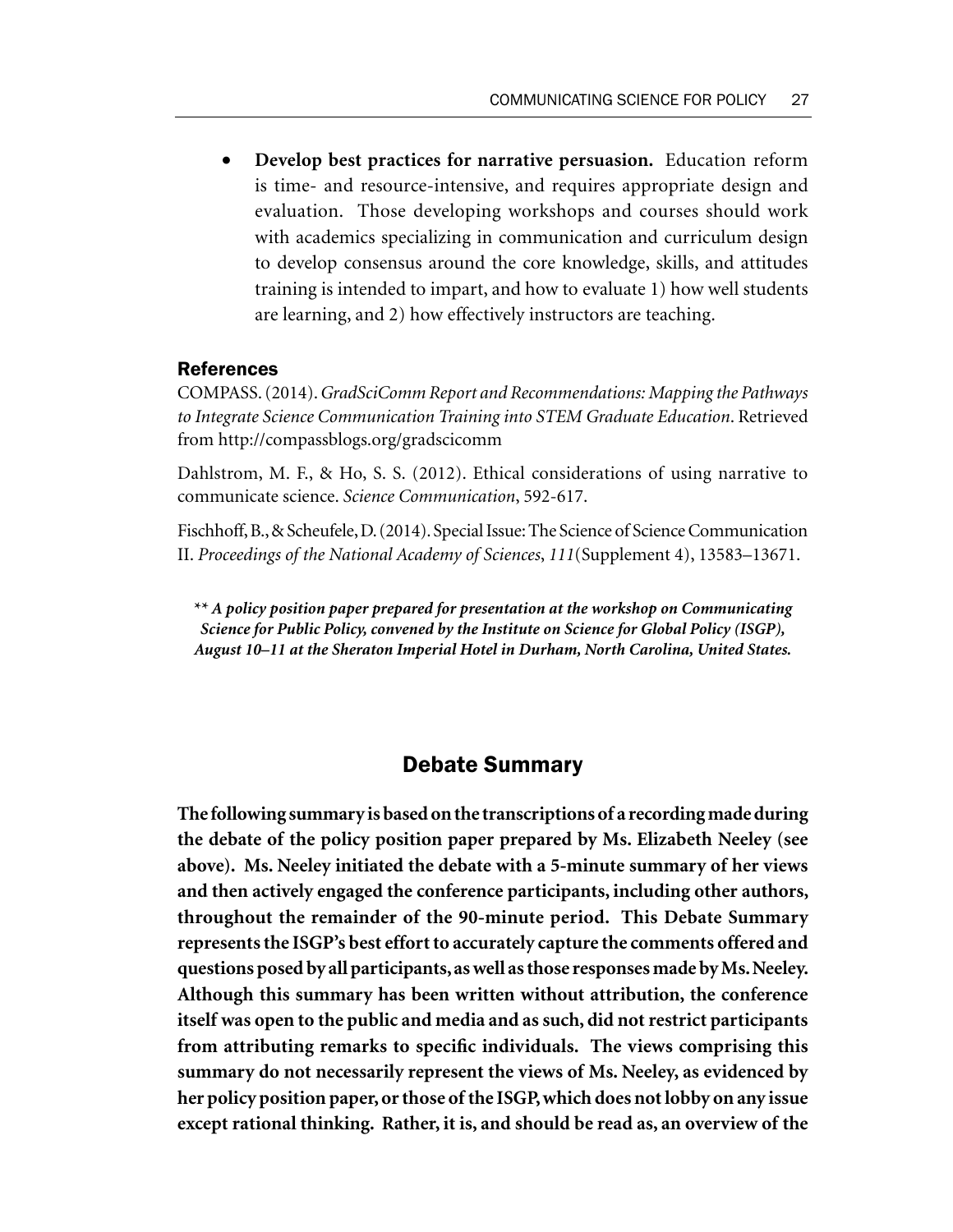**areas of agreement and disagreement that emerged from all those participating in the critical debate.**

#### Debate conclusions

- While narrative persuasion is an effective strategy to capture and keep the public's attention, the practice poses potential dangers in science communication, including the possibility of manipulating, fabricating, or overstating data to create a better story. Scientists need to utilize narrative persuasion carefully, ensuring that the scientific processes are followed, facts checked, and evidence cited, and with an understanding of the background/values of the audience.
- Scientists are often reluctant to utilize storytelling skills in communicating research because it violates deeply ingrained scientific training and could have a negative impact on their credibility and careers, especially when storytelling conveys a degree of uncertainty not appropriate for one's research. Academic institutions need to encourage scientists to engage in the effective and accurate communication of science, including the use of storytelling, by recognizing its importance in tenure and promotion decisions.
- Given (i) the increasing public importance of effective science communication, (ii) the lack of training for scientists in the ethical use of narrative persuasion, and (iii) the lack of standardized best practices for science communication, academic institutions would be well served to offer options for formal training in science communication, beginning as early as high school, but definitely by graduate school.

### Current realities

Good science communication is essential to the general wellbeing of the public and society *writ large*. It was generally agreed that the current state of science communication needs to be improved and that the public is placed at risk by poor science communication. For example, despite the widely available public information about HIV AIDS, many individuals still express misinformation. When a topic is emotionally charged (e.g., HIV AIDS, climate change), a communication strategy that focuses primarily on giving people more facts has been shown to strengthen opposition to the scientific message.

Although it was generally agreed that storytelling can be an effective mode of public science communication, sharp disagreement emerged concerning the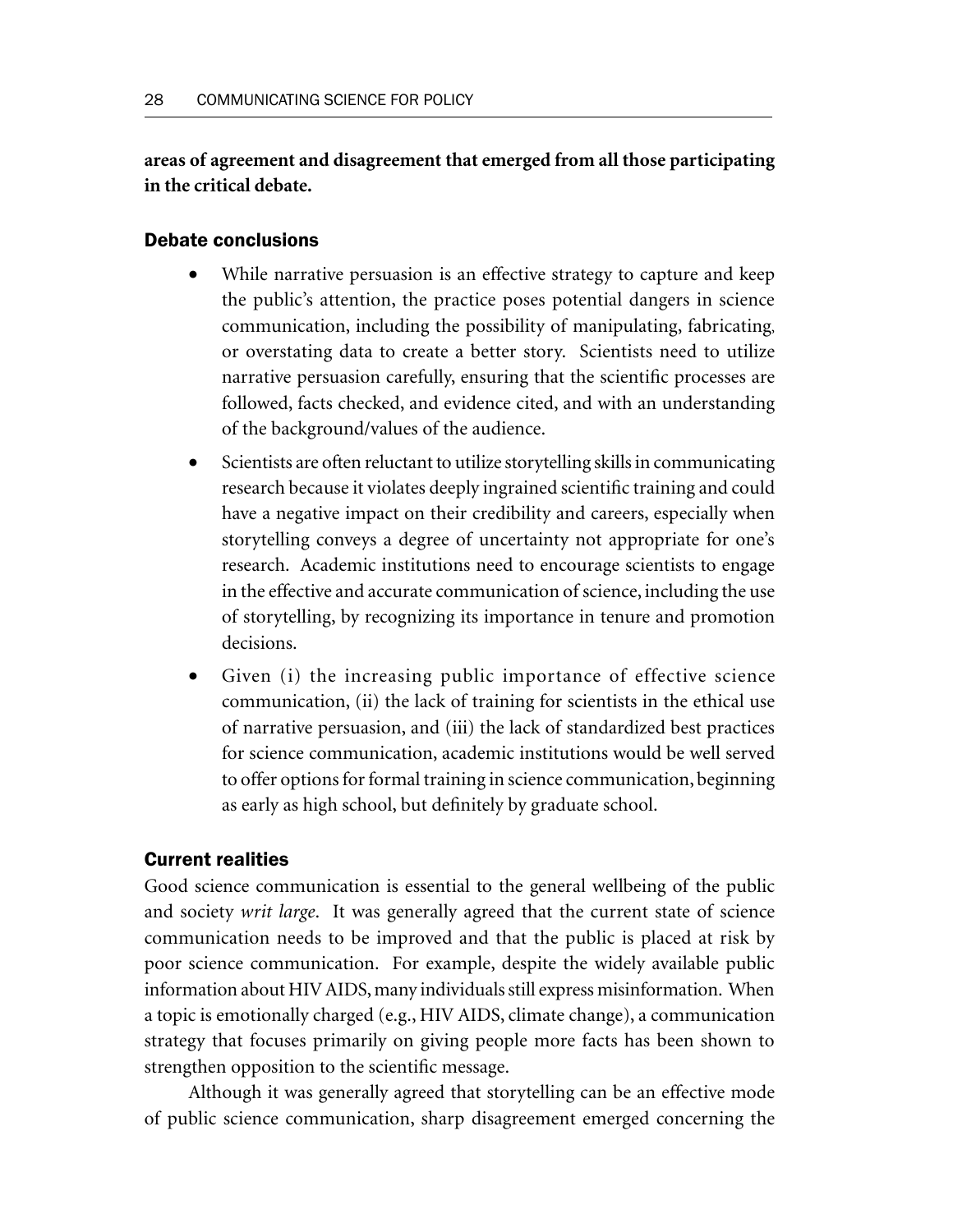role of narrative persuasion within the rigorous discipline of science, specifically in training scientists to become storytellers about their own work. Concerns were raised about the danger for scientists of crossing the fine line between persuasion and manipulation, especially with respect to their responsibility to accurately report data versus advocacy. The need to tell a compelling story might lead to small details being changed for narrative purposes. Narrative persuasion, is difficult to use without sacrificing some degree of accuracy and thus, scientific credibility.

While storytelling might not always be the right tool to use, scientists must recognize the power of other compelling forms of communication that are competing for people's attention every day. People are inundated with information and quickly reach decisions based on who they trust even though they often receive a remarkably small amount of data. To have scientists' message heard in this information-rich environment, they need to learn to effectively use storytelling to accurately communicate science, make ethical arguments, and connect with the audience.

There is evidence that stories help improve people's understanding and recall, and are overall more convincing. Storytelling lowers barriers and promotes the consideration of other perspectives. In a National Science Foundation project on graduate school science communication training, storytelling was identified as one of five core competencies needed for effective communication of science.

The term "persuasion" troubled some debaters, who argued that a scientist's job is to present data, not to persuade people to adopt a particular position concerning the interpretation of data. Being considered a policy advocate could have irreversible repercussions for a scientist's credibility and career. It was suggested that those risks areone reason storytelling is not a more robust field within the scientific community. Academic institutions resist including science outreach in tenure decisions and scientists who deemphasize research to focus on the communication of scientific information are normally considered to be "jumping ship." Because science culture values unbiased, unemotional reporting, there is deep resistance among scientists to utilizing storytelling in science communication. Some science cultures are slowly changing, to permit scientists to provide objectivity while exposing the more human aspects associated with communicating complex information to nonspecialtists.

Substantial discussion centered on the importance of traditional scientific rigor and discipline in science storytelling. Scientists don't speak with a single voice, but rely on peer viewpoints expressed through extensive conversations. When scientific information is released to the public, it generally represents the unified voice of a discipline that has come to some consensus. Additionally, once scientists determine the validity of their research with respect to the scientific method, their narratives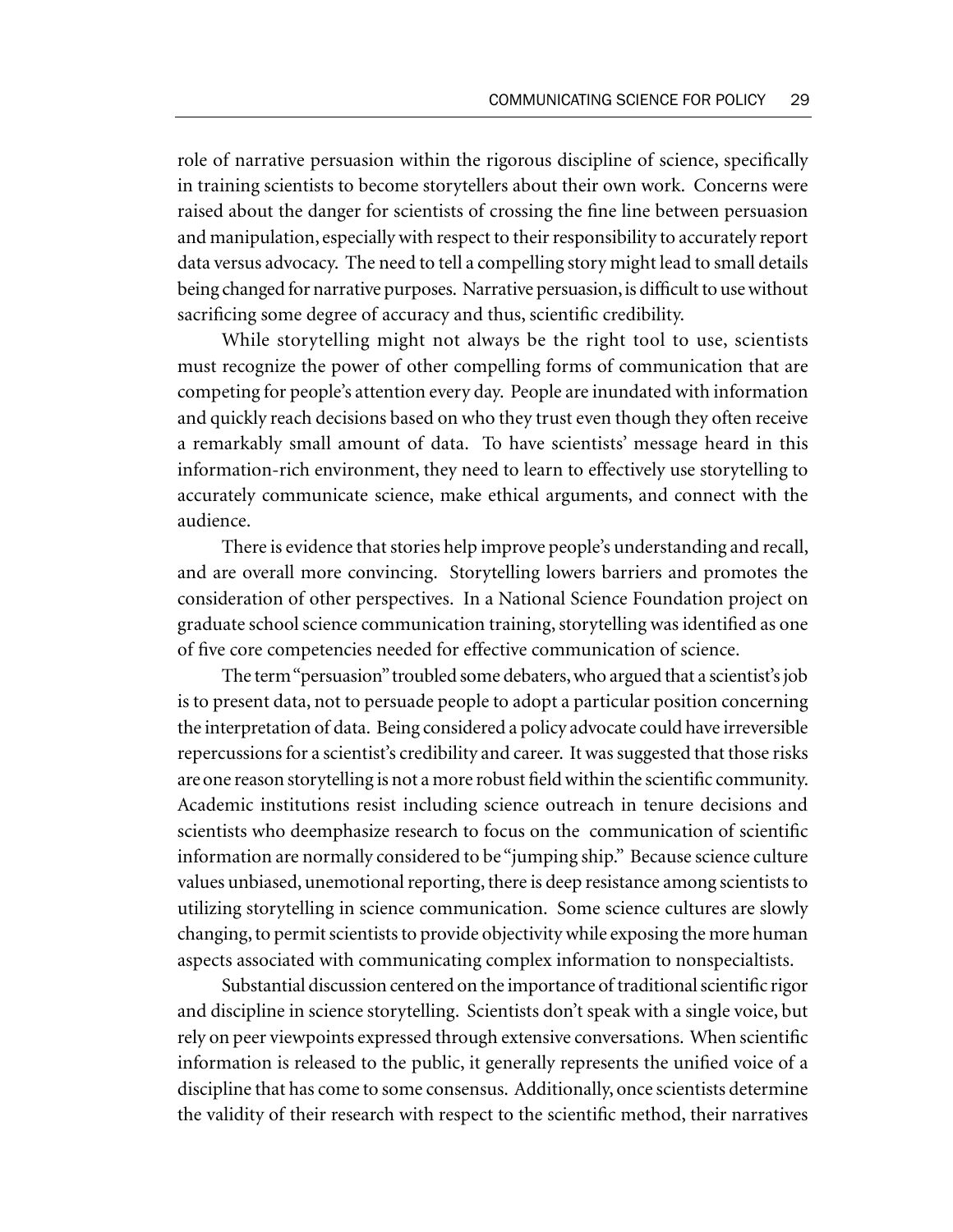typically are aimed at persuading others that they can be trusted as authorities on the subject. A credible science story, it was suggested, needs to be able to defend its point of view in the presence of challenges and other points of view. A shortcoming of many current science narratives is that they are just a new way to relay an old message: "We are the scientists and we have the answers."

Although peer review is an essential part of scientific rigor, insightful peer review is not restricted to scientific journals. Science blogs were cited as one example in the changing field of science communication. Traditional publishing was identified as only one route for scientists to make an intellectual contribution. To support scientific rigor in storytelling, scientists who have undergone communication training are forming social networks and sharing their successes and solutions with others in their field.

While it is important to show the public that information is scientifically sound, communication that focuses mainly on scientific rigor probably won't resonate with mainstream audiences. Effective science communication first addresses the values of the audience; for example, policy makers who are not interested in learning about the impact of global warming on sea urchins may care about the impact on shrimp, which affects the economy. Research on stereotype formation suggests that "warmth" is a key component in helping people trust strangers, and it was proposed that warmth is generated by the connection people feel to a personal story. Consequently, science communication needs to start with warmth and then introduce rigor and evidence, not the other way around.

Given that most scientists aren't versed in storytelling skills, and given the need for educators to teach student-scientists to be good communicators, it would be helpful to provide storytelling frameworks or templates for use by scientists in constructing their narratives. Finding the right style depends on the audience and the intention of the communicator (e.g., to educate, inform, persuade). Storytelling elements include characters, conflicts, surprise, and overturning conventional wisdom. Depending on the goals of the communicator, the template may vary (e.g., it could resemble a Hollywood screenplay, a college lecture, good literature, or marketing communications). New tools and techniques exist to help scientists with storytelling, such as COMPASS' "message box" (http://compassblogs.org/), an approach that helps scientists organize their communication by diagraming the problem, its significance, possible solutions, and the costs and consequences of those solutions.

Effectively communicating science to policymakers goes one step beyond having a well-crafted story that speaks to the values of its audience. Although there are anecdotes about people whispering in a policymaker's ear at a wedding and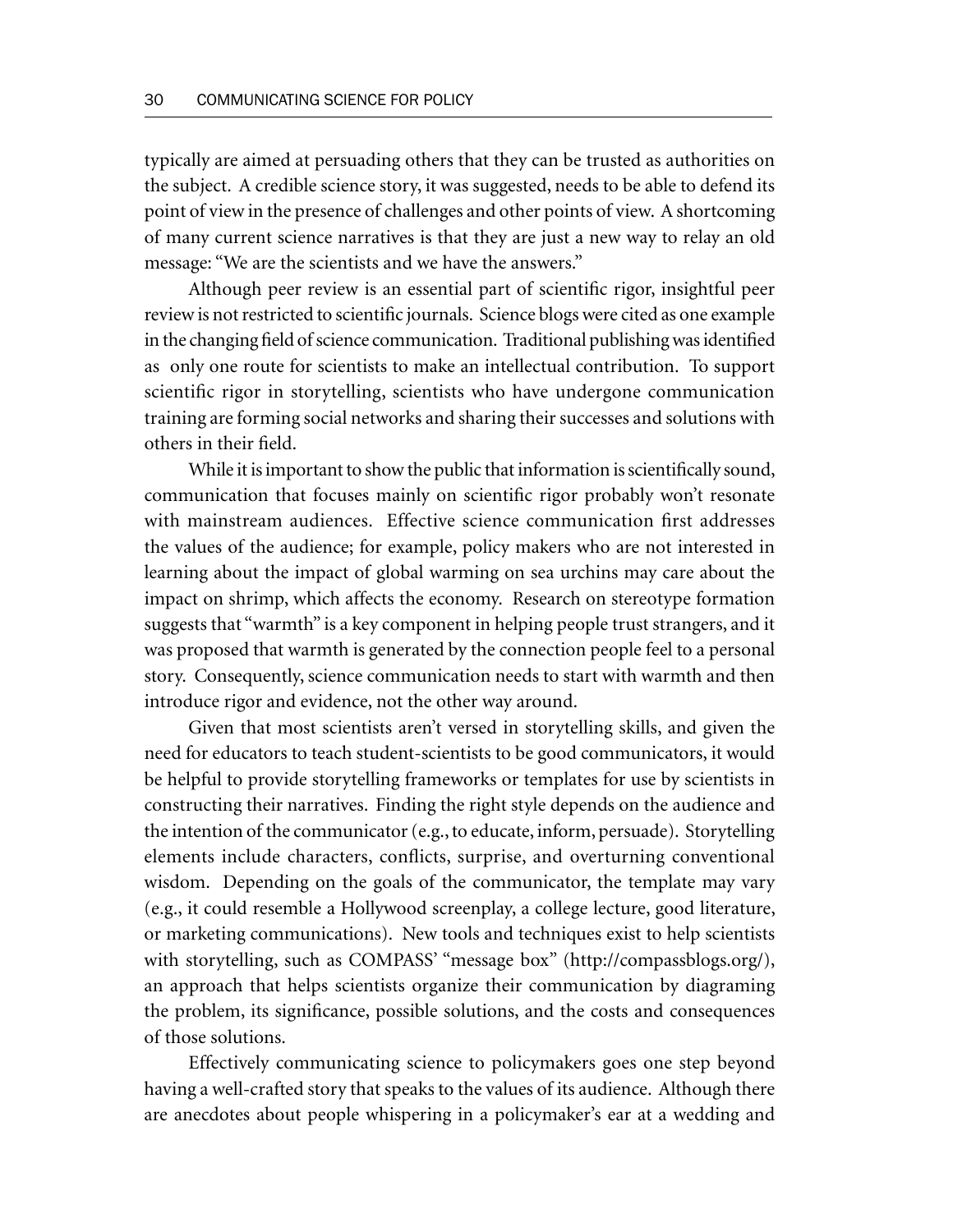influencing policy as a result, it is more effective for scientists to understand the critical points in policymakers' decision-making process (e.g., not right before the final vote), and determine how the right scientist can be at the right place having the right conversation with the right people.

#### Scientific opportunities and challenges

Given the focus on objectivity and certainty in science culture, one of the biggest challenges lies in empowering scientists to tell stories that often begin and end with curiosity, doubt, and confusion, without causing scientists to worry they are undermining both their credibility and careers. Scientists must get better at selfreflection and the metacognition of "what do I know and how do I know it?" These challenges can be viewed as opportunities to gather, incorporate, and expand upon data about trust and decision-making. The role of emotions in decision-making is an emerging field; scientists need to learn more about how emotions influence decisions, but also to consider whether science narratives with emotional content can do more harm than good by creating shame and fear.

Incorporating science communication training into formal schooling poses implementation challenges, including determining when instruction should begin and what it should include. While some proposed beginning training in high school (or earlier), others pointed to graduate school as a likely place to start, as graduate students often already have their own research findings.

Although a few college-level science programs expose students to narratives and varied perspectives through required courses in literature, philosophy, religion, and politics, these programs typically do not emphasize the *creation* of such narratives. A scientific community that can develop best practices is needed. Although a number of science communication training programs have arisen in recent years, two overarching questions remain: (i) do the skills that are taught make a difference in the real world? and (ii) what are the most effective strategies for teaching science communication?

Given the challenges posed by science culture and the lack of incentives for scientists to become storytellers, it might be more effective to teach science to the storytellers instead. Although there was general enthusiasm for the idea, it was noted that preliminary research suggests scientists are better regarded by audiences; people surveyed at fairs and events who heard presentations by scientists were more engaged and retained more compared to those who heard presentations by science interpreters. While there are lessons to be learned from studying venerable science communication role models such as Carl Sagan and Bill Nye, information flow has changed dramatically in the past 20 years. Rather than anointing a few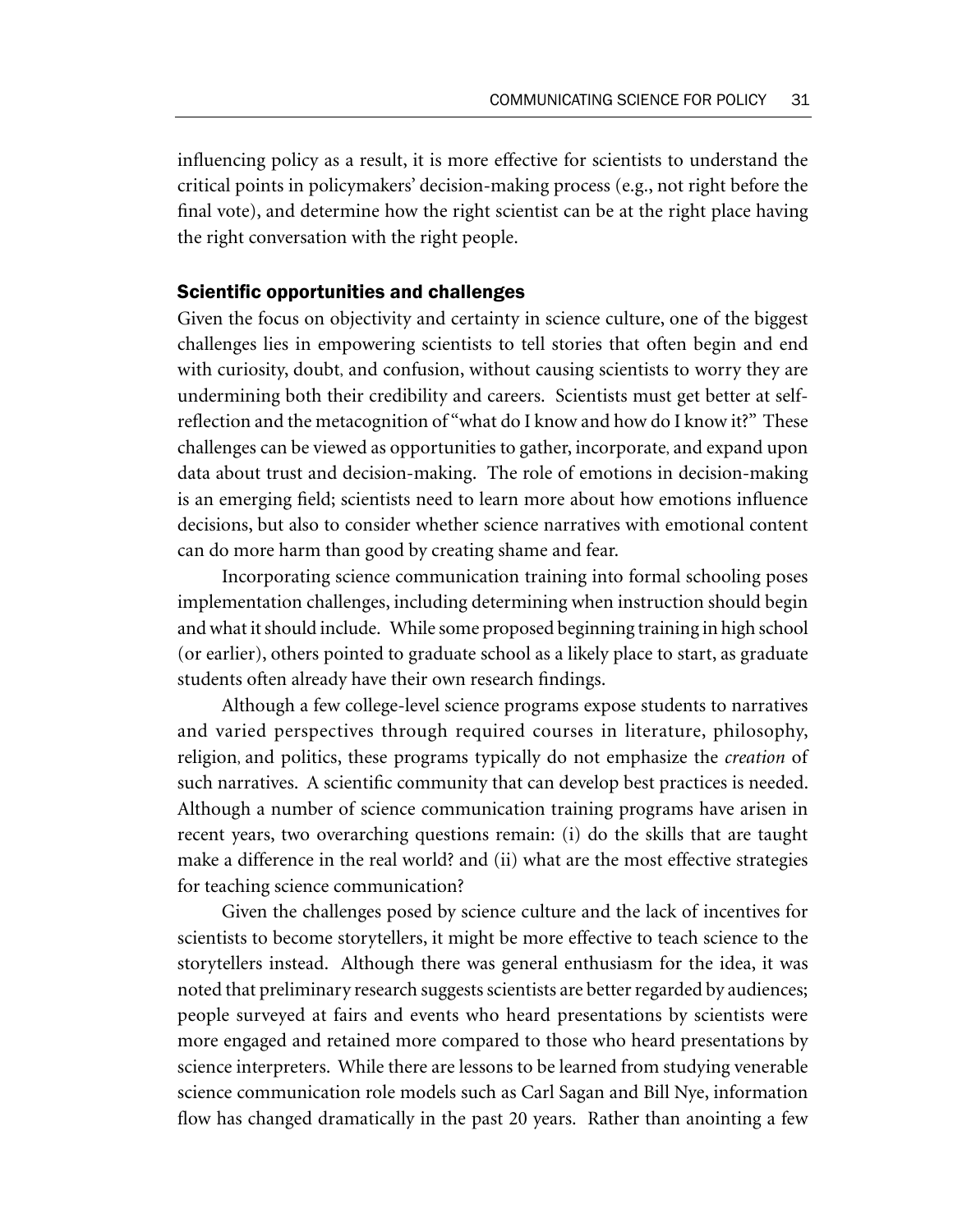highly regarded communicators, the challenge now is to have as many well-trained communicators as possible, representing a variety of personalities.

Concern was raised about the danger to the public of narratives with incomplete or misleading information. It was argued, however, that incomplete information is not the biggest public challenge, as it is rare than anyone has complete information about a subject. The bigger challenge is teaching good decision-making skills about who to trust. A public that can identify credible science information will be better able to cope with flawed messages.

#### Policy issues

While storytelling skills need to be a core competency for science communicators, acquiring these skills requires scientists to develop new styles of thinking. There is a need to create and distribute best practices for narrative persuasion that preserve scientific rigor while preventing abuses.

While it's likely that some precision will be sacrificed when speaking to a nonscientific audience, accuracy must never be sacrificed. Stories must show evidence, and fact checking must be incorporated into every step of story development.Science communicators must hold themselves to the highest standards of veracity and never exaggerate or change details for dramatic effect.

Scientists need to develop a clear way to communicate uncertainty. Stories must never overreach or overstate the certainty of scientific results, but at the same time, they need to be constructed to be useful to "a mother standing in a grocery store trying to make the best decision for her kids" (i.e., to readers seeking concrete guidance about personal choices). Public health campaigns provide some of the best examples of effective stories that strike this balance, and should be consulted for guidance.

Another key area for policy development is formally teaching and supporting the use of narrative science communication skills. As new programs are developed and implemented, they must be based in the rigorous process of scientific review and discernment.

Interdisciplinary collaborations between scientists and nonscientist communicators (e.g., teachers) can lead to "true collaborations," where both parties are exchanging knowledge and working together. Although scientists often completed their research before partnering with a professional communicator, it was proposed that the arts and humanities be equal partners with science from the outset of educational programs. This potentially would inform the nonscientist about the rigors of science, and the scientist about the subtleties of communication.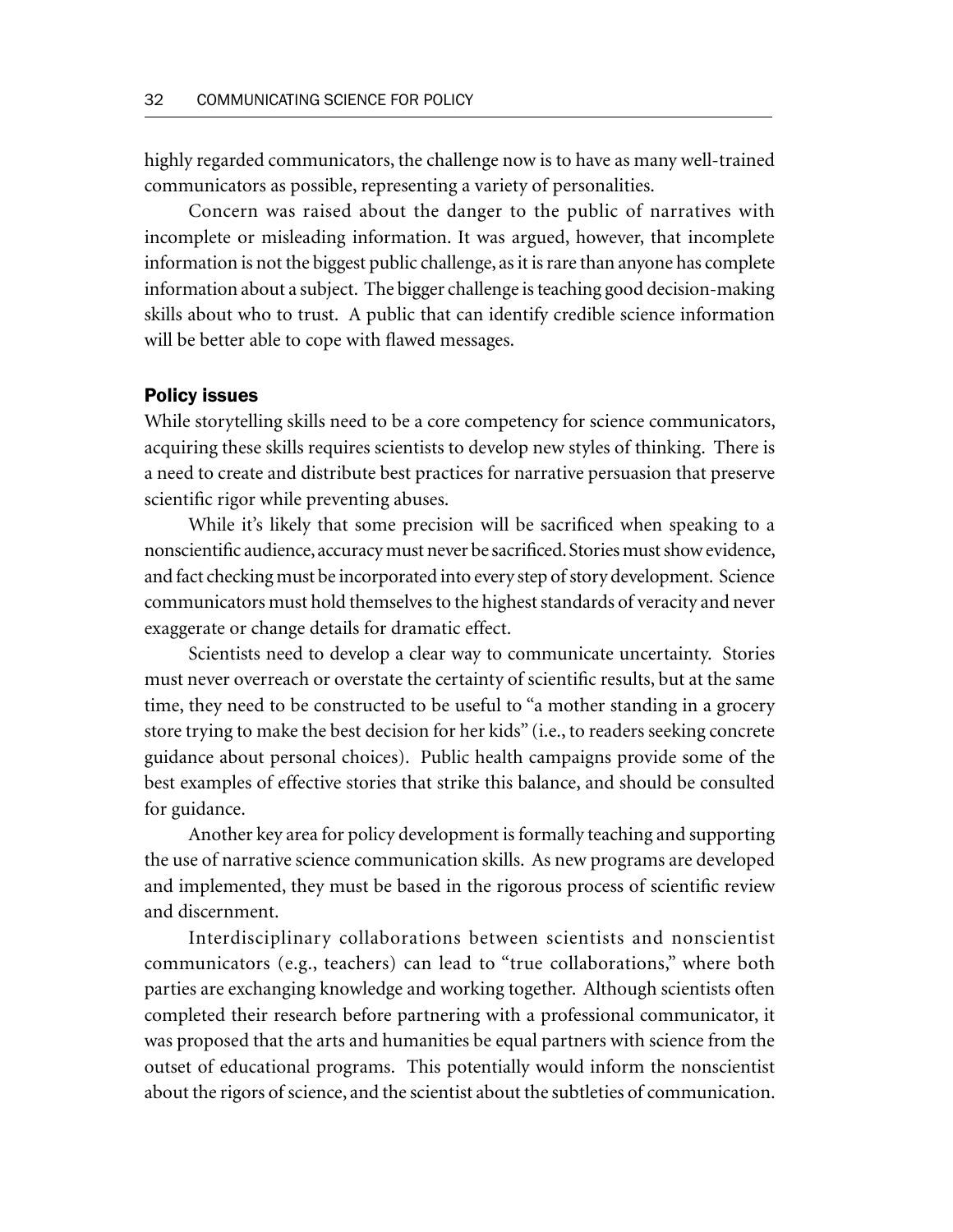Incentivizing science communication skills by considering them in tenure and promotion decisions is beginning to occur at educational institutions nationwide. Increasingly, faculty members are being asked, "What kind of public outreach (service) are you doing?" Such support, and additional incentives, need to be incorporated into academia tenure and promotion decisions to help scientists move beyond traditional forms of communication without sacrificing rigor.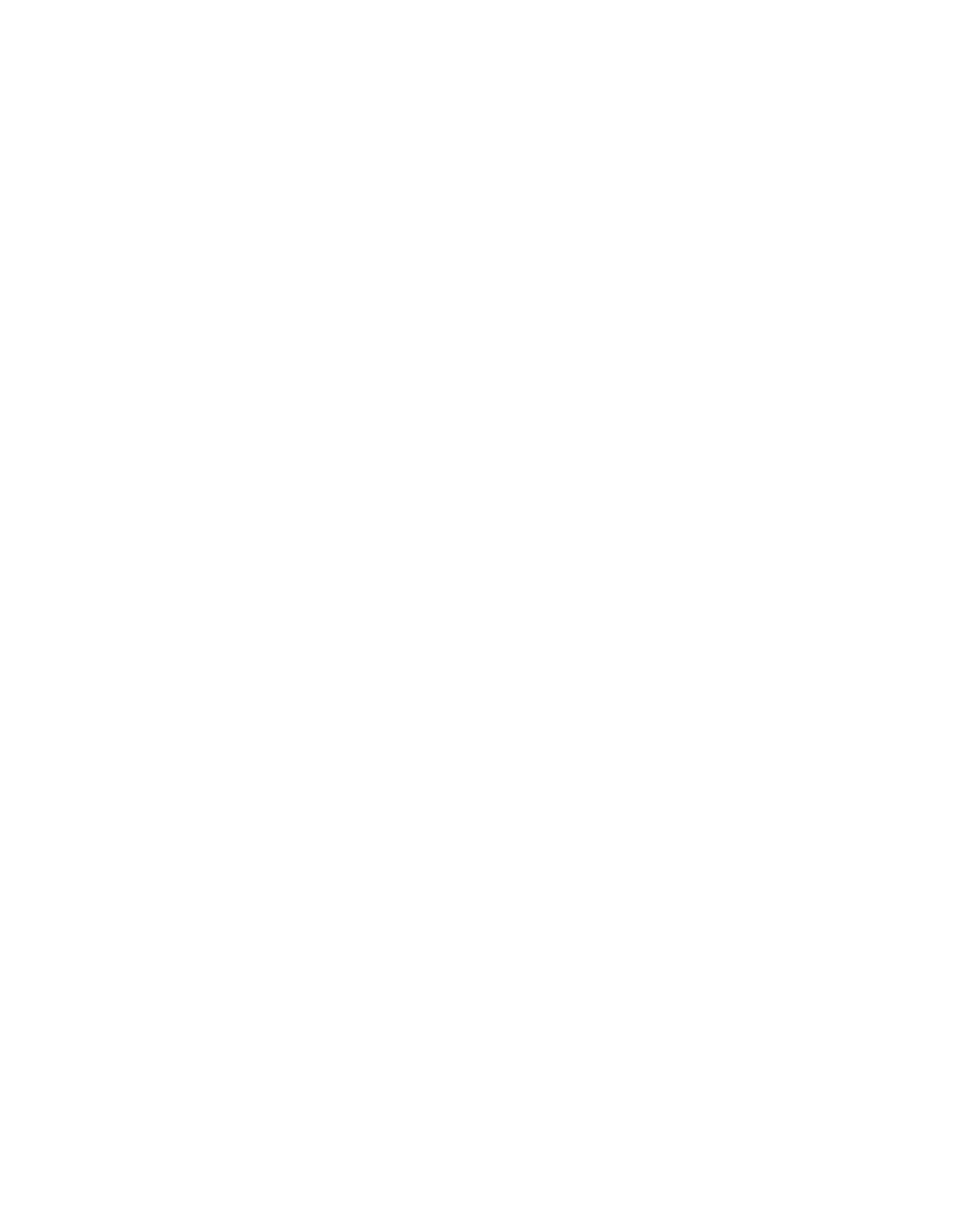# Improving Effective Science Communication\*\*

William K. Hallman, Ph.D. Professor/Chair, Department of Human Ecology Rutgers, The State University of New Jersey New Brunswick, New Jersey, U.S.

#### Summary

The need has never been greater for more effective science communication specifically designed to help the public and policy makers comprehend important issues involving science and technology. Without a clear understanding of the science involved, it is impossible for citizens to engage in meaningful thought, debate, or actions regarding some of the most pressing, controversial, and consequential matters facing society. Yet, current efforts to communicate with the public about these questions are often hampered by Americans' general lack of knowledge about basic science and a system of science education that fails to prepare members of the public to become life-long learners and to engage with science topics after they graduate. A growing skepticism of those who fund, practice, and profit from the pursuit of science has also made it more difficult to communicate with the public, and has made it increasingly possible for those hostile to science to influence public opinion. The decline in the newspaper and magazine industry has significantly reduced the number of trained journalists who are effective science communicators, and part of this gap has been filled with pseudoscientific experts able to reach large audiences through influential websites, blogs, and other social media. What is needed is to train the next generation of scientists to become better science communicators and to create a culture where they are supported and rewarded for effectively communicating with the public.

### Current realities

Society faces significant challenges to the environment, public health, and public welfare that have been brought to light by scientific inquiry and that require complex scientific information to appropriately assess and to manage. At the same time, the pace of scientific advances and the deployment of new technologies is accelerating, often overtaking the ability of the public, policy makers, and regulators to comprehend and fully evaluate the costs, benefits, and potential unintended consequences of these developments. As a result, individual and societal decisions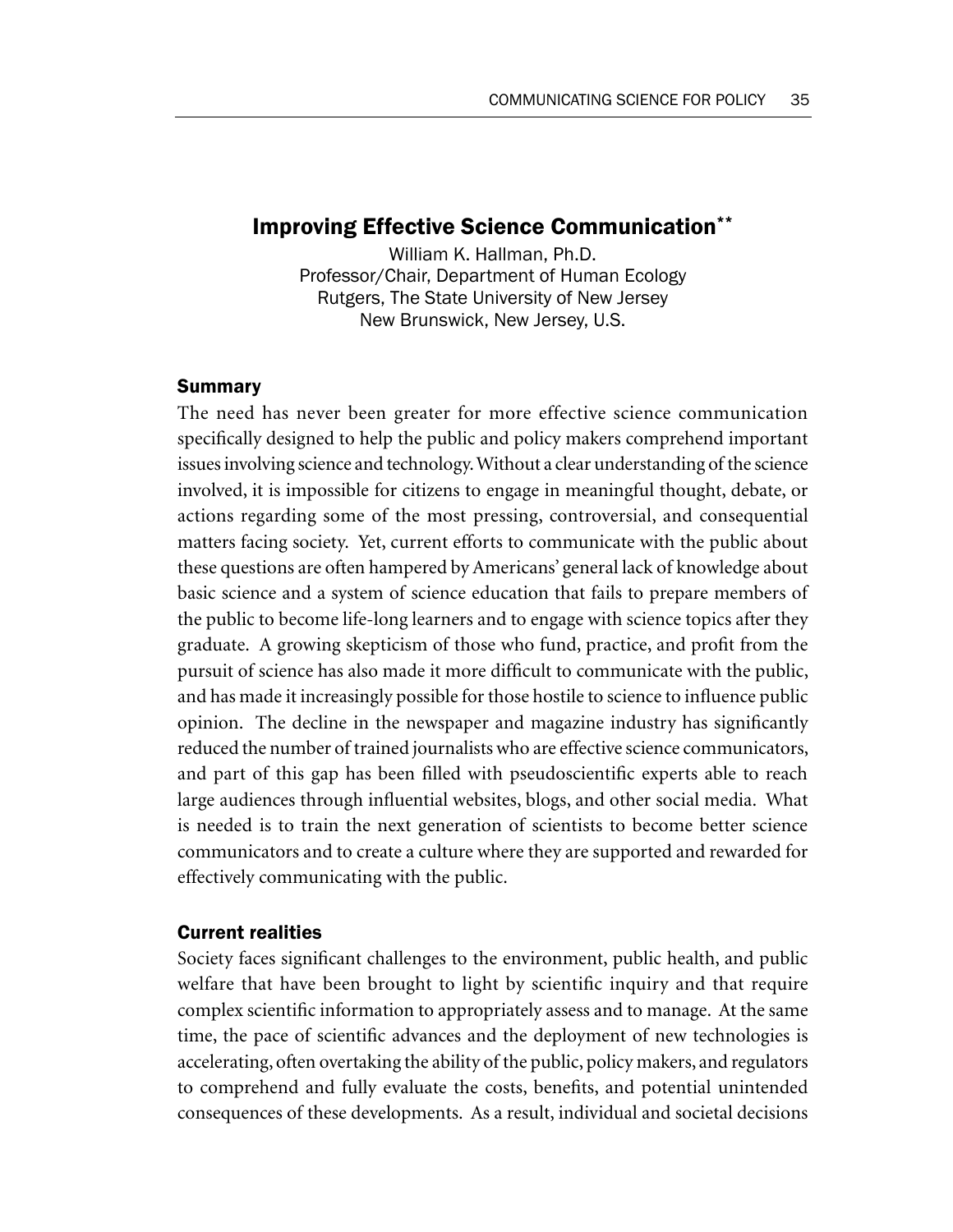must be made about a growing array of issues that require a thorough understanding of the science involved, the potential consequences of the problems, and the choices available to solve them. We must therefore rely on effective science communication to help elucidate what is known about these issues, what is not known, and the implications for people and the planet.

Yet, many Americans lack the foundation in basic science necessary to put new scientific information into context. For most, formal science education ends in high school, and according to figures compiled by the National Math + Science Initiative (www.nms.org), only about a third of American high school students are ready for college-level science when they graduate. Moreover, fewer than 29% of Americans over the age of 24 have earned a bachelor's degree or higher, and only about 10% hold a degree in a STEM discipline. Colleges and universities also do a poor job in preparing their graduates to understand and actively take part in debates about emerging science. Students are not trained to become "citizen scientists," or even educated consumers of scientific information available in the media. Instead, most are required to take introductory science classes that focus primarily on remembering detailed scientific facts. While perhaps appropriate for those who aspire to careers in science, it merely serves to frustrate, humiliate, and alienate many students whose primary interest in taking required science courses is to pass them. Too often, the experience leads them to conclude that science is "too hard to understand," leaving them unprepared and unmotivated to engage with scientific topics after they leave college, and without the skills they need to make decisions as informed citizens.

#### Scientific opportunities and challenges

There is a significant opportunity for effective science communication to promote greater public understanding of science as well as public participation in decisions regarding the development and funding of science, the implementation and regulation of new technologies, and the assessment, management, and resolution of significant problems that are informed by science. Yet, efforts to improve science communication in the United States face significant challenges.

Recent experience with environmental disasters resulting from the misuse or failure of technology, misplaced assurances regarding the safety and effectiveness of drugs, medical devices and procedures, and the reversal of decades-old advice concerning diet and nutrition have contributed to an undermining of the trust and credibility of science and scientists. This has led to deep skepticism regarding science, and a questioning of the motivations of institutions that fund science, those who practice science, and the companies that profit from scientific discoveries and the resulting technologies. This skepticism has provided opportunities for those who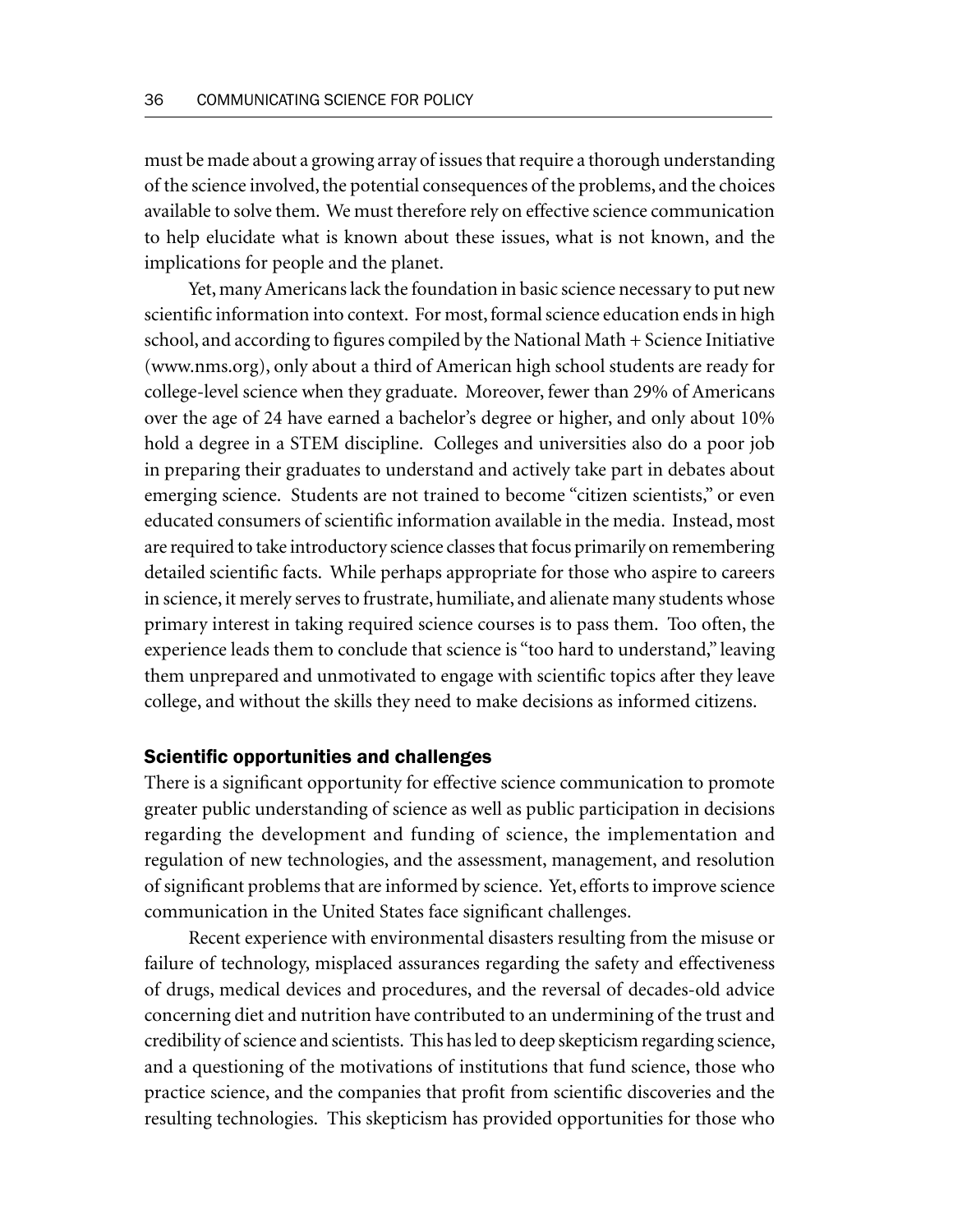are hostile to science to cynically manipulate public skepticism to influence public opinion. The result is a call for schools to "teach the controversy" about evolution, climate change, and other topics where the science does not support their existing belief systems.

With the decline of the newspaper and magazine industries, there are fewer trained science journalists with the skills to be effective science communicators, the credibility necessary to be trusted by scientists to represent their work fairly and accurately, and with the ability to reach large audiences. This gap is being filled by an increasing number of amateurs and pseudoscientific experts with influential blogs, websites, and social media followers likely to share misinformation.

Younger scientists have become much more active in promoting science, especially using social media channels. However, the academic system has failed to respond to the need to facilitate and reward faculty and students for their science communication efforts. Tenure at research universities is still awarded based on peerreviewed publications and grant awards and not on efforts to communicate with the public about the science or its potential implications. At best, these important efforts are still seen as subsidiary to one's real job as a scientist, and at worst, are actively discouraged as grandstanding, or as taking valuable time away from "real science."

Perhaps the greatest challenge is that few scientists have received any training in effective science communication. As a result, communications authored by scientists often begin at a level that is too advanced, mired in details, or irrelevant for the public to grasp. In part, this is because we have not taught scientists to meet the specific needs and learning styles of lay audiences. The dominant way that people take in new information is through stories, analogies, and metaphors. The problem is that it is often difficult to create these such that they resonate with the public, without also losing some of the precise details of the underlying science. Fearful that other scientists will criticize their efforts as "oversimplification" or perhaps "unscientific," what often emerges are communications that are designed to meet the approval of other scientists instead of well-crafted stories that connect with lay-audiences.

The opportunity for more effective science communication lies in that social scientists know a great deal about how to effectively communicate about science with nonscientific audiences. There is, in fact, a science of science communication that can and should be taught to the next generation of scientists that would enable them to better tell their own stories. It might also serve to focus their attention on the things about science that most matter to the public and to policy makers, thereby potentially improving the quality and relevance of the science itself.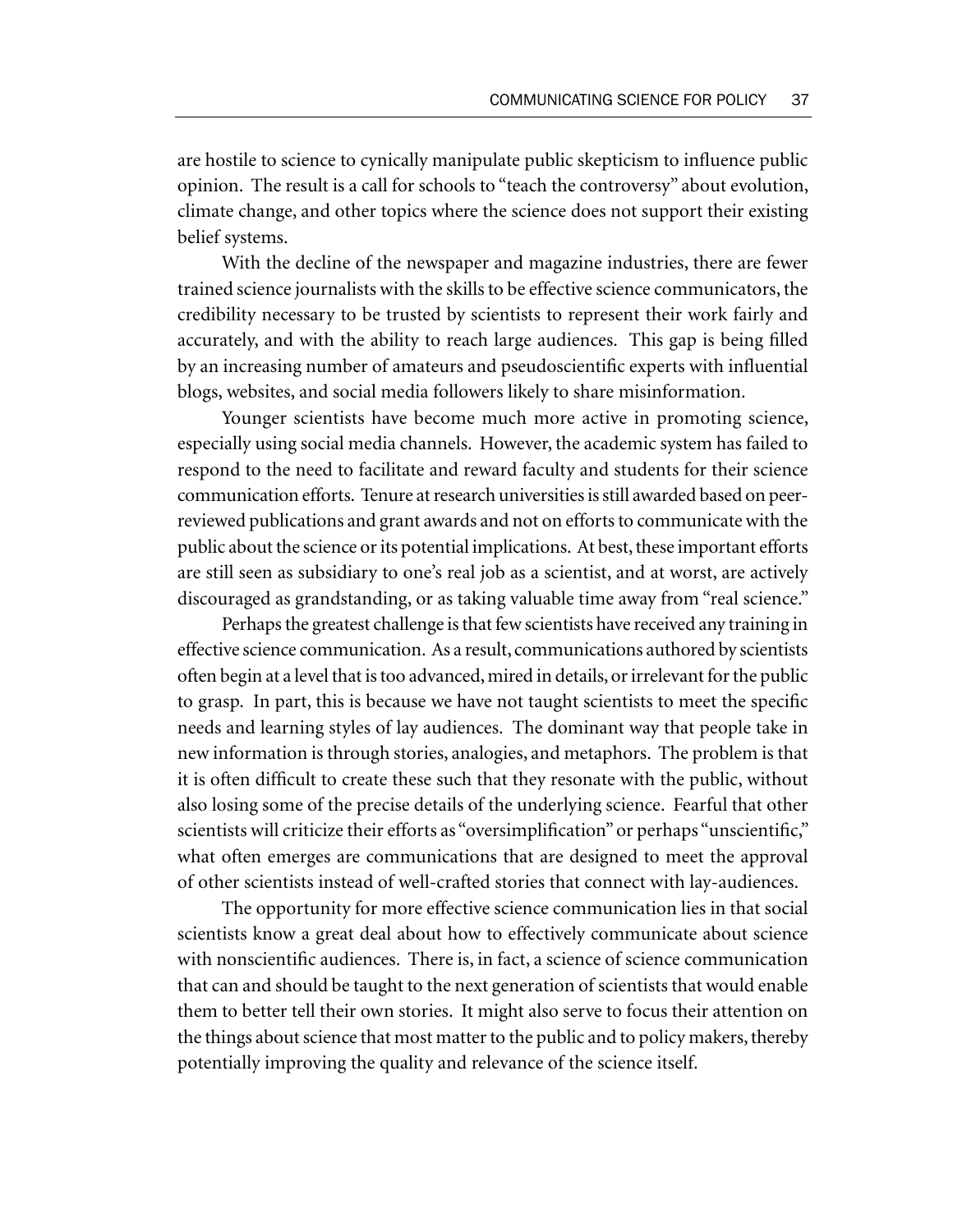# Policy issues

To meet the challenges and take advantage of the opportunities to improve effective science communication we must:

- Support advances in science communication theory and applied practice, as well as the development and distribution of practical, empirically tested communications. Federal agencies and foundations involved in funding science research must take the lead.
- Train future scientists to be better science communicators. Universities and curricular accreditation bodies must include required courses on effectively communicating science to the public as a universal part of graduate training.
- Facilitate and reward effective efforts by scientists to communicate with the public. Universities, funding agencies, and organizations that hire scientists must recognize and provide tangible rewards for these efforts, including consideration during hiring, tenure, and promotion decisions. National Science Foundation (NSF), National Institutes of Health (NIH) and other funders of science already require statements of "broader impacts" as part of grant submissions. They must also require those who are awarded grants to create statements at the end of their projects describing the outcomes of their research, specifically targeted for public audiences.
- Establish academic centers of excellence focused on applied science communication to create a core group of experts, graduate students, and post-docs who can assist scientists in developing more effective science communications, teach undergraduate courses, and become a source of expertise for companies, governmental, and nongovernmental agencies. The academic centers could potentially be funded by a consortium of agencies (e.g., NSF, NIH, National Oceanic and Atmospheric Association, Food and Drug Administration, U.S. Department of Agriculture (USDA), Centers for Disease Control and Prevention (CDC), and the Environmental Protection Agency).
- Create international guidelines/standards for science-based risk management decisions, which include mandates for transparency, openness, and timeliness. Guidelines set by the FDA, CDC, USDA, as well as the United Nation Food and Agriculture Organization, European Food Safety Authority, Codex Alimentarius, and other international organizations dealing with food safety can serve as a model.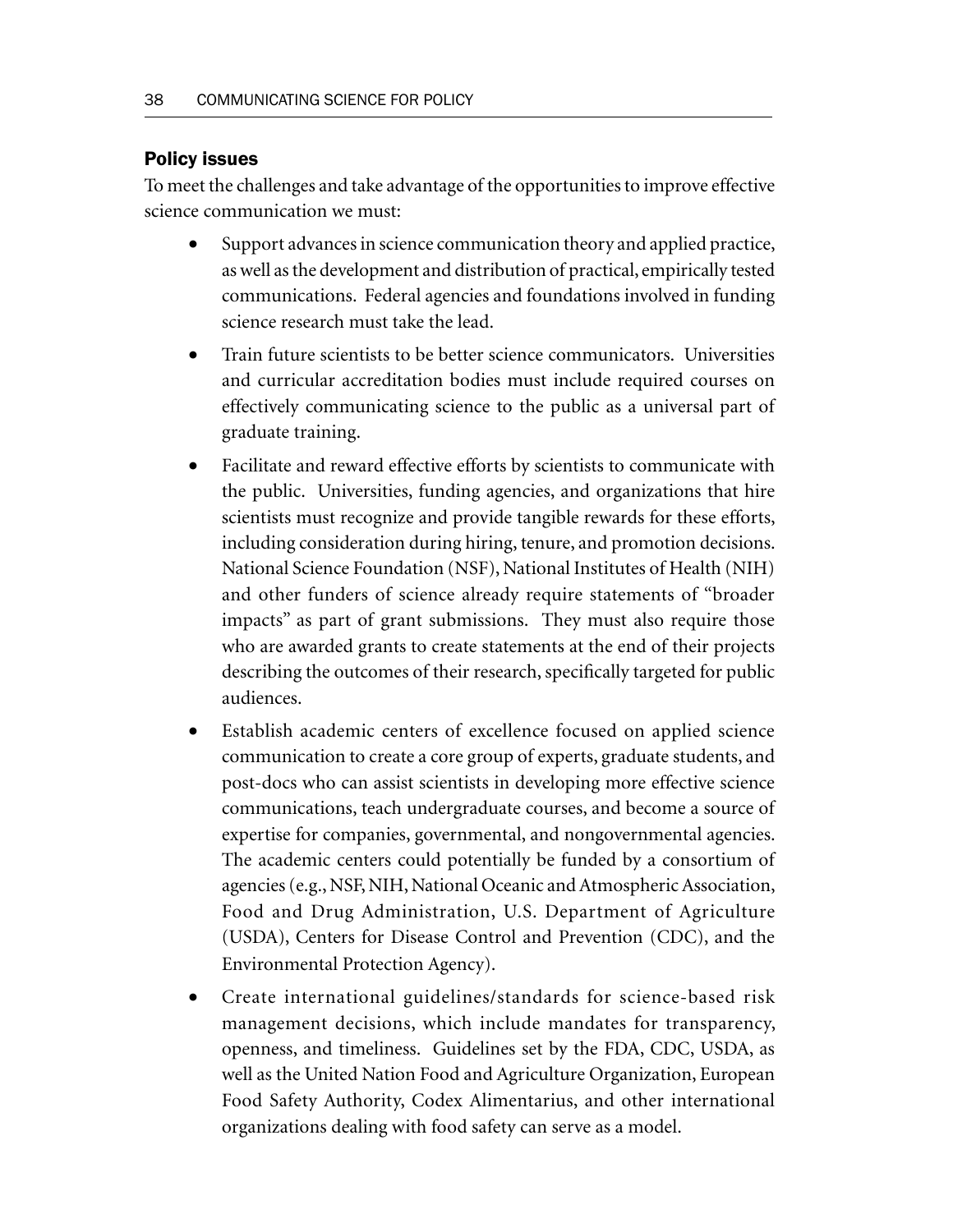- Create and implement model curricula and materials to enhance "science media literacy" at the high school and college level. Science-oriented foundations (e.g., NSF) could take the lead in these efforts to encourage lifelong learning and engagement with science.
- Empower federal agencies to conduct research and to develop more effective messaging about important topics with potential impacts on public health and the environment. Congress needs to reexamine the consequences of the Paperwork Reduction Act of 1995, which serves as a substantial barrier to the timely collection of information from the public that could help guide effective communications.

#### References

Blank, M. B., Sullivan, P. S., & Lombardo, P. A. (2009). When less paperwork means no science: The Paperwork Reduction Act and unintended consequences for public health research. *Science Progress*. http://scienceprogress.org/2009/09/paperwork-reductionand-public-health/

Fischhoff, B., & Scheufele, D. A. (2013). The science of science communication. *Proceedings of the National Academy of Sciences of the United States of America*, 110 (Suppl 3), 14031–14032. doi:10.1073/pnas.1312080110

*\*\* A policy position paper prepared for presentation at the workshop on Communicating Science for Public Policy, convened by the Institute on Science for Global Policy (ISGP), August 10–11 at the Sheraton Imperial Hotel in Durham, North Carolina, United States.*

# Debate Summary

**The following summary is based on the transcriptions of a recording made during the debate of the policy position paper prepared by Dr. William Hallman (see above). Dr. Hallman initiated the debate with a 5-minute summary of his views and then actively engaged the conference participants, including other authors, throughout the remainder of the 90-minute period. This Debate Summary represents the ISGP's best effort to accurately capture the comments offered and questions posed by all participants, as well as those responses made by Dr. Hallman. Although this summary has been written without attribution, the conference itself was open to the public and media and as such, did not restrict participants from attributing remarks to specific individuals. The views comprising this summary do not necessarily represent the views of Dr. Hallman,**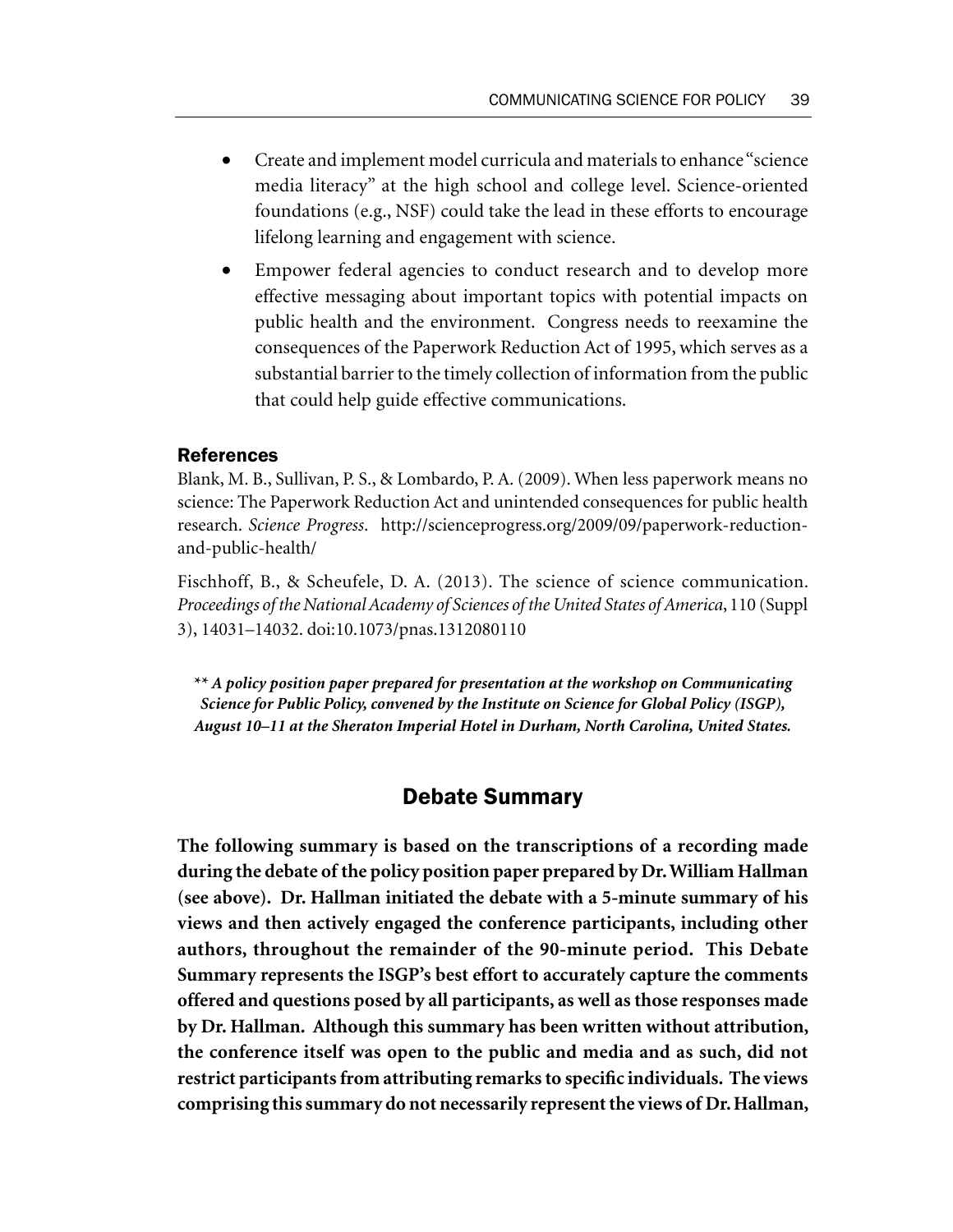**as evidenced by his policy position paper, or those of the ISGP, which does not lobby on any issue except rational thinking. Rather, it is, and should be read as, an overview of the areas of agreement and disagreement that emerged from all those participating in the critical debate**

### Debate conclusions

- Because science communication is a multifaceted and nuanced discipline based on an understanding of the audience's decision-making priorities and their world views, highly effective communication requires professional training and extensive engagement with the audience.
- Optimized science communication results from effectively connecting the results from research endeavors to their societal implications, particularly in regards to how research findings might influence decision making for policy makers and the average citizen.
- Elevating science literacy and improving the effectiveness of science communication requires a multipronged approach that includes enhancing (i) the quality of science education in high school and college, (ii) the professional commitment to increased training in the skills associated with science communication, and (iii) revamping governmental policies that have historically hampered the collection of information needed to promote timely policy decisions.

### Current realities

Scientists must recognize that some audiences are unlikely to become fully engaged by a formal scientific narrative. Thus, those seeking to communicate scientific information need to avoid a one-size-fits-all, technical message by crafting a message designed to reflect the interests and background of a specific audience. Such efforts require scientists to broaden their communication skills. For example, are scientists seeking to describe scientific data related to a particular issue, or are there societal questions involving cultural, morals, and/or ethical issues.

Decision makers often must act on limited data and sometimes even inconclusive analyses. They also may have an incomplete understanding of the public's opinion on the matter. As an example, key aspects of public opinion on the genetically modified food (GMO) regulation are often poorly communicated to policy makers and the public. While nine out of 10 people respond in the affirmative to a question regarding adding GMO labeling to products, if they are asked instead what labels they want to see on products, a higher priority is placed on labeling for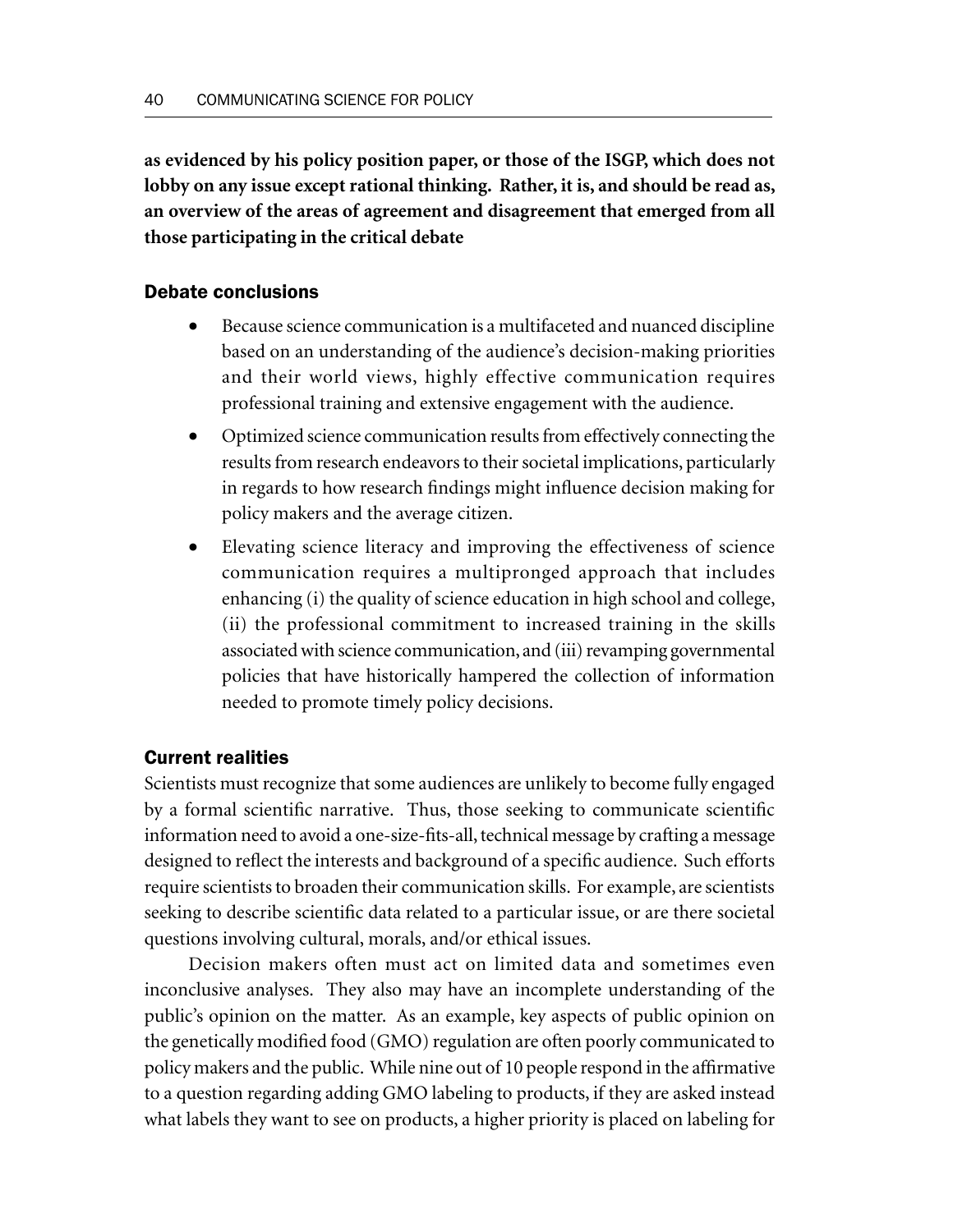pesticides and hormones rather than GMOs. Furthermore, although the majority of people indicate that they do not know anything about GMO science and are unaware of the current level of GMO ingredients in the market, most express strong opinions about the advisability of having GMOs in the food supply (mostly negative). In this way, imprecise studies create false impressions about what the public thinks, and the result is that decision makers obtain an incorrect understanding about their constituents' concerns.

It was noted that the public is not necessarily ignorant of scientific issues. Rather, while people are exposed routinely to large amounts of information — both accurate and inaccurate — many tend to embrace that information that coincide with personal experiences. Thus, the public is not irrational in responding to scientific information, but rather make decisions based on what they think they know independent at times of the information provide externally. These types of decisions are the basis of their "mental models" (i.e., personal models that people construct to explain the way the world works). These models encompass not only physical and causal relationships, but also personal and societal motivations. Understanding the perceptions and actions of various groups requires an understanding of their mental models.

Compared with previous generations, today's public has many opportunities to be exposed to science. The Internet and social media have facilitated many new modes for people to find scientific information (correct and incorrect) and to connect to specific parts of the scientific community. It is critical to acknowledge that too often such sources provide misinformation. While the current generation may have much more access to "scientific information," such access alone is not a good metric for progress in science literacy. An assessment of critical thinking abilities was argued as a better metric for progress.

The ability to connect a scientific discovery with its impact on society and how it influences a citizen's decision making, is an essential aspect of science communication. Not every scientist needs to be an expert communicator, but collectively scientists must do a better job of explaining what research findings mean for personal lifestyle choices.

A fundamental question was raised as to whether communication challenges are unique to the scientific disciplines. Other topics (e.g., current Middle East conditions) often are just as complicated and poorly understood by stakeholders. It was argued, however, that the critical need for better communication in sciencebased topics is different than the need in complex geopolitical topics, in that scientific inquiry not only can identify problems, but better identify potential solutions and potential unintended consequences.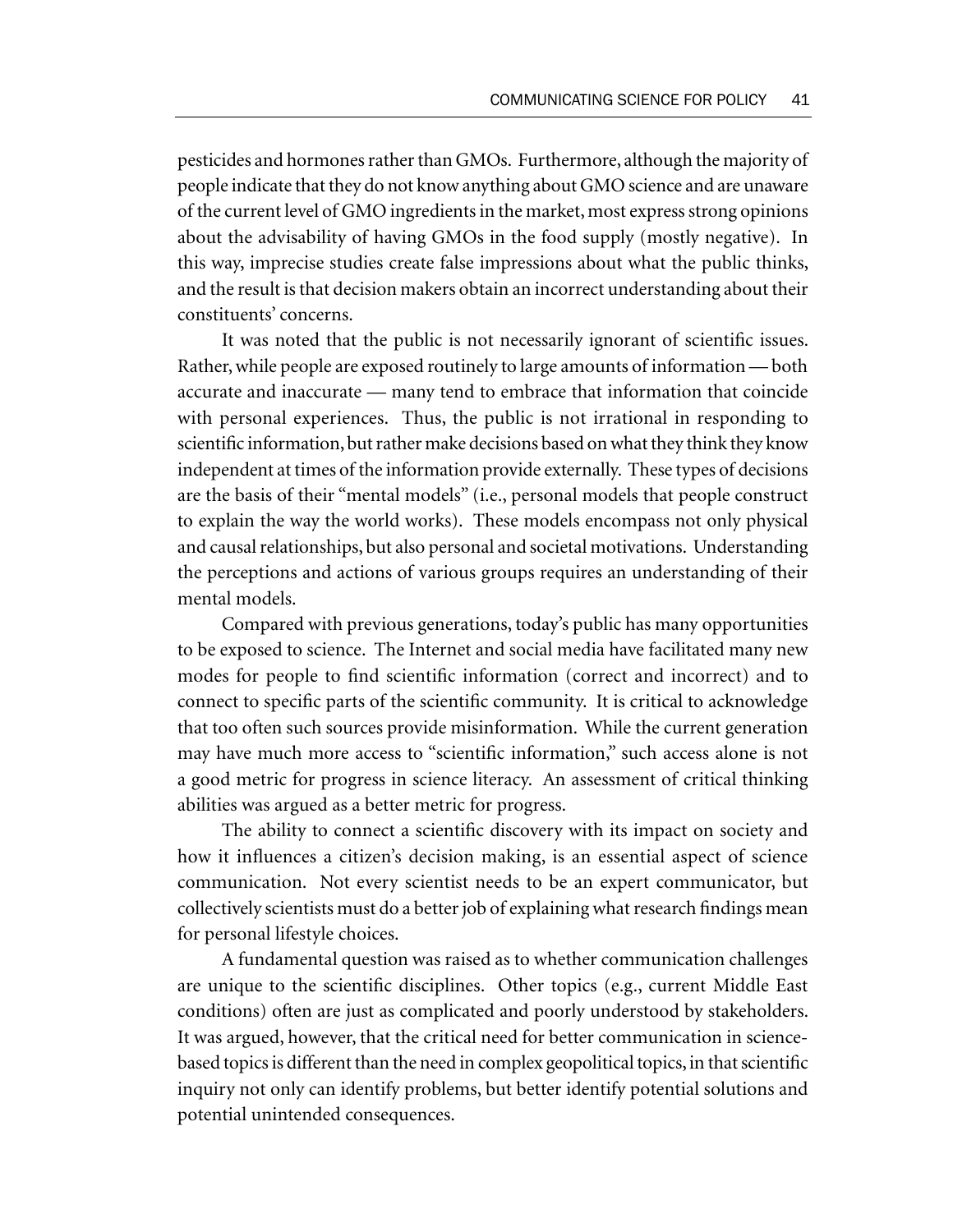#### Scientific challenges and opportunities

The most difficult science communication challenges involve controversial issues, particularly issues in which there is considerable uncertainty in the related scientific data. Scientists generally are reluctant to say "I don't know," and can be poor communicators when they don't know the specific answer. But uncertainty is crucial information to relay to lay audiences. Communicators must impart an understanding of how uncertainty plays into scientific research and how conclusions reach a certain level of confidence. Effective science communication requires explaining "here is what we know, here is what we don't know, this is why what we don't know is important, these are the conclusions that have been reached based on the available evidence, this is what you can do while waiting for better information, and this is what is being done to get better information." Scientists need to be able to communicate what is and isn't known in a way that enhances understanding of and confidence in the scientific process. In that way, the nature of progression in scientific inquiry, rather than a collection of data, can be better understood.

Just as not all science is the same, it was argued that not all communication is the same. This is especially true in terms of urgency. Some scientific information must be gathered and acted upon quickly. A difficulty in communicating science is in determining how to advance the topics that are in the best interest of the public and give the public the resources they need to make better decisions for themselves and for the collective society.

Another ongoing challenge in science communication is assessing the audience's mental model for understanding the world. Often an individual's knowledge on a subject is incomplete or incorrect. Consequently, the mental models created to guide actions can be imprecise or contradictory. Effective science communication needs to conform with what individuals accurately understand, corrects that which is incorrect, and fills in the gaps in mental models. However, this methodology is not just a matter of plugging an "education deficit" with data; multiple studies have suggested that is insufficient. Effective science communication instead works to understand how the audience thinks, and what they think they know. Effective communicators utilize the audience's experience and priorities to mold the narrative, and scientists and professional science communicators would be well served to develop these skill sets.

Although there are abundant assessments of the general public's attitudes regarding various scientific issues, in many cases the survey tools lack the methods required to obtain conclusive results. This deficiency is a serious challenge, as policy makers typically make decisions based on their knowledge of public opinions. Imprecise polling and surveys with poorly crafted questions hinder improved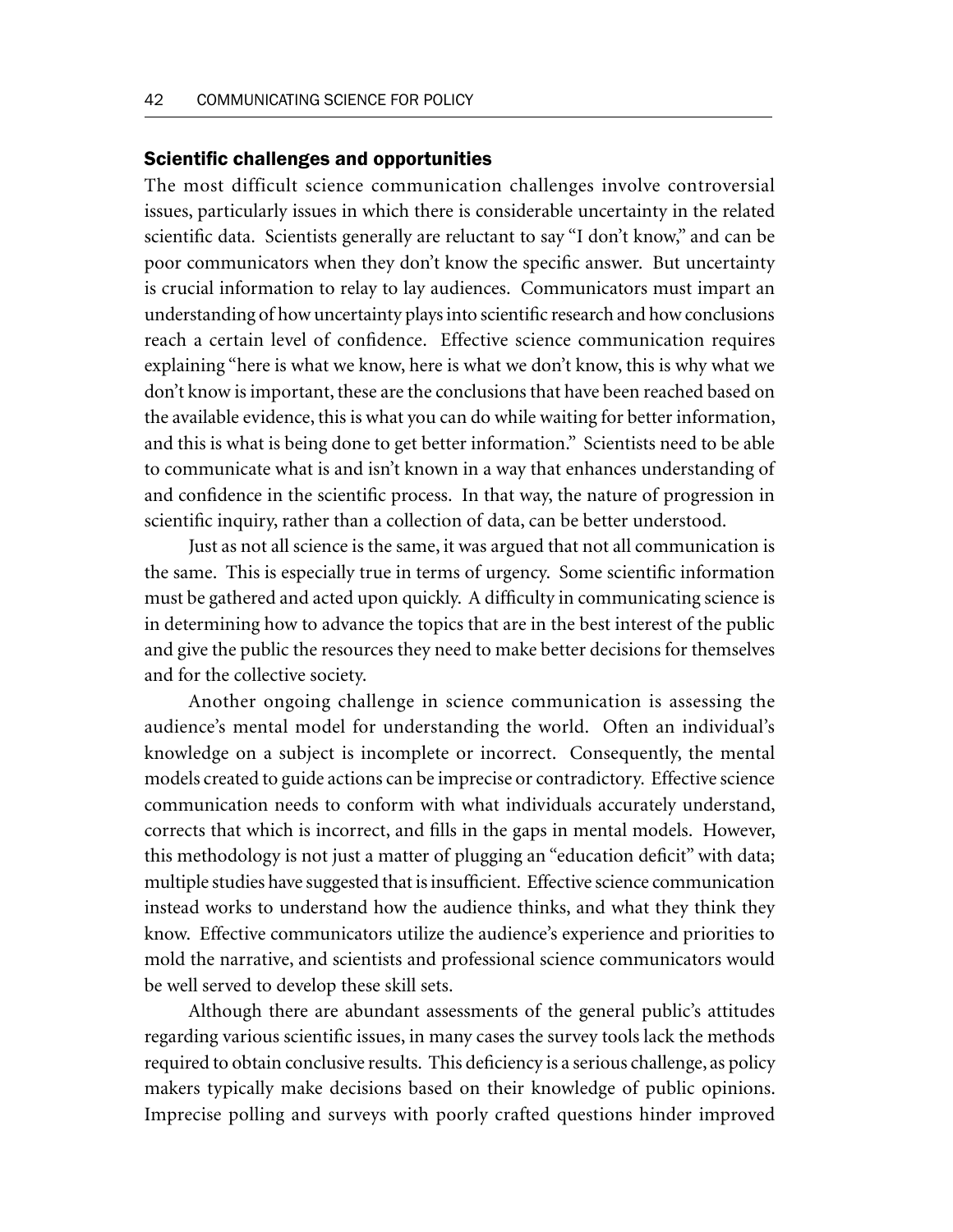scientific literacy and impede the efforts to identify consensus on important decisions. Surveys must ask questions in neutral ways, or find ways to triangulate investigational approaches to derive answers.

Improved understanding of the information the public wants will lead to the development of better messages. The key to effective communication is to provide audiences with what they want to know, rather than what scientists think they need to know. For example, when community residents were concerned about living next to power lines, an industry information campaign focused on explaining electricity and magnetic fields and the molecular progression of cancer, but failed to address the audience's critical question: "Is it safe to live next to power lines?"

Readily available misinformation is a challenge that is often exacerbated by the fact that much misinformation appears plausible. When a scientifically flawed argument appears plausible to the general public — who traditionally have been trained to be fact-receivers, not critical thinkers — they do not question it. The education system needs to teach students to skeptically and critically think about why a scientific argument might or might not be true.

For many Americans, formal science education ends at the high school level, and a significant challenge in science communication is the need to create and implement educational models that promote citizen scientists, or at least informed consumers of science. Although there are many practitioners of science communication (e.g., museums, nonprofit organizations, scientific societies, journalists), these disciplines are not necessarily working towards a shared goal with an accepted common set of standards.

The U.S. Paperwork Reduction Act of 1995 was cited as a significant barrier to communication because of the strict requirement that surveys of more than nine Americans must go through an approval process, which takes a minimum of six months. Therefore, the best answers to empirical questions may come much later than needed. Given the iterative nature of risk communication, the scenario often is even worse since years would be required to develop the most effective messages. As a result, risk communication messages are often ineffective or may have unintended consequences (e.g., consumers not consuming any fish to avoid mercury exposure, as opposed to limiting consumption to no more than a specific amount per week).

Instances of natural, manmade, and technical disasters where stakeholders inherently have a common ground could represent "golden opportunities" for effective science communication. However, the important lessons often are lost during such teachable moments. For example, because the process of returning to their homes after Hurricane Sandy had been so lengthy, many residents decided not to evacuate after receiving warnings of subsequent hurricanes**.**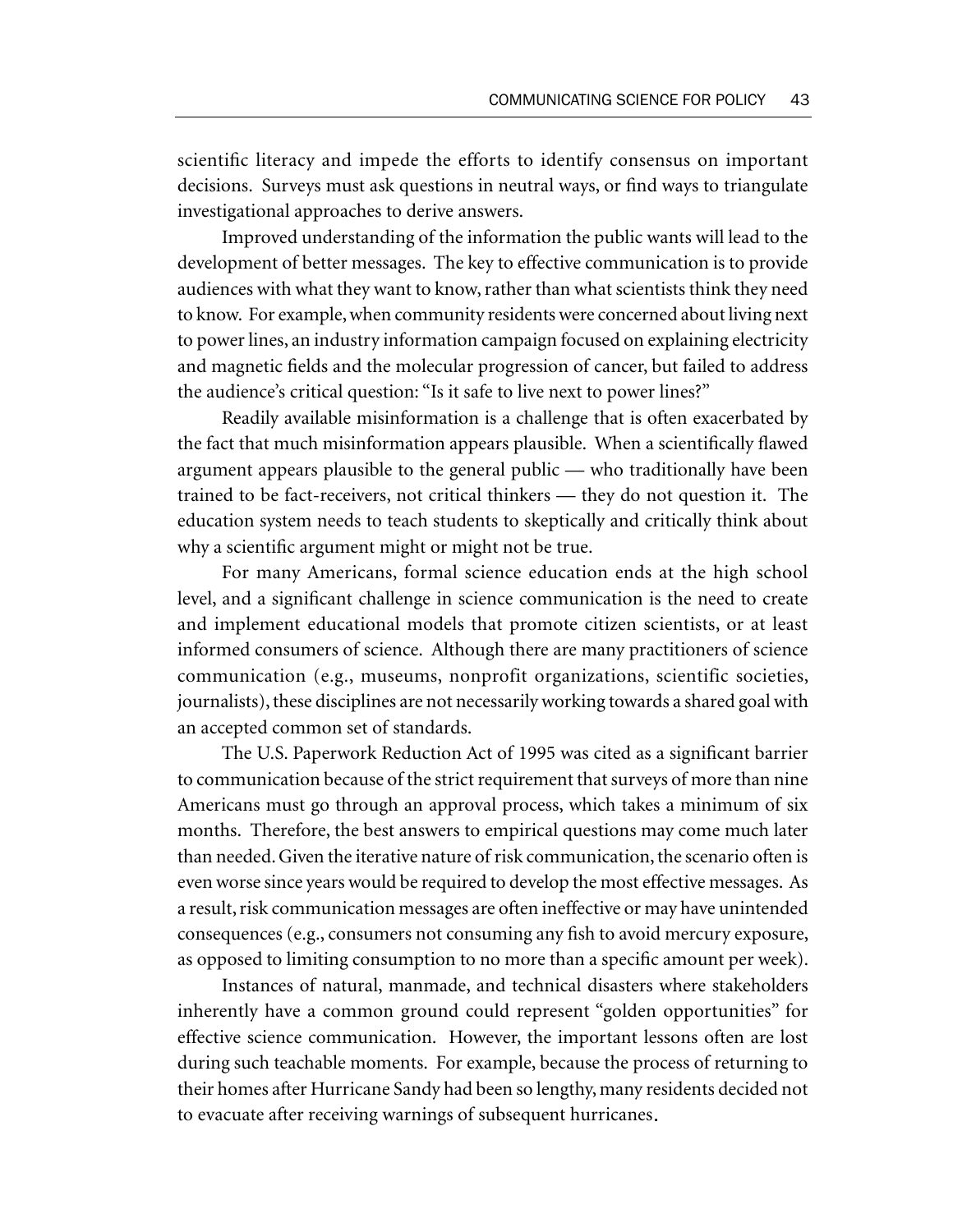Another barrier to science communication efforts is the fear that an overgeneralized, imprecise message could result in the listener making a poor decision, and then filing law suits against the scientist. There was concern that researchers' institutions would not support scientists if they generalized or speculated. It was countered, however, that it would be much worse if a scientist withheld information from decision makers and the public, as that would pose a greater risk to trust and credibility.

#### Policy issues

Two overarching, nonexclusive goals were proposed to improve science communication skills: (i) enhance communication training for scientists, and (ii) create and support a cohort of professionals to act as guides, advisors, and liaisons for communicating science among researchers, regulators, policy makers, and the general public.

Science education at the high school and college levels must prioritize the critical thinking skills needed to determine whether an argument is scientifically valid. There needs to be less emphasis on data and more on how science progresses through the scientific method of rational thinking and peer review. It was widely agreed that all students need to be able to engage with science for the rest of their lives, even though few students will become career scientists. This level of science literacy goes beyond critical thinking skills to also develop the students' confidence that their role is not only to be receivers of knowledge, but rather to be critical thinkers about knowledge. Debaters emphasized that students must learn the importance of skepticism, and how to take a scientific perspective in real-world settings. At the high school level in particular, curriculum needs to incorporate "in the field" experiences where students observe and participate in experimental design and data analysis.

At the college level, there must be classes for nonscience majors that focus on how the scientific method works and the importance of reproducibility and validity, in particular by linking scientific understanding with policy recommendations. Science literacy needs to be improved where it matters most: enabling citizens to make critically informed decisions. Furthermore, at the college level and perhaps even at the high school level, all students need to be introduced to the theory and practice of science communication.

Many science education reform models have been adopted nationwide, but evidence for best practices is distinctly lacking. For any proposed reforms, clear learning objectives and outcome measurements must be in place to evaluate and optimize science education programs. Despite much study, significant uncertainty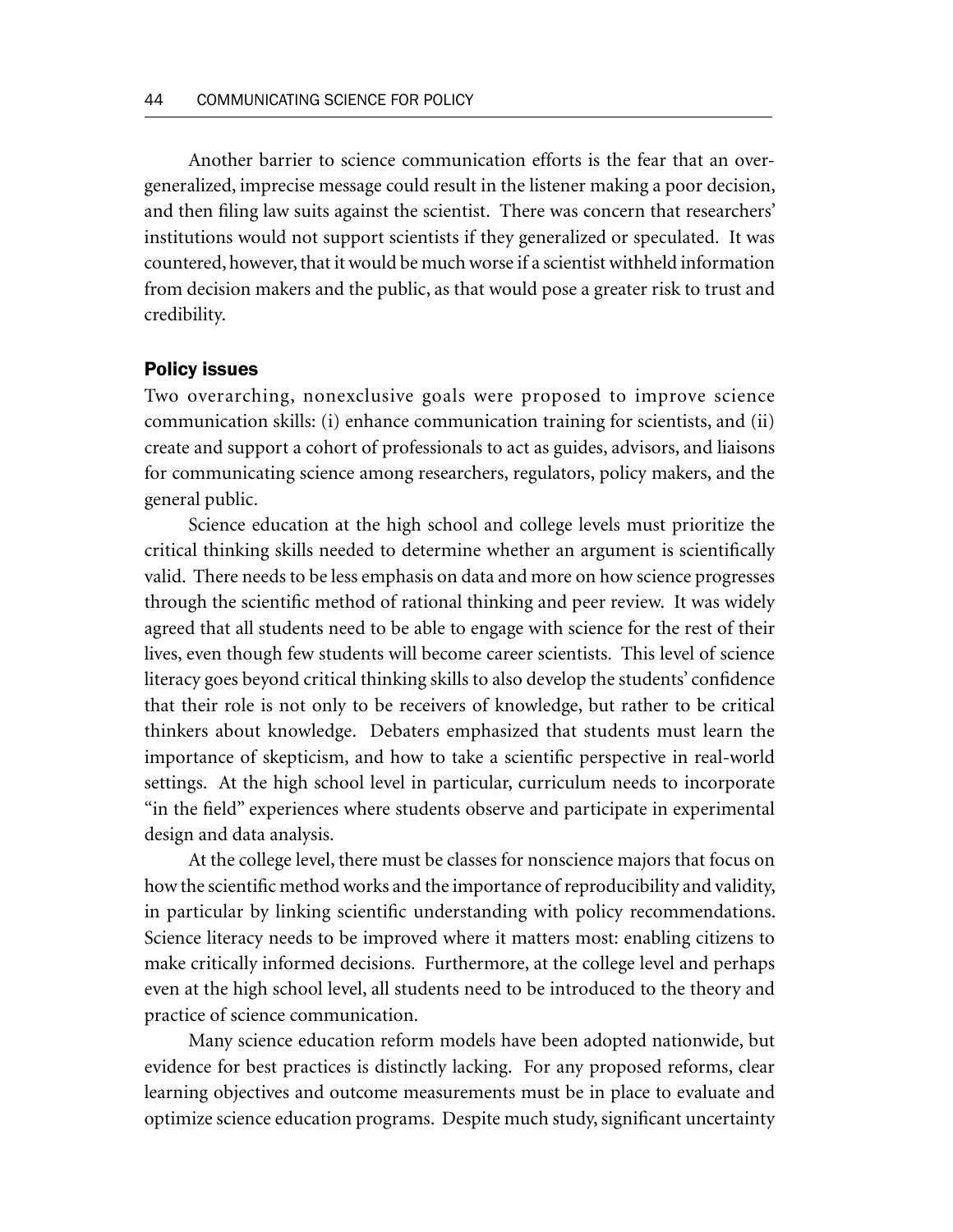remains regarding what constitutes best practices in education. A controversial recommendation was made that science education programs need to be designed to teach students to question authority as a means of seeking veracity.

Academic centers of excellence need to be established that focus on applied science communication. These centers, located across the country, would enrich study in the science of science communication and provide a place for professional science communicators to train and collaborate. Academic centers of excellence also could provide a resource for scientists who do not want to make communication part of their career.

Additionally, academic centers of excellence could develop a set of professional standards for science communication. A conduit would then be created between trained professional science and risk communicators, and science-orientated federal agencies. Highly trained analysts and communicators could be placed in critically important roles across the public and private sectors. The most effective approach is to have highly trained translators of science contribute to the decision-making processes of select people already embedded into a system.

Some debate participants strongly disagreed with the notion that improved science communication and literacy in the general public would improve science policy. It was argued that there has been no demonstration of a causal relationship between science literacy and policy making.

To provide timely communication in the event of natural or manmade disasters, the communication materials for emergency situations need to be composed in advance. For example, almost all the necessary components of a rapid communication response to a salmonella outbreak can be developed before they are needed. This advanced preparedness also will help prevent instances of insufficient communication between stakeholders.

The U.S. Congress needs to re-examine the U.S. Paperwork Reduction Act to detect and potentially change impediments to effective science and risk communication. Barriers to timely data collection (i.e. lengthy scrutiny of survey and interview instruments) must be eliminated.

Federal granting agencies (e.g., National Science Foundation) need to require funded scientists to compose a nontechnical summary statement at the conclusion of the research project to help convey the significance of research findings. Such a statement could enhance communication to decision makers by better explaining how taxpayer dollars are being spent and how the science can influence a particular debate. Furthermore, the requirement to write such a statement could provide incentives and opportunities for scientists to improve their science communication skills. While it was noted that some federal agencies (e.g., National Institutes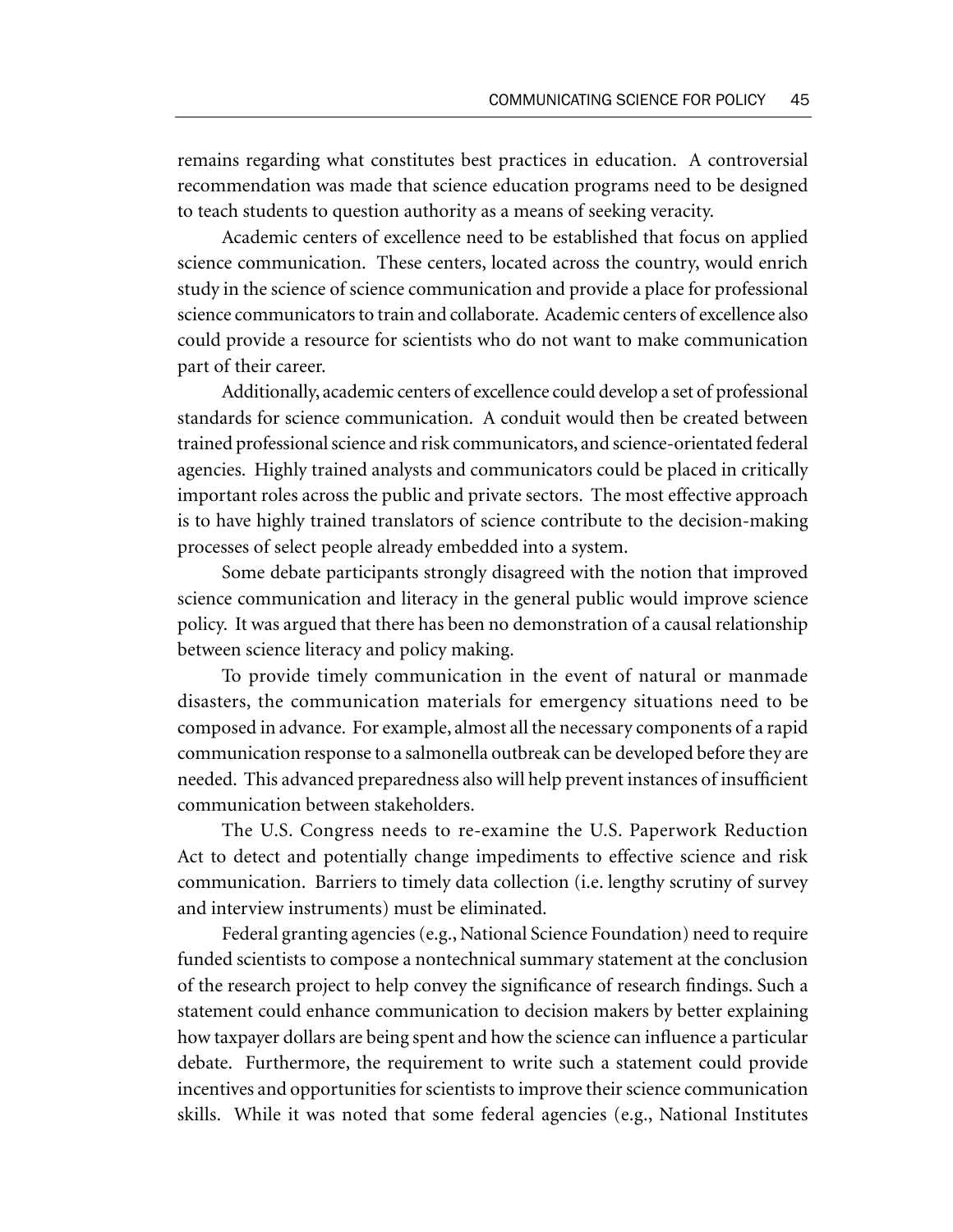of Health) already have such a policy, a possible shortcoming is that there is no feedback mechanism to tell the researchers whether their statements are effective communications. A further suggestion was made that research grantees might be required to follow-up on claims made in their pre-award justification statement (e.g., by indicating how their work influenced a particular policy debate). However, some participants questioned the effectiveness of a post-research summary, since it would not be tied to the evaluation criteria of the research grant.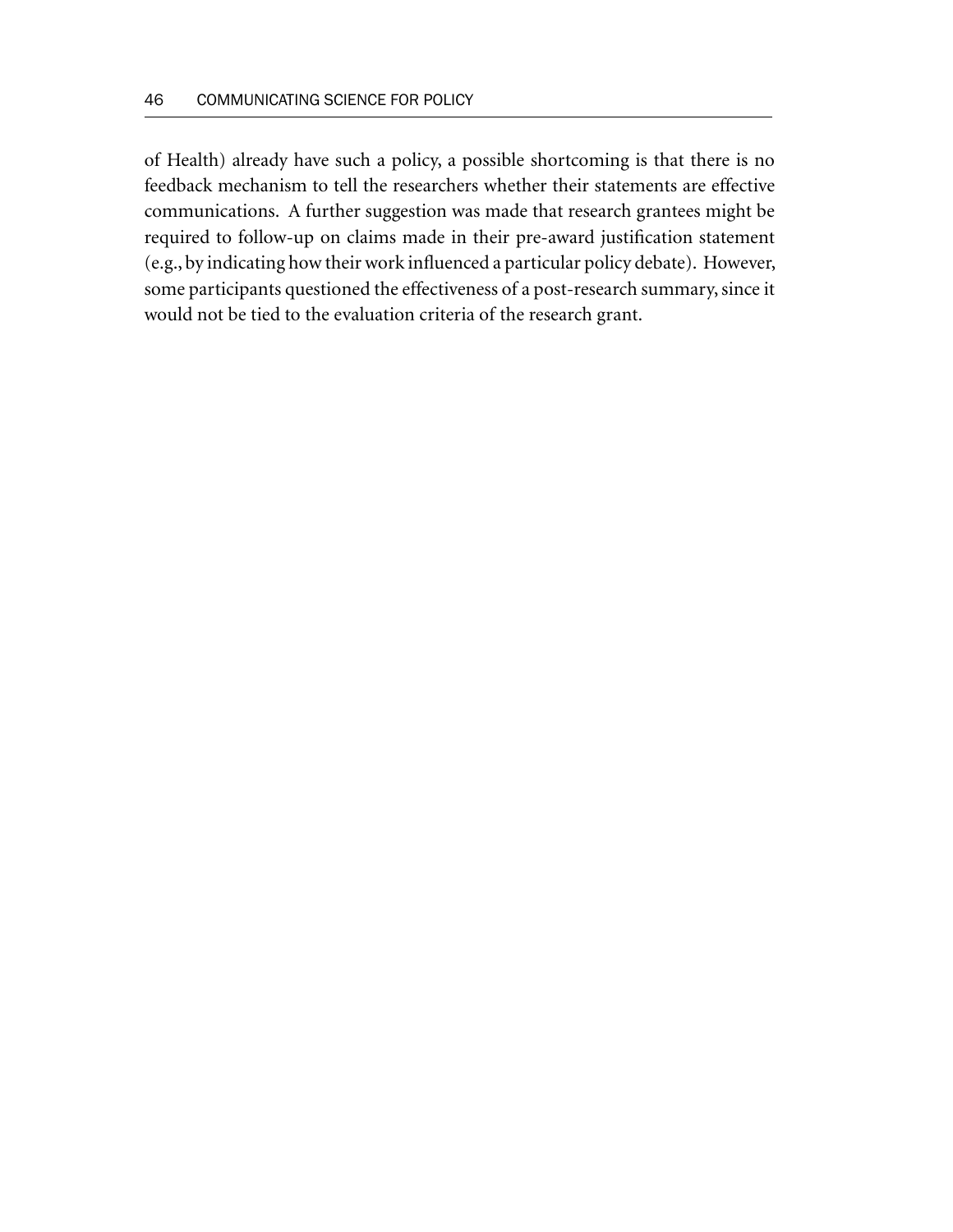# Acknowledgment

Numerous individuals and organizations have made important contributions to the Institute on Science for Global Policy (ISGP) programs. Some of these contributions directly supported the efforts needed to organize the ISGP conference, *Communicating Science for Policy,* convened in partnership with Sigma Xi, The Scientific Research Society, August 10–11, 2015 in Durham, North Carolina. Other contributions aided the ISGP in preparing the material presented in this book, which includes the three invited policy position papers and the not-for-attribution summaries of the views presented in the discussions, critical debates, and caucuses that ensued.

The willingness of those in the scientific and policy communities to be interviewed in the preparation for the conference is appreciated, as are the efforts of the three subject-matter experts invited to present their views concerning science communication in their policy position papers. The willingness of these authors to engage all conference participants in the vigorous debates and caucuses that compose all ISGP conferences was especially noteworthy. The biographies of these three authors are provided here.

The success of every ISGP conference critically depends on the active engagement of all participants in the often-intense debates and caucuses. The exchange of strongly held views, innovative proposals, and critiques generated from questions and debates fosters an unusual, even unique, environment focused on clarifying understanding for the nonspecialist. Since these debates and caucuses address specific questions related to formulating and implementing effective public and private-sector policies, ISGP and Sigma Xi are greatly indebted to all those who participated in the conference.

The efforts made by Sigma Xi in partnership with the ISGP to organize and convene this conference were uniformly recognized as outstanding and are appreciated. The results of their efforts served the interests not only of the academic community, but of the communities engaged with Sigma Xi.

The members of the ISGP Board of Directors also deserve recognition for their time and efforts in helping to create a vital, increasingly relevant not-for-profit organization that is addressing many of the most important societal questions of our time. The ISGP remains a not-for-profit organization that does not lobby on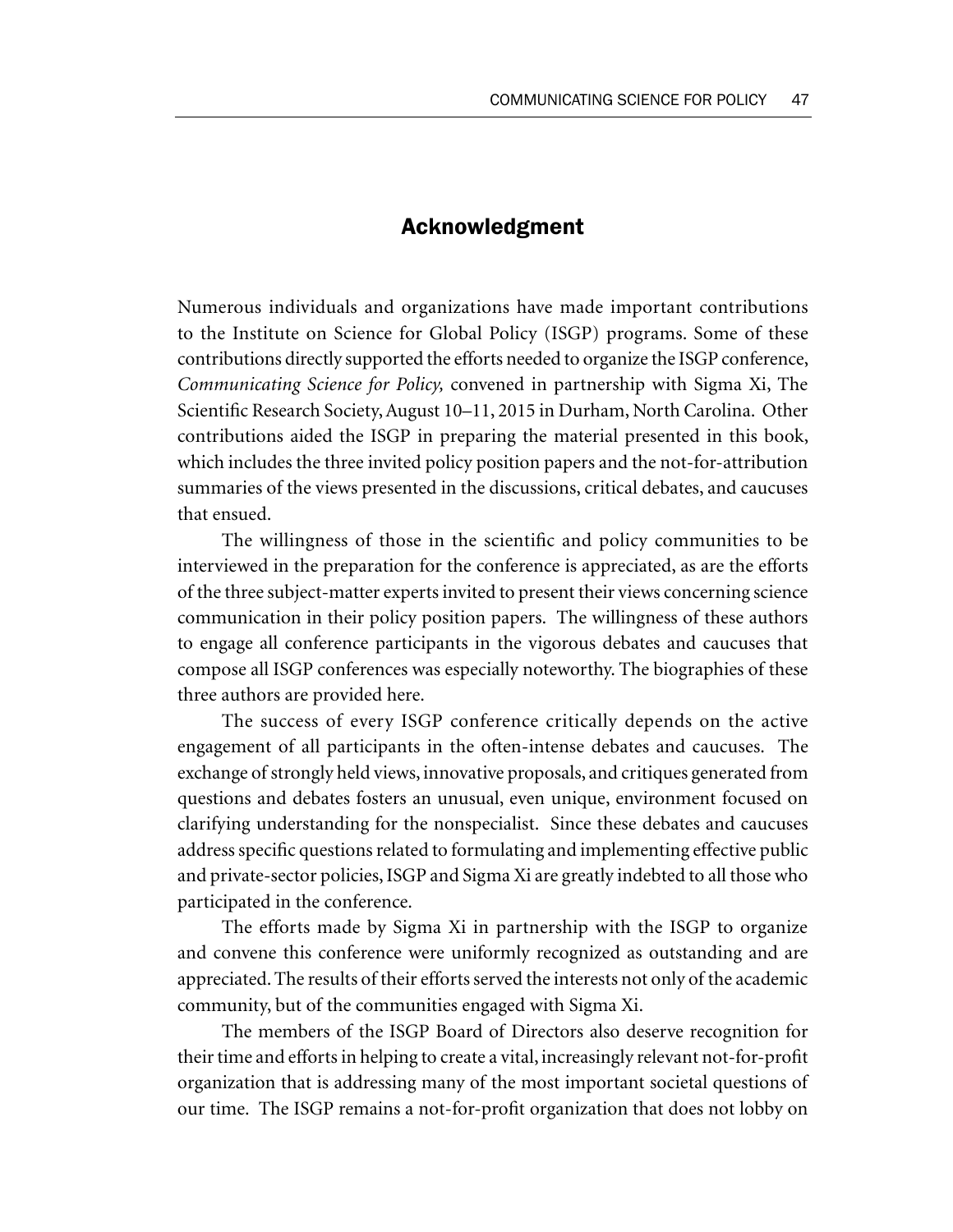any issue except rational thinking. The brief biographical backgrounds for the ISGP Board members are presented here.

The energetic, highly professional work of the ISGP staff merits special acknowledgment and appreciation. The staff's outstanding interviewing, organizing, and writing skills remain essential to not only organizing the conference itself, but also to recording the often-diverse views and perspectives expressed in the critical debates, capturing the areas of consensus and actionable next steps from the caucuses, and persevering through the extensive editing process needed to assure the accuracy of the material published here. Biographical information on all the ISGP staff involved is presented here.

ISGP programs are financially supported by U.S. government agencies and departments and through gifts from private-sector entities and philanthropic individuals. Specifically, the IAP conference on *Communicating Science for Policy* benefited greatly from generous gifts provided by the MARS Corp., Monsanto Corp., and Edward and Jill Bessey.

It is important to note that the ISGP has benefitted from major financial support from Sigma Xi, The Scientific Research Society that has helped facilitate the organizing and convening of this conference on science communication as well as related ISGP conferences on (the Ursinus and Eckerd conferences with titles and times are listed below).

> Dr. George H. Atkinson Founder and Executive Director Institute on Science for Global Policy September 30, 2015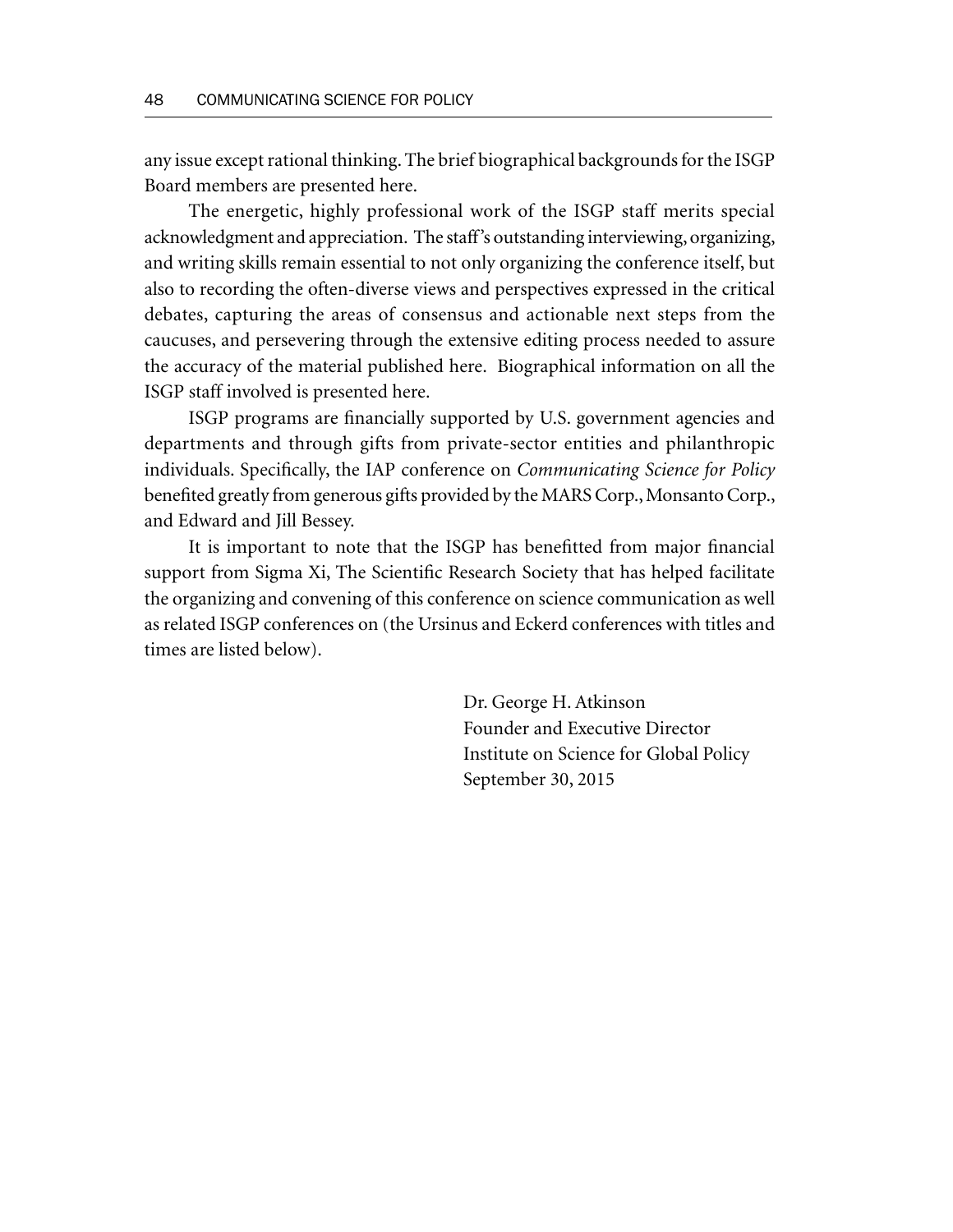**ISGP books from ISGP conferences listed below are available to the public and can be downloaded from the ISGP Web site: www.scienceforglobalpolicy.org. Hardcopies of these books are available by contacting info@scienceforglobalpolicy. org.**

# ISGP conferences on, or related to, Emerging and Persistent Infectious Diseases (EPID):

- *EPID: Focus on Antimicrobial Resistance,* convened March 19–22, 2013, in Houston, Texas, U.S., in partnership with the Baylor College of Medicine.
- *21st Century Borders/Synthetic Biology: Focus on Responsibility and Governance*, convened December 4–7, 2012, in Tucson, Arizona, U.S., in partnership with the University of Arizona.
- *EPID: Focus on Societal and Economic Context*, convened July 8–11, 2012, in Fairfax, Virginia, U.S., in partnership with George Mason University.
- *EPID: Focus on Mitigation*, convened October 23–26, 2011, in Edinburgh, Scotland, U.K., in partnership with the University of Edinburgh.
- *EPID: Focus on Prevention*, convened June 5–8, 2011, in San Diego, California, U.S.
- *EPID: Focus on Surveillance*, convened October 17–20, 2010, in Warrenton, Virginia, U.S.
- *EPID: Global Perspectives*, convened December 6–9, 2009, in Tucson, Arizona, U.S., in partnership with the University of Arizona.

# ISGP conferences on Food Safety, Security, and Defense (FSSD):

- *FSSD: Food Security and Diet-linked Public Health Challenges*, to be convened September 20–23, 2015 in Fargo, North Dakota, in partnership with North Dakota State University.
- *FSSD: Focus on Food and the Environment*, convened October 5–8, 2014, in Ithaca, New York, in partnership with Cornell University*.*
- *FSSD: Focus on Food and Water,* convened October 14–18, 2013, in Lincoln, Nebraska, U.S., in partnership with the University of Nebraska–Lincoln.
- *FSSD: Focus on Innovations and Technologies,* convened April 14–17, 2013, in Verona, Italy.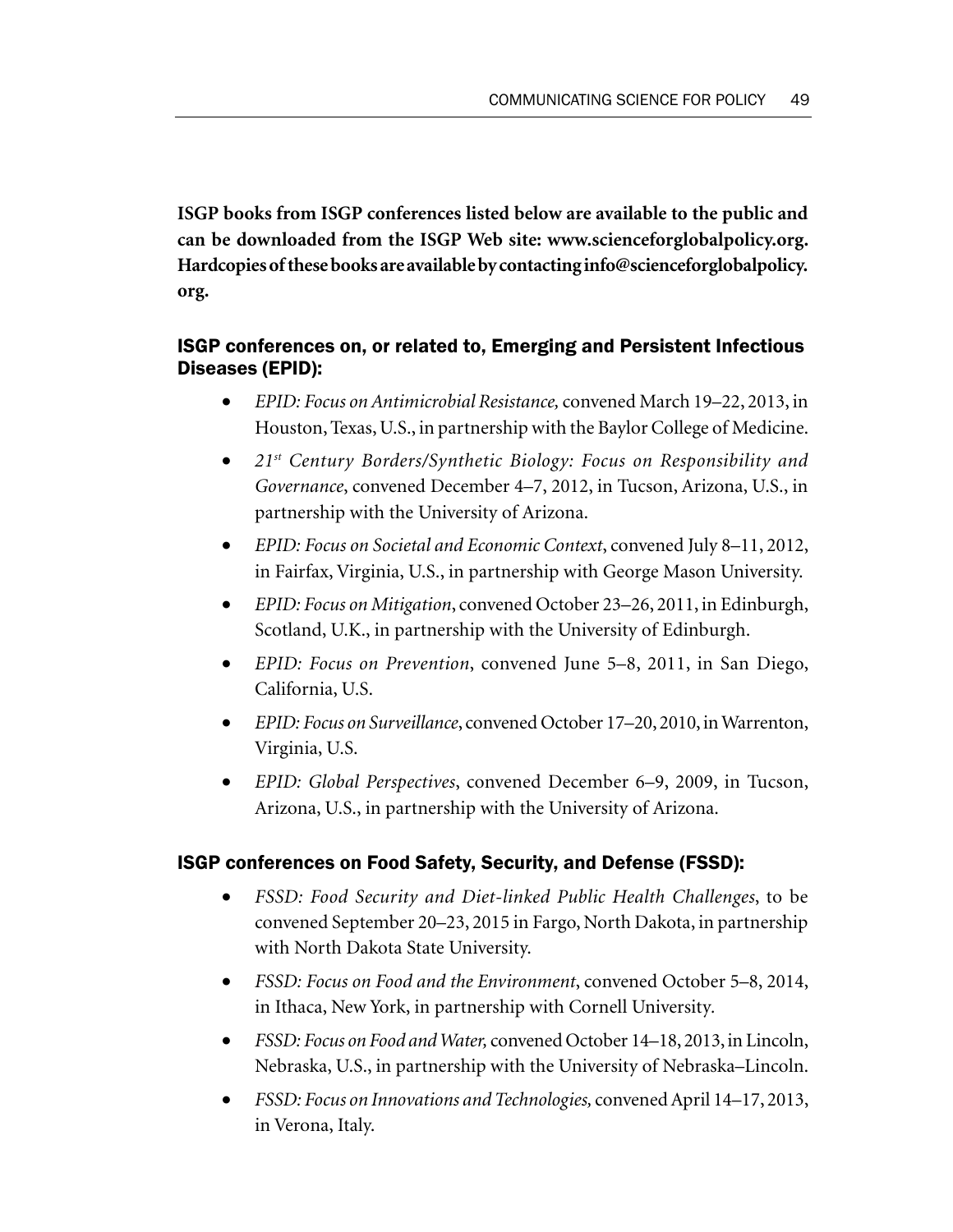• *FSSD: Global Perspectives,* convened October 24, 2012, in Arlington, Virginia, U.S., in partnership with George Mason University.

# ISGP Academic Partnership (IAP) conferences

- *Communicating Science for Policy*, convened August 10–11, 2015, in Durham, North Carolina, in partnership with Sigma Xi, The Scientific Research Society*.*
- *Food Security: Production and Sustainability*, convened April 24–25, 2015, in St. Petersburg, Florida, in partnership with Sigma Xi, The Scientific Research Society, and Eckerd College*.*
- *FSSD: Safeguarding the American Food* Supply, convened April 10–11, 2015, in Collegeville, Pennsylvania, in partnership with Sigma Xi, The Scientific Research Society, and Ursinus College*.*
- *EPID: Focus on Pandemic Preparedness,* convened April 11–12, 2014, in Collegeville, Pennsylvania, U.S., in partnership with Ursinus College

# ISGP conferences on Science and Governance (SG):

• *The Genomic Revolution,* convened September 6, 2013, in cooperation with the Parliamentary Office on Science and Technology of the British Parliament within the House of Lords. London, United Kingdom.

# ISGP reports from ISGP conferences on Global Challenges are available to the public and can be downloaded from the ISGP Web site: www.scienceforglobalpolicy.org:

- ICCAP: The Shore's Future: Living with Storms and Sea Level Rise, *ICCAP: The Shore's Future: Living with Storms and Sea Level Rise,*November 20–21, 2015, in cooperation with several local partners, including the Barnegat Bay Partnership and the Barnegat Bay Foundation with financial support provided by the Jay and Linda Grunin Foundation.
- ICCAP: *Sea Level Rise: What's Our Next Move*, convened Oct. 2–3, 2015, in St. Petersburg, Florida, in cooperation with the St. Petersburg/Pinellas County Working Group and the Institute for Strategic Policy Solutions at St. Petersburg College.
- ISGP Climate Change Arctic Program (ICCAP): *Sustainability Challenges: Coping with Less Water and Energy,* convened June 5, 2015, in Whittier, California, in cooperation with the Whittier Working Group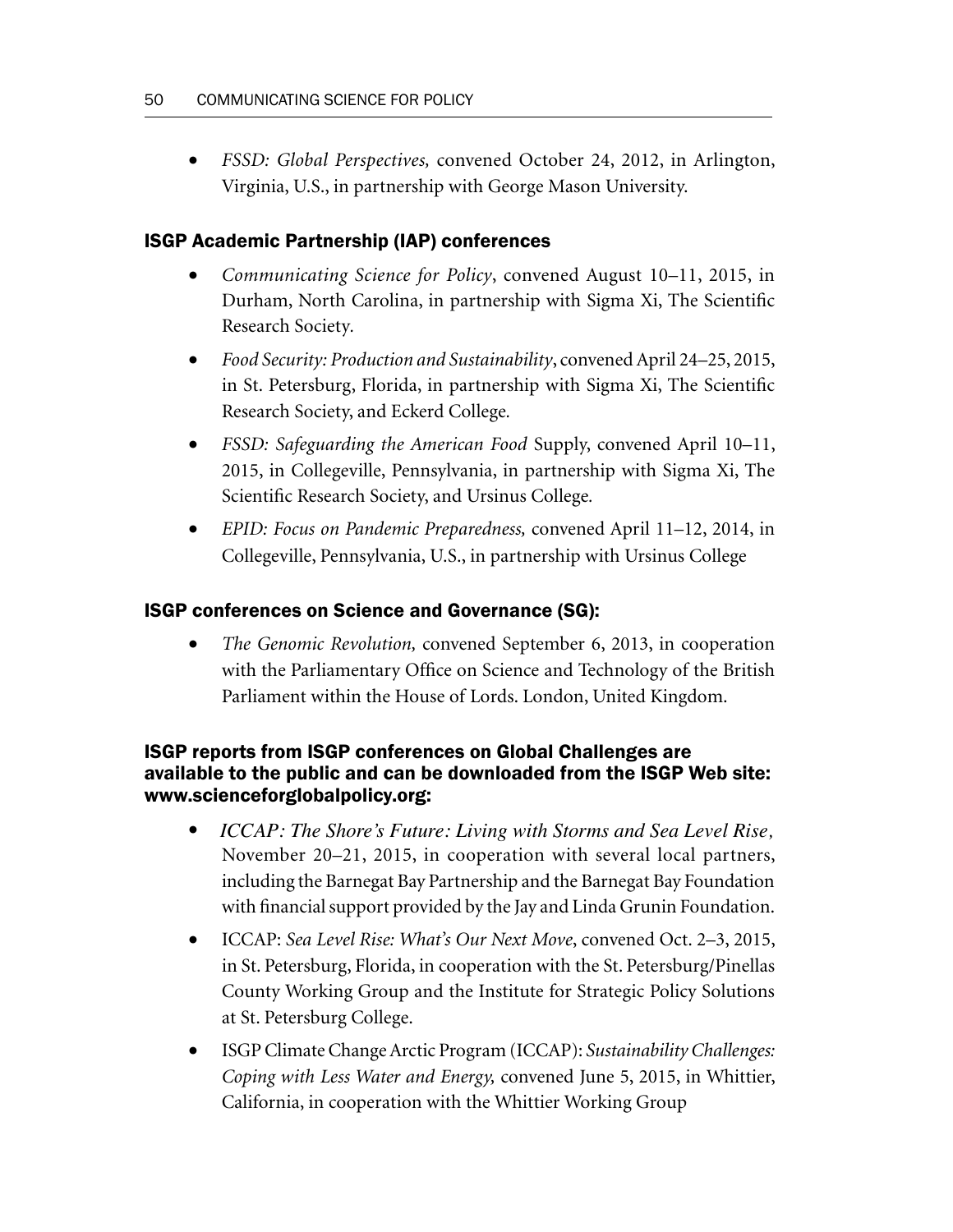• ICCAP: *Living with Less Water*, convened February 20–21, 2015, in Tucson Arizona, in cooperation with the Tucson Working Group.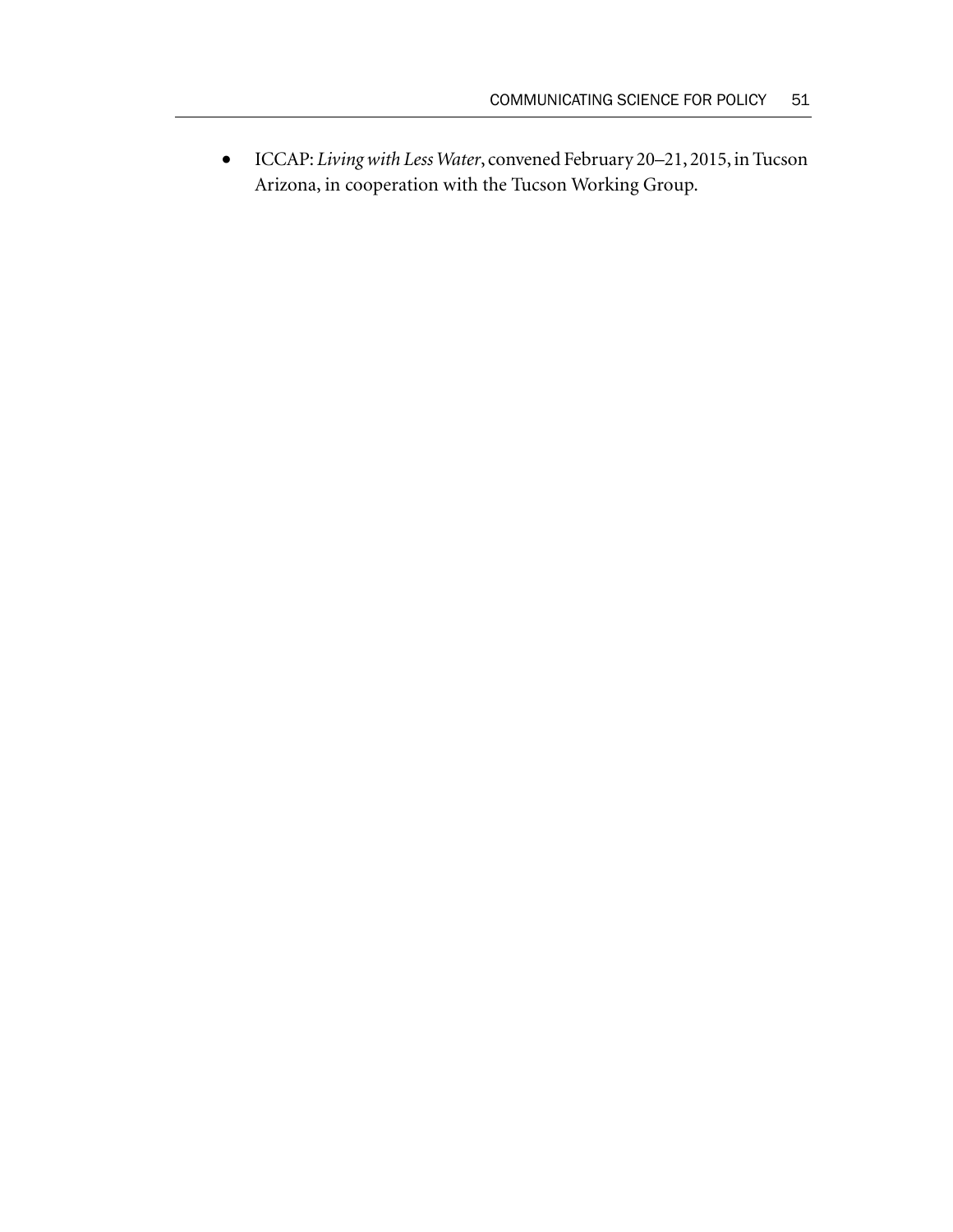# Biographical information of Scientifc Presenters

### Arthur Lupia, Ph.D.

Dr. Lupia is the Hal R. Varian Collegiate Professor of Political Science at the University of Michigan. He currently serves as Chair of the National Academy of Science's Roundtable of the Application of Social and Behavioral Science Research, is an executive member of the Board of Directors of Climate Central, and is on the Advisory Board of the National Academies' Division of Behavioral and Social Science and Education. Dr. Lupia has held a range of scientific leadership positions including Principal Investigator of the American National Election Studies, and founder of TESS (Time-Sharing Experiments in the Social Sciences), which has helped hundreds of scientists from many disciplines run innovative experiments on opinion formation and change using nationally representative subject pools. Dr. Lupia's research examines how people make decisions when they lack information and how they manage complex information flows. His topics of expertise include information processing, persuasion, strategic communication, and civic competence. His newest book is "Uninformed: Why People Know So Little About Politics and What We Can Do About It" (Oxford University Press, forthcoming).

#### Elizabeth Neeley, M.A.

Ms. Neeley is Executive Director of The Story Collider, an organization dedicated to the idea that there is power in true, personal stories about science, told live. She is the former Assistant Director of Science Outreach for COMPASS, a nonprofit dedicated to helping scientists effectively engage in public discourse and decisionmaking about the environment. An experienced professor and workshop leader, Ms. Neeley's approach to science communication is strongly influenced by network science and her graduate research into the evolution of visual communication systems in tropical reef fishes. Ms. Neeley has co-authored the peer-reviewed journal articles "COMPASS: Navigating the Rules of Scientific Engagement," and "A critical evaluation of science outreach via social media: its role and impact on scientists," and contributed chapters to the books "The Complete Guide to Science Blogging" (Yale University Press, forthcoming), "Effective Risk Communication" (Routledge, 2014), and "Escape from the Ivory Tower" (Island Press, 2010). A member of The National Association of Science Writers and Public Communication in Science and Technology, she has more than 10,000 Twitter followers, including hundreds of scientists she has trained in the use of social media.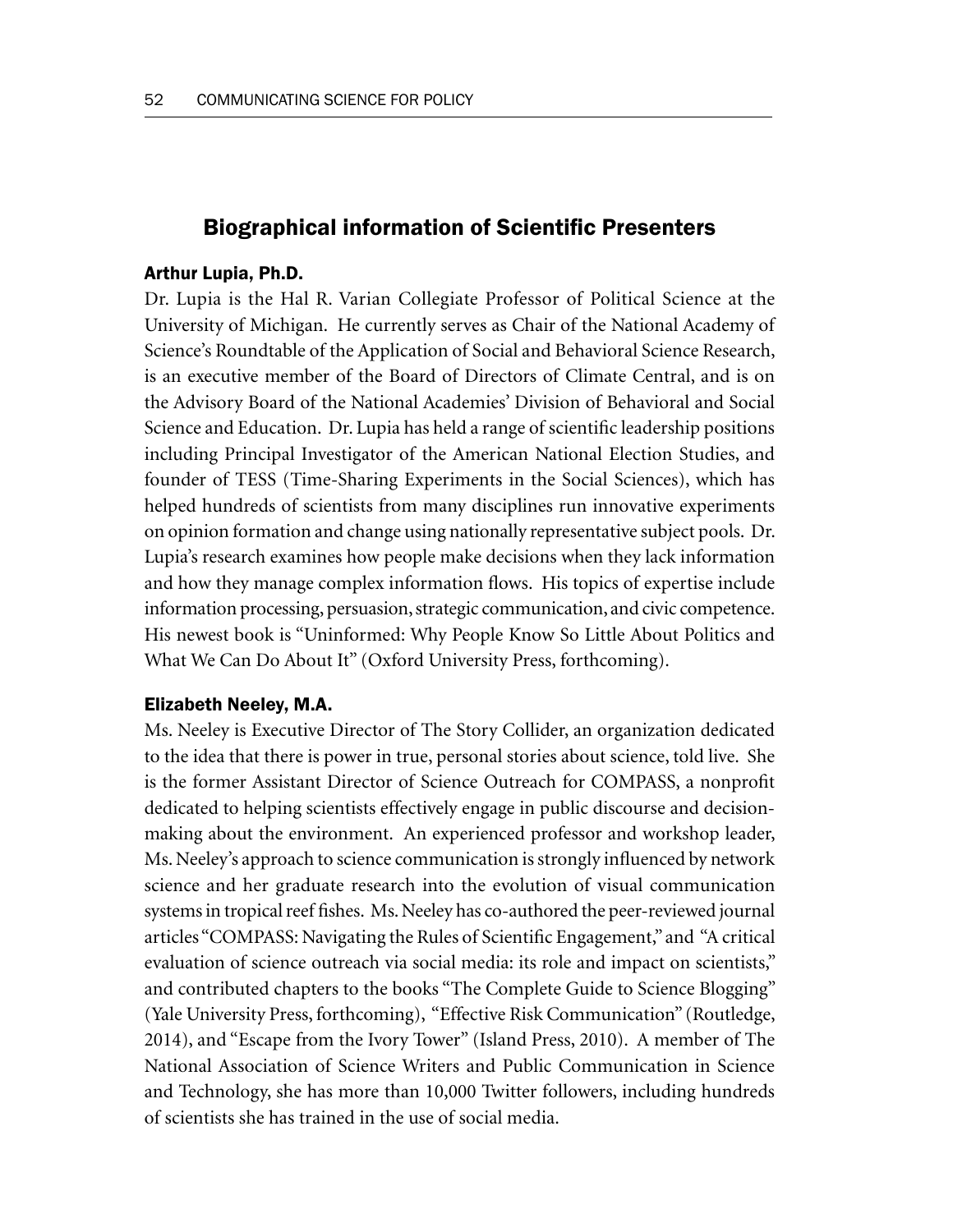#### William K. Hallman, Ph.D.

Dr. Hallman is a professor and Chair of the Department of Human Ecology at Rutgers University, New Jersey, and the current Chair of the Risk Communication Advisory Committee of the U.S. Food and Drug Administration. A member of the Rutgers' graduate faculty of the Department of Nutritional Sciences, and of the Bloustein School of Planning and Public Policy, Dr. Hallman is the former Director of the Food Policy Institute at Rutgers. He also serves on the Executive Committee of Rutgers Against Hunger (RAH), and helped to found the New Brunswick Community Farmers Market. His research examines public perceptions of controversial issues concerning food, health, and the environment. Recent research projects have looked at consumer perceptions and behaviors concerning genetically modified foods, animal cloning, avian influenza, accidental and intentional food contamination incidents, and food recalls. His current research projects include studies of public perceptions and responses to food safety risks, the safety of fresh meat, poultry, game, and seafood products purchased on the Internet, the use of nanotechnology in food, and public understanding of health claims made for food products.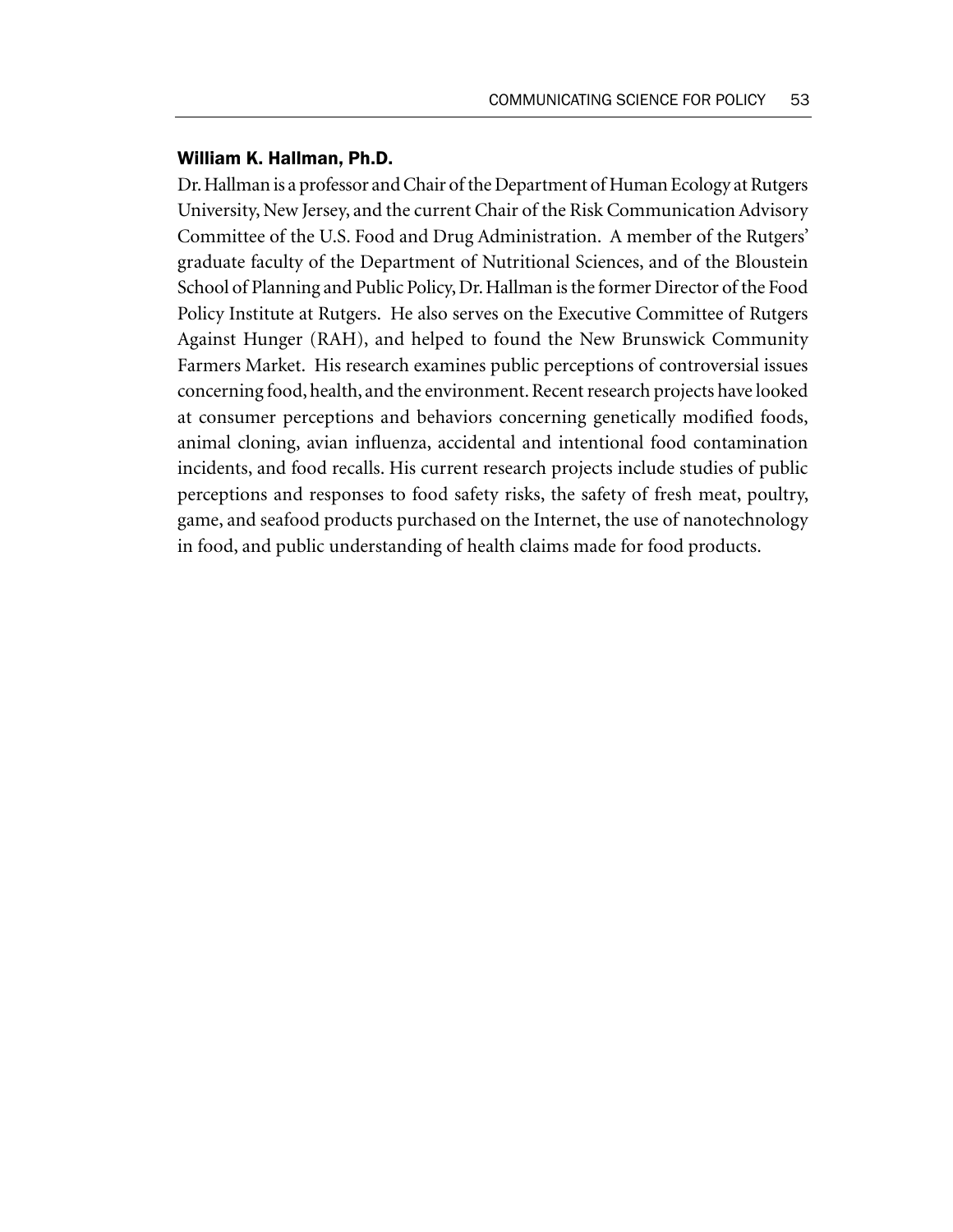# Conference debaters

### **Rick Borchelt**

Director, Office of Communications and Public Affairs, Office of Science, Department of Energy

### **Marla Broadfoot**

Freelance Science Writer and Editor Wendell, North Carolina

### **Graham Bullock**

Assistant Professor, Political Science and Environmental Studies Departments, Davidson College

#### **Russ Campbell**

Communications Officer, Burroughs Wellcome Fund

#### **Nancy Conrad**

Founder and Chairman, Conrad Foundation; education advocate

#### **Norman Fraley**

Principal Analytical Chemist; Project Program Manager, NutrAfrica

### **Teresa Fryberger**

Director, Board on Chemical Sciences and Technology, National Academies of Sciences, Engineering, and Medicine

#### **Eric Grunden**

Chief School Officer and founder, Research Triangle High School

# **Aaron Huertas** Science Communications Officer, Union of Concerned Scientists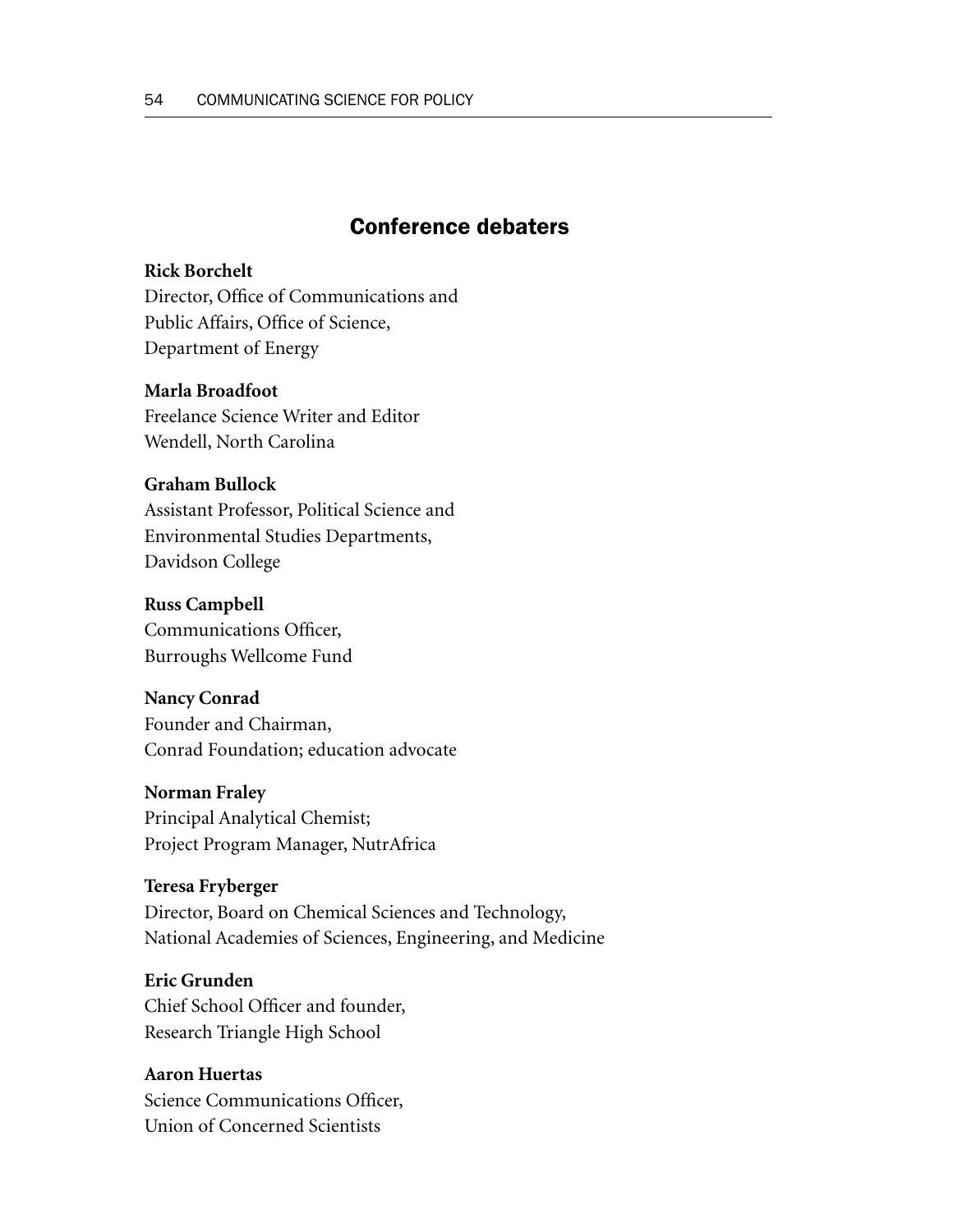### **Judith Jones**

Science teacher, Chapel Hill/Carrboro Schools, retired; eMSS (e-Mentoring for Student Success)

### **Elana Kimbrell**

Communication Program Officer, American Association for the Advancement of Science

#### **Amy Knisley**

Professor, Environmental Law and Policy Warren Wilson College

### **Bill Koch**

Analytical Chemist, consultant; Retired NIST and USP; Member, Sigma Xi Board of Directors

#### **Michael Madden**

Research Biologist, University of North Carolina, Chapel Hill; UNC Sigma Xi

#### **Brian Malow**

Science Comedian; Curator of the Daily Planet at the N.C. Museum of Natural Sciences

### **Craig McClain**

Marine Biologist, Science Communicator, Deputy Director, Triangle Center for Evolutionary Medicine, Duke University

### **David D. Moran**

Hydrodynamics; Publisher of American Scientist magazine; Board of Directors, Sigma Xi

### **Abby Olena**

Postdoctoral fellow Duke Initiative for Science and Society

### **Theodora Pinou**

Professor, Department of Biological and Environmental Sciences, Western Connecticut State University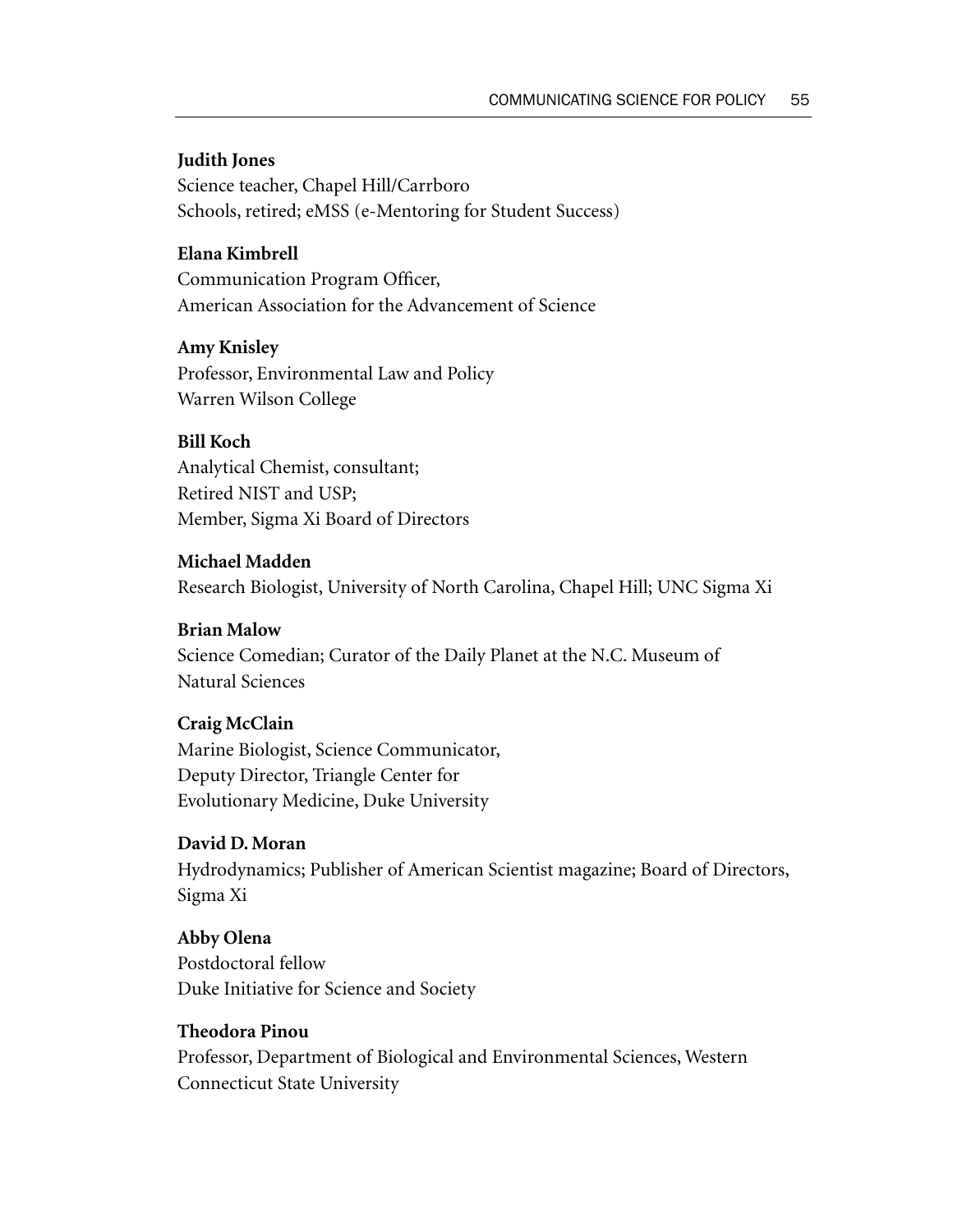## **Art Poland**

Research Professor, Department of Physics and Astronomy, George Mason University

# **Penny Riggs**

Associate Professor, Department of Animal Science, Texas A&M University

## **Mary-Russell Roberson**

Science writer and editor, National Association of Science Writers; Science Communicators of North Carolina

# **Jorge Rodriguez**

Research Assistant Professor, Bioengineering, Clemson University

# **Wade Roush**

Program Outreach Officer, Knight Science Journalism; Research Associate, Program in Science, Technology, and Society, Massachusetts Institute of Technology

## **Fenella Saunders**

Managing Editor, American Scientist magazine, Sigma Xi

# **Laura A. Schoppe**

President, Fuentek, LLC

## **Amy Sheck**

Teacher and Dean of Science, North Carolina School of Science and Math

## **Erika Shugart**

Director of Communications & Marketing Strategy, American Society for Microbiology; Principal, Erika Shugart Consulting

## **Patricia Simmons**

Professor, STEM Education, College of Education, N.C. State University, Sigma Xi Chapter President

# **Tery Spataro**

Executive Vice President, Director of Innovation, CCG Catalyst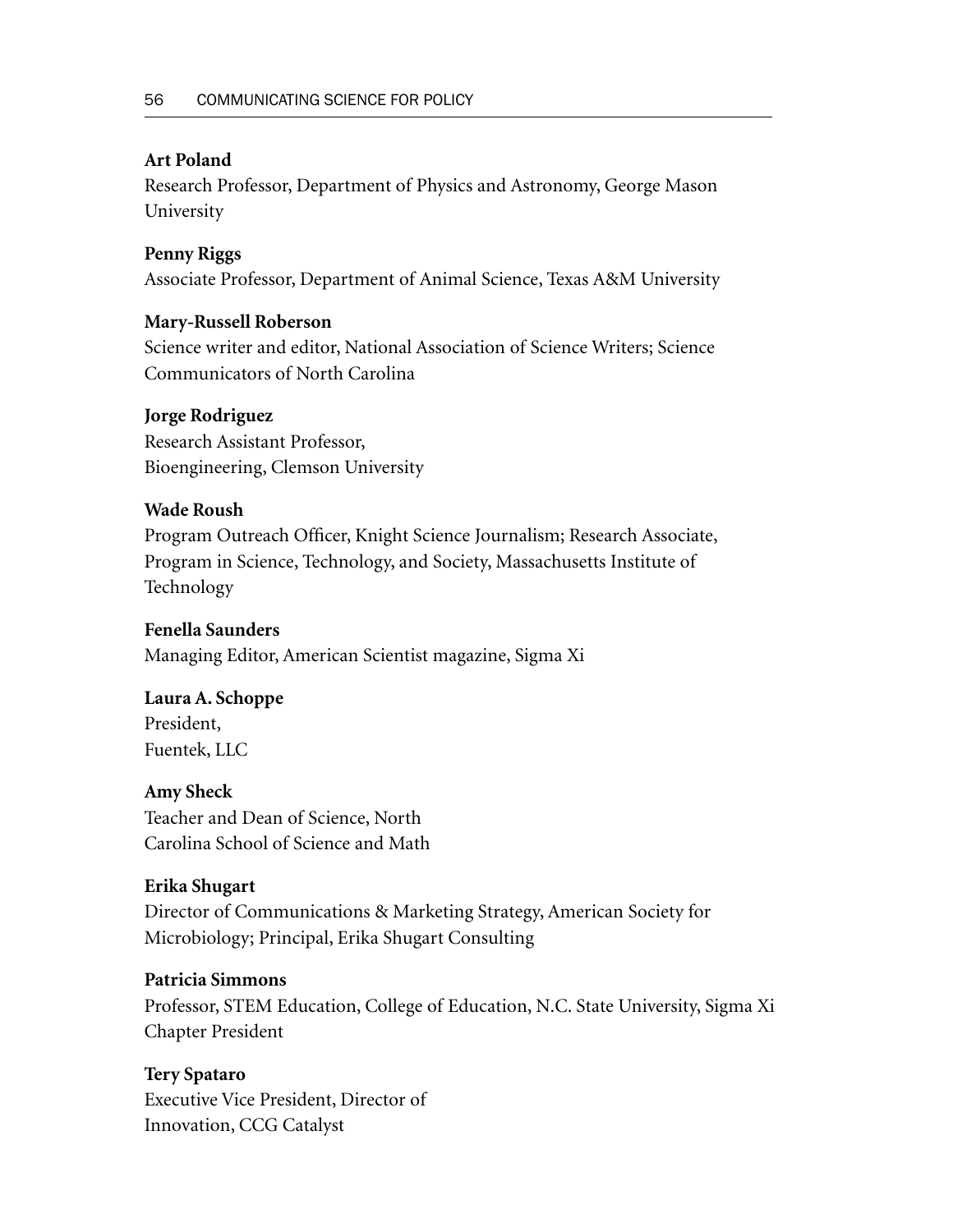### **Ellen Thomas**

Research Assistant Professor, Center of Excellence for Food Safety Research in Child Nutrition Programs, Kansas State University

### **Kyle Trenshaw**

STEM Education Postdoctoral Research Associate, Brown University

### **Nancy Turner**

Research Professor, Department of Nutrition and Food Science, Texas A&M University

### **Jamie Vernon**

Director of Science Communications and Publications, and editor-in-chief of American Scientist magazine, Sigma Xi

### **Jory Weintraub**

Science Communication Director, Duke Initiative for Science & Society; Senior Lecturing Fellow, Duke University

### **Robert Youker**

Assistant Professor, Department of Biology, Western Carolina University

## **Paula Young**

Professor of Mathematics; Director of the Center for Teaching Excellence and Innovation, Salem College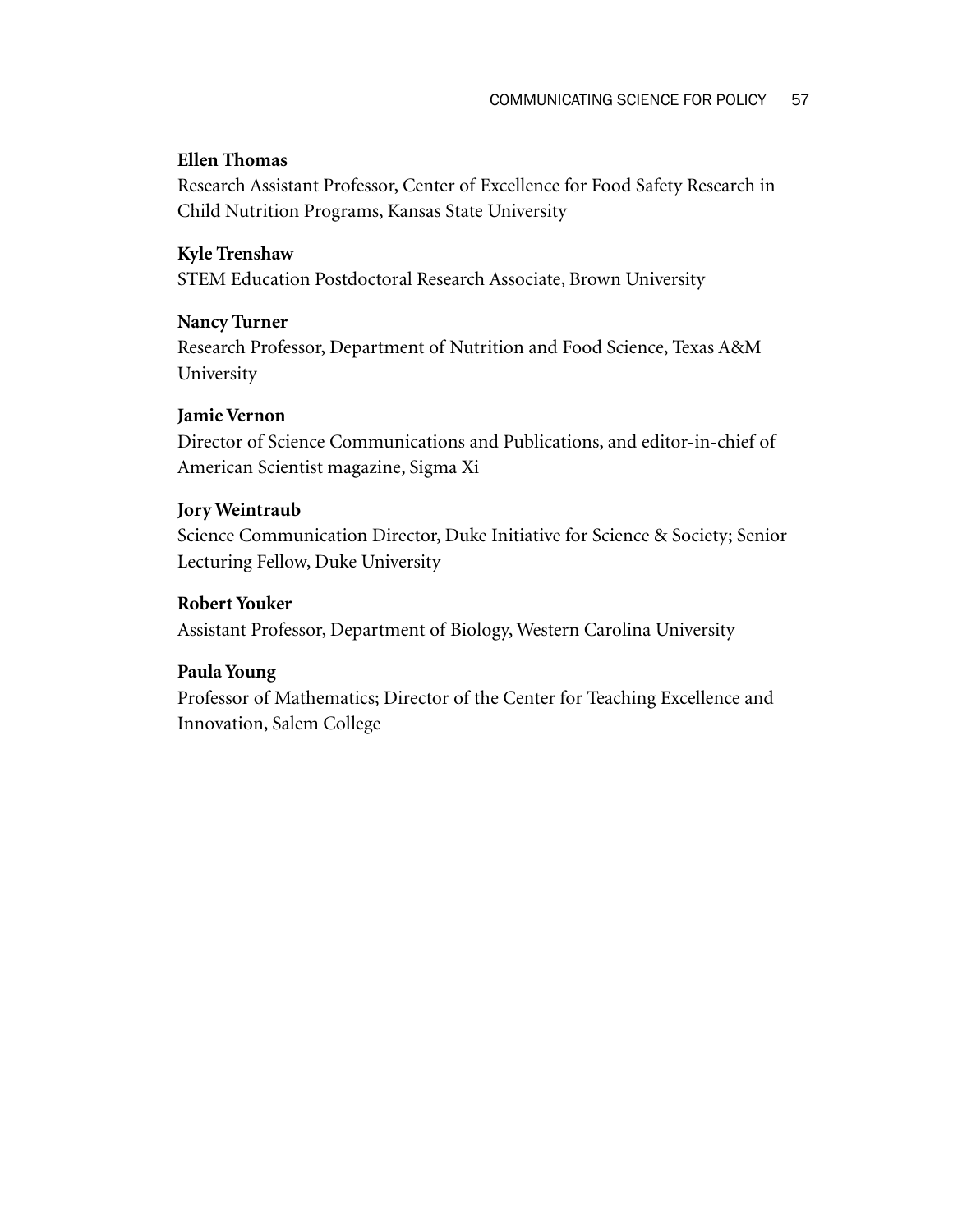# Biographical information of ISGP Board of Directors

#### Dr. George Atkinson, Chairman

Dr. Atkinson founded the Institute on Science for Global Policy (ISGP) and is an Emeritus Professor of Chemistry, Biochemistry, and Optical Science at the University of Arizona. He is former head of the Department of Chemistry at the University of Arizona, the founder of a laser sensor company serving the semiconductor industry, and Science and Technology Adviser (STAS) to U.S. Secretaries of State Colin Powell and Condoleezza Rice. He launched the ISGP in 2008 as a new type of international forum in which credible experts provide governmental and societal leaders with understanding of the science and technology that can be reasonably anticipated to help shape the increasingly global societies of the 21st century. Dr. Atkinson has received National Science Foundation and National Institutes of Health graduate fellowships, a National Academy of Sciences Post Doctoral Fellowship, a Senior Fulbright Award, the SERC Award (U.K.), the Senior Alexander von Humboldt Award (Germany), a Lady Davis Professorship (Israel), the first American Institute of Physics' Scientist Diplomat Award, a Titular Director of the International Union of Pure and Applied Chemistry, the Distinguished Service Award (Indiana University), an Honorary Doctorate (Eckerd College), the Distinguished Achievement Award (University of California, Irvine), and was selected by students as the Outstanding Teacher at the University of Arizona. He received his B.S. (high honors, Phi Beta Kappa) from Eckerd College and his Ph.D. in physical chemistry from Indiana University.

### Dr. Ben Tuchi, Secretary/Treasurer

Dr. Tuchi is chairman of the board of directors of the Arizona Research Park Authority. He received his B.S. and M.S. degrees in Business Administration from the Pennsylvania State University and his PhD in Finance from St Louis University. His full-time teaching career began in 1961 at St. Francis College and continued until 1976 at West Virginia University. From 1976 through 1996 he served in cabinet levels at West Virginia University, The University of Arizona, The University of North Carolina at Chapel Hill, and finally as Sr. Vice Chancellor for Business and Finance of the University of Pittsburgh. During those assignments he was simultaneously a tenured professor of finance. He retired from the last executive post in 1996 and returned to a full-time teaching position as Professor of Finance at the University of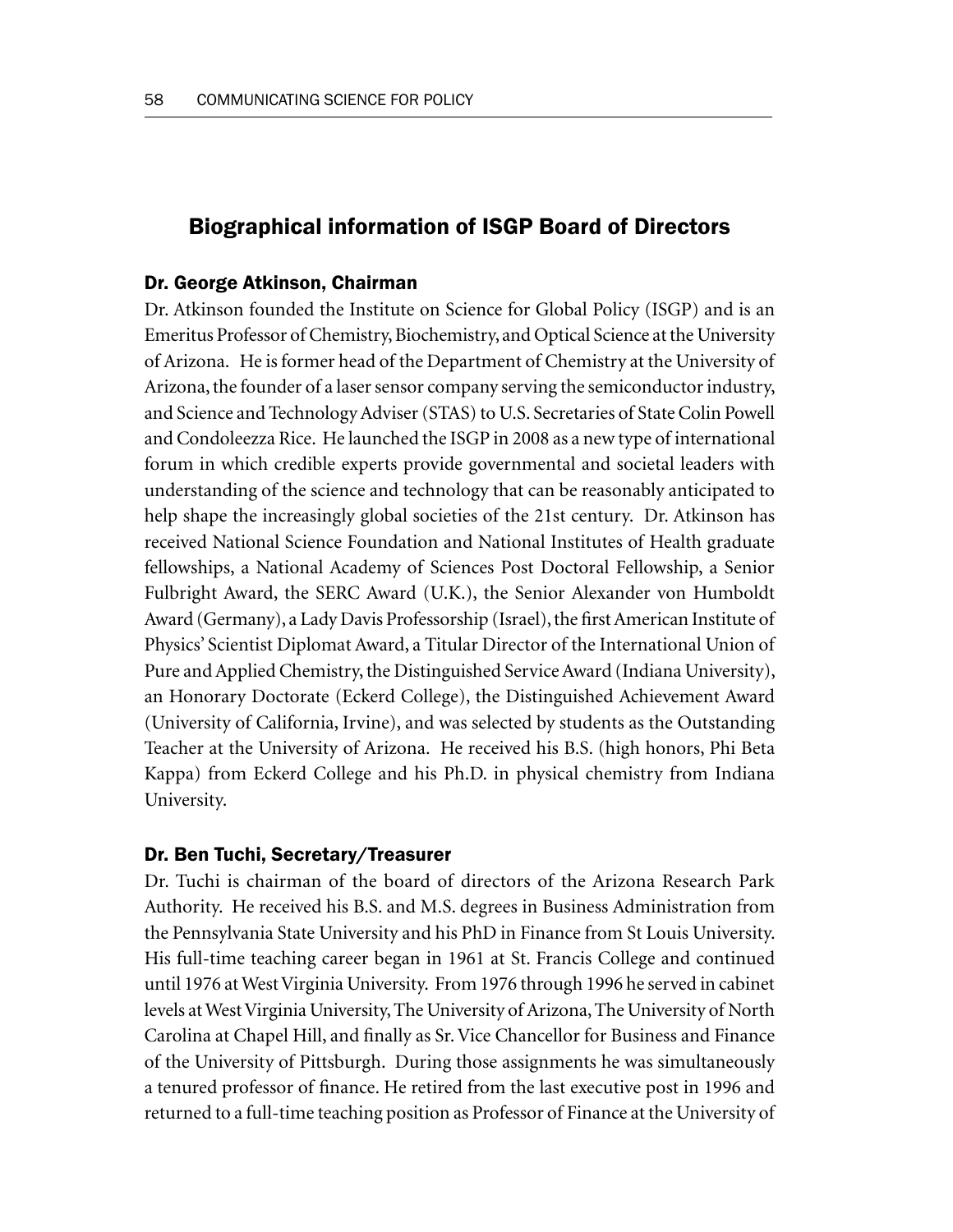Pittsburgh, until his retirement in 1999. For the two years prior to his retirement he was the Director of Graduate Programs in Business in Central Europe, at Comenius University, making his home in Bratislava, The Slovak Republic.

### Dr. Janet Bingham, Member

Dr. Bingham is former President and CEO of the George Mason University (GMU) Foundation and GMU's Vice President for Advancement. GMU is the largest university in Virginia. Previously, she was President and CEO of the Huntsman Cancer Foundation (HCF) in Salt Lake City, Utah. The foundation is a charitable organization that provides financial support to the Huntsman Cancer Institute, the only cancer specialty research center and hospital in the Intermountain West. Dr. Bingham also managed Huntsman Cancer Biotechnology Inc. In addition, she served as Executive Vice President and Chief Operating Officer with the Huntsman Foundation, the private charitable foundation established by Jon M. Huntsman Sr. to support education, cancer interests, programs for abused women and children, and programs for the homeless. Before joining the Huntsman philanthropic organizations, Dr. Bingham was the Vice President for External Relations and Advancement at the University of Arizona. Prior to her seven years in that capacity, she served as Assistant Vice President for Health Sciences at the University of Arizona Health Sciences Center. Dr. Bingham was recognized as one of the Ten Most Powerful Women in Arizona.

#### Dr. Henry Koffler, Member

Dr. Koffler is President Emeritus of the University of Arizona (UA). He served as President of the UA from 1982-1991. From 1982 he also held professorships in the Departments of Biochemistry, Molecular and Cellular Biology, and Microbiology and Immunology, positions from which he retired in 1997 as Professor Emeritus of Biochemistry. His personal research during these years concentrated on the physiology and molecular biology of microorganisms. He was Vice President for Academic Affairs, University of Minnesota, and Chancellor, University of Massachusetts/Amherst, before coming to the UA. He taught at Purdue University, where he was a Hovde Distinguished Professor, and the School of Medicine at Western Reserve University (now Case Western Reserve University). Dr. Koffler served as a founding Governor and founding Vice-Chairman of the American Academy of Microbiology, and as a member of the governing boards of Fermi National Accelerator Laboratory, the Argonne National Laboratory, and the Superconducting Super Collider Laboratory. He was also a board member of the Association of American Colleges and Universities, a member and Chairman of the Council of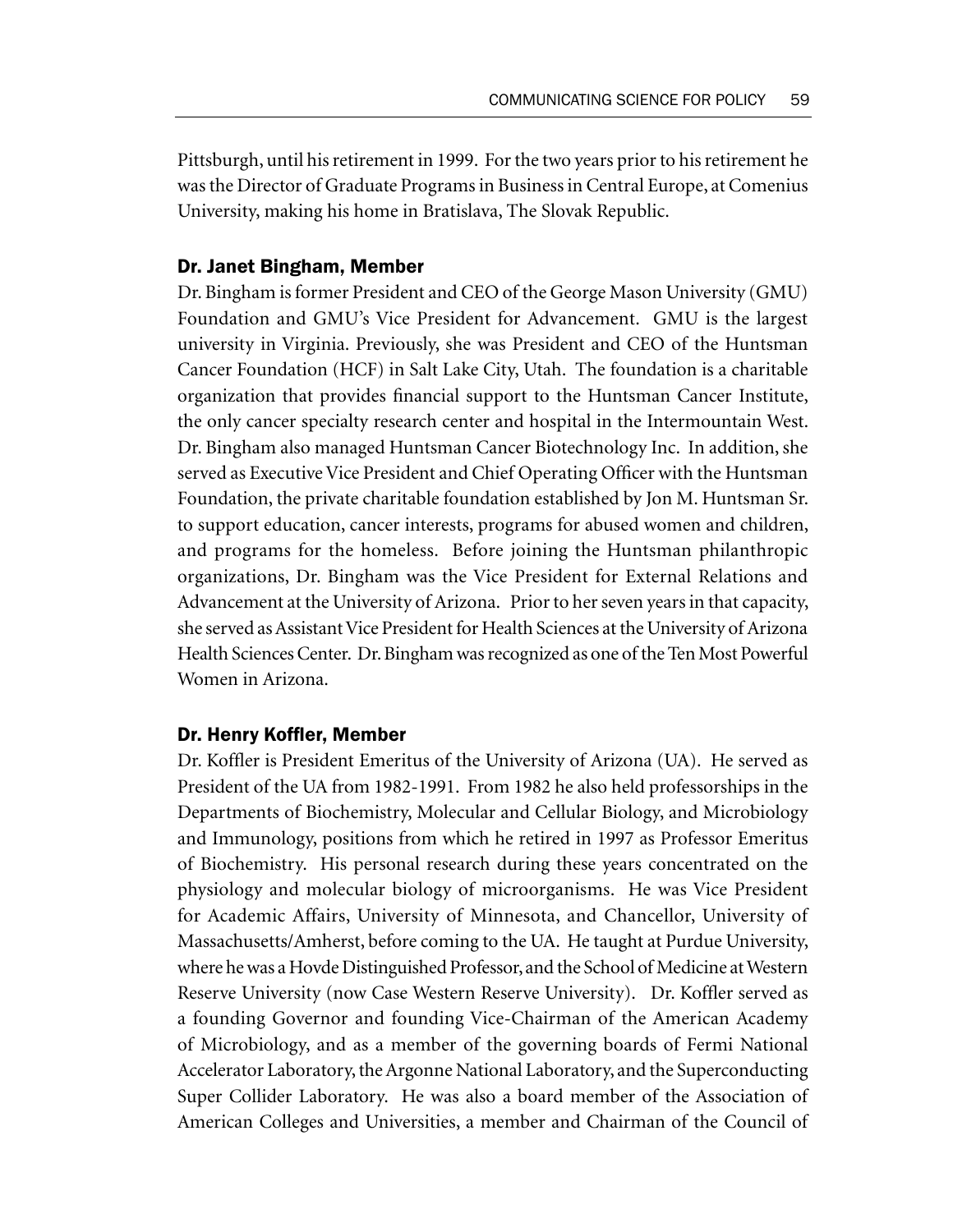Presidents and a member of the executive committee of the National Association of Land Grant Colleges and Universities. He was also Founder, President and board member of the Arizona Senior Academy, the driving force in the development of the Academy Village, an innovative living and learning community. Among the honors that Dr. Koffler has received are a Guggenheim Fellowship and the Eli Lilly Award in Bacteriology and Immunology.

### Mr. Jim Kolbe, Member

For 22 years, Mr. Kolbe served in the United States House of Representatives, elected in Arizona for 11 consecutive terms, from 1985 to 2007. Mr. Kolbe is currently serving as a Senior Transatlantic Fellow at the German Marshall Fund of the United States, and as a Senior Adviser to McLarty Associates, a strategic consulting firm. He advises on trade matters as well as issues of effectiveness of U.S. assistance to foreign countries, on U.S.-European Union relationships, and on migration and its relationship to development. He is also Co-Chair of the Transatlantic Taskforce on Development with Gunilla Carlsson, the Swedish Minister for International Development Cooperation. He also is an adjunct Professor in the College of Business at the University of Arizona. While in Congress, he served for 20 years on the Appropriations Committee of the House of Representatives, was chairman of the Treasury, Post Office and Related Agencies subcommittee for four years, and for his final six years in Congress, he chaired the Foreign Operations, Export Financing and Related Agencies subcommittee. He graduated from Northwestern University with a B.A. degree in Political Science and then from Stanford University with an M.B.A. and a concentration in economics.

#### Dr. Charles Parmenter, Member

Dr. Parmenter is a Distinguished Professor Emeritus of Chemistry at Indiana University. He also served as Professor and Assistant and Associate Professor at Indiana University in a career there that spanned nearly half a century (1964-2010). He earned his bachelor's degree from the University of Pennsylvania and served as a Lieutenant in the U.S. Air Force from 1955-57. He worked at DuPont after serving in the military and received his Ph.D. from the University of Rochester and was a Postdoctoral Fellow at Harvard University. He has been elected a Member of the National Academy of Sciences and the American Academy of Arts and Sciences, and a Fellow of the American Physical Society and the American Association for the Advancement of Science. He was a Guggenheim Fellow, a Fulbright Senior Scholar, and received the Senior Alexander von Humboldt Award in 1984. He has received the Earle K. Plyler Prize, was a Spiers Medalist and Lecturer at the Faraday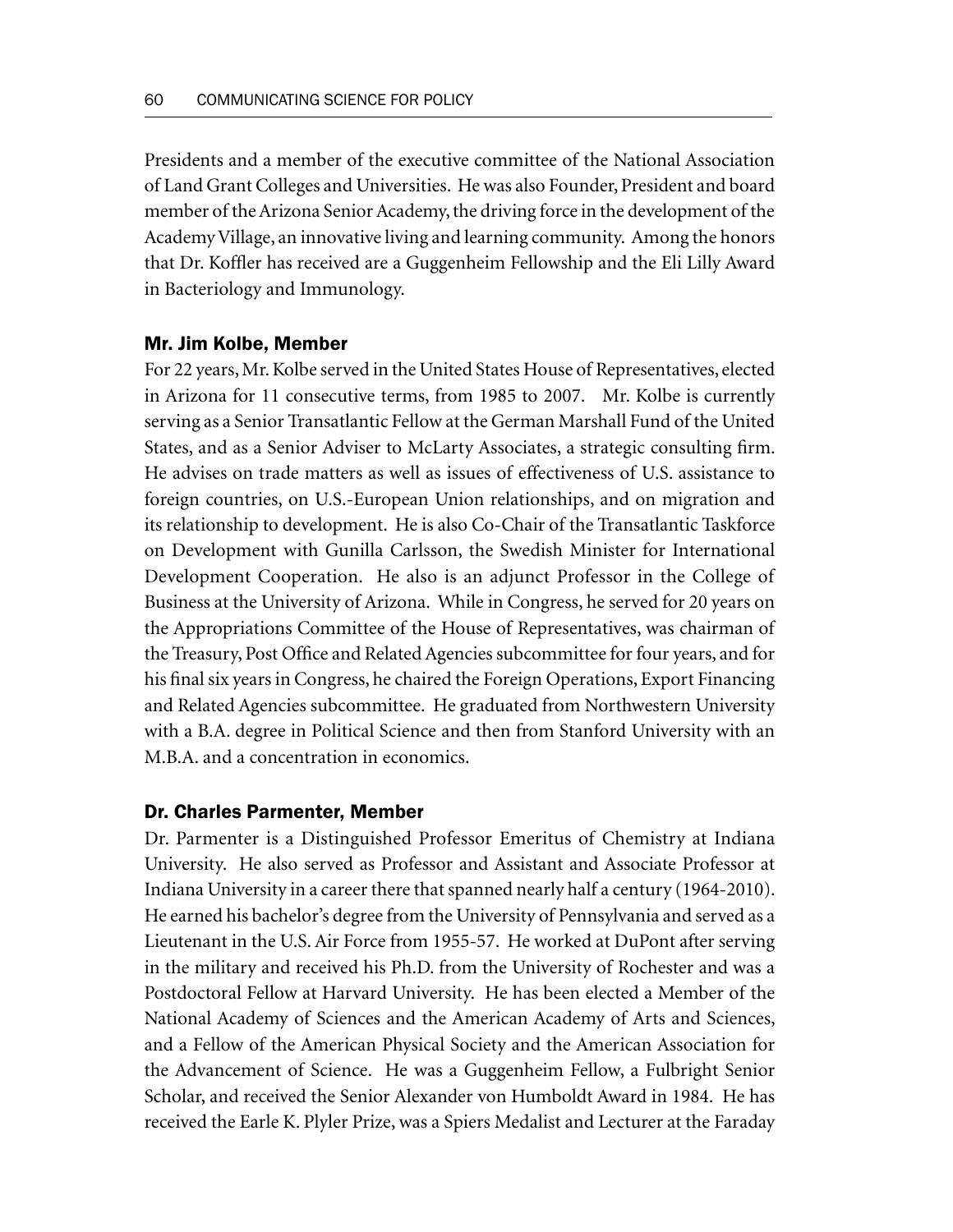Society, and served as Chair of the Division of Physical Chemistry of the American Chemical Society, Co-Chair of the First Gordon Conference on Molecular Energy Transfer, Co-organizer of the Telluride Workshop on Large Amplitude Motion and Molecular Dynamics, and Councilor of Division of Chemical Physics, American Physical Society.

### Mr. Thomas Pickering, Member

Mr. Pickering is Vice Chairman of Hills & Co, international consultants, and Strategic Adviser to NGP Energy Capital Management. He co-chaired a State-Departmentsponsored panel investigating the September 2012 attack on the U.S. diplomatic mission in Benghazi. He served as U.S. ambassador to the United Nations in New York, the Russian Federation, India, Israel, El Salvador, Nigeria, and the Hashemite Kingdom of Jordan. Mr. Pickering also served on assignments in Zanzibar and Dar es Salaam, Tanzania. He was U.S. Under Secretary of State for Political Affairs, president of the Eurasia Foundation, Assistant Secretary of State for Oceans and International Environmental and Scientific Affairs, and Boeing Senior Vice President for International Relations. He also co-chaired an international task force on Afghanistan, organized by the Century Foundation. He received the Distinguished Presidential Award in 1983 and again in 1986 and was awarded the Department of State's highest award, the Distinguished Service Award in 1996. He holds the personal rank of Career Ambassador, the highest in the U.S. Foreign Service. He graduated from Bowdoin College and received a master's degree from the Fletcher School of Law and Diplomacy at Tufts University.

### Dr. Eugene Sander, Member

Dr. Sander served as the 20th president of the University of Arizona (UA), stepping down in 2012. He formerly was vice provost and dean of the UA's College of Agriculture and Life Sciences, overseeing 11 academic departments and two schools, with research stations and offices throughout Arizona. He also served as UA Executive Vice President and Provost, Vice President for University Outreach and Director of the Agricultural Experiment Station and Acting Director of Cooperative Extension Service. Prior to his move to Arizona, Dr. Sander served as the Deputy Chancellor for biotechnology development, Director of the Institute of Biosciences and Technology, and head of the Department of Biochemistry and Biophysics for the Texas A&M University system. He was Chairman of the Department of Biochemistry at West Virginia University Medical Center and Associate Chairman of the Department of Biochemistry and Molecular Biology at the College of Medicine, University of Florida. As an officer in the United States Air Force, he was the assistant chief of the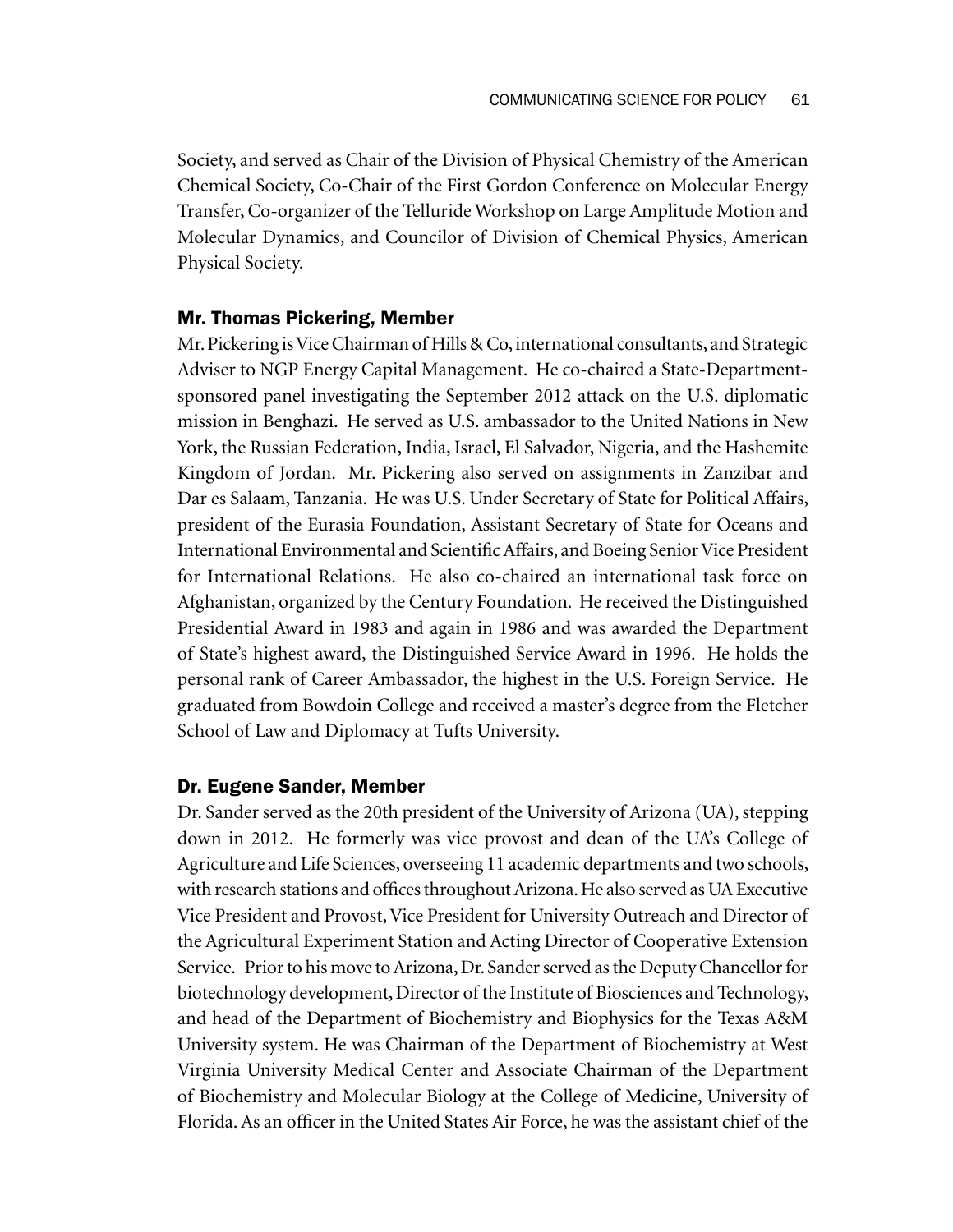biospecialties section at the Aerospace Medical Research Laboratory. He graduated with a bachelor's degree from the University of Minnesota, received his master's degree and Ph.D. from Cornell University and completed postdoctoral study at Brandeis University. As a biochemist, Dr. Sander worked in the field of mechanisms by which enzymes catalyze reactions.

### Mr. Richard Armitage, Special Adviser

Mr. L. Armitage is the President at Armitage International, where he assists companies in developing strategic business opportunities. He served as Deputy Secretary of State from March 2001 to February 2005. Mr. Armitage, with the personal rank of Ambassador, directed U.S. assistance to the new independent states (NIS) of the former Soviet Union. He filled key diplomatic positions as Presidential Special Negotiator for the Philippines Military Bases Agreement and Special Mediator for Water in the Middle East. President Bush sent him as a Special Emissary to Jordan's King Hussein during the 1991 Gulf War. Mr. Armitage also was Deputy Assistant Secretary of Defense for East Asia and Pacific Affairs in the Office of the Secretary of Defense. He graduated from the U.S. Naval Academy. He has received numerous U.S. military decorations as well as decorations from the governments of Thailand, Republic of Korea, Bahrain, and Pakistan. Most recently, he was appointed an Honorary Companion of The New Zealand Order of Merit. He serves on the Board of Directors of ConocoPhillips, ManTech International Corporation, and Transcu Ltd., is a member of The American Academy of Diplomacy as well as a member of the Board of Trustees of the Center for Strategic and International Studies.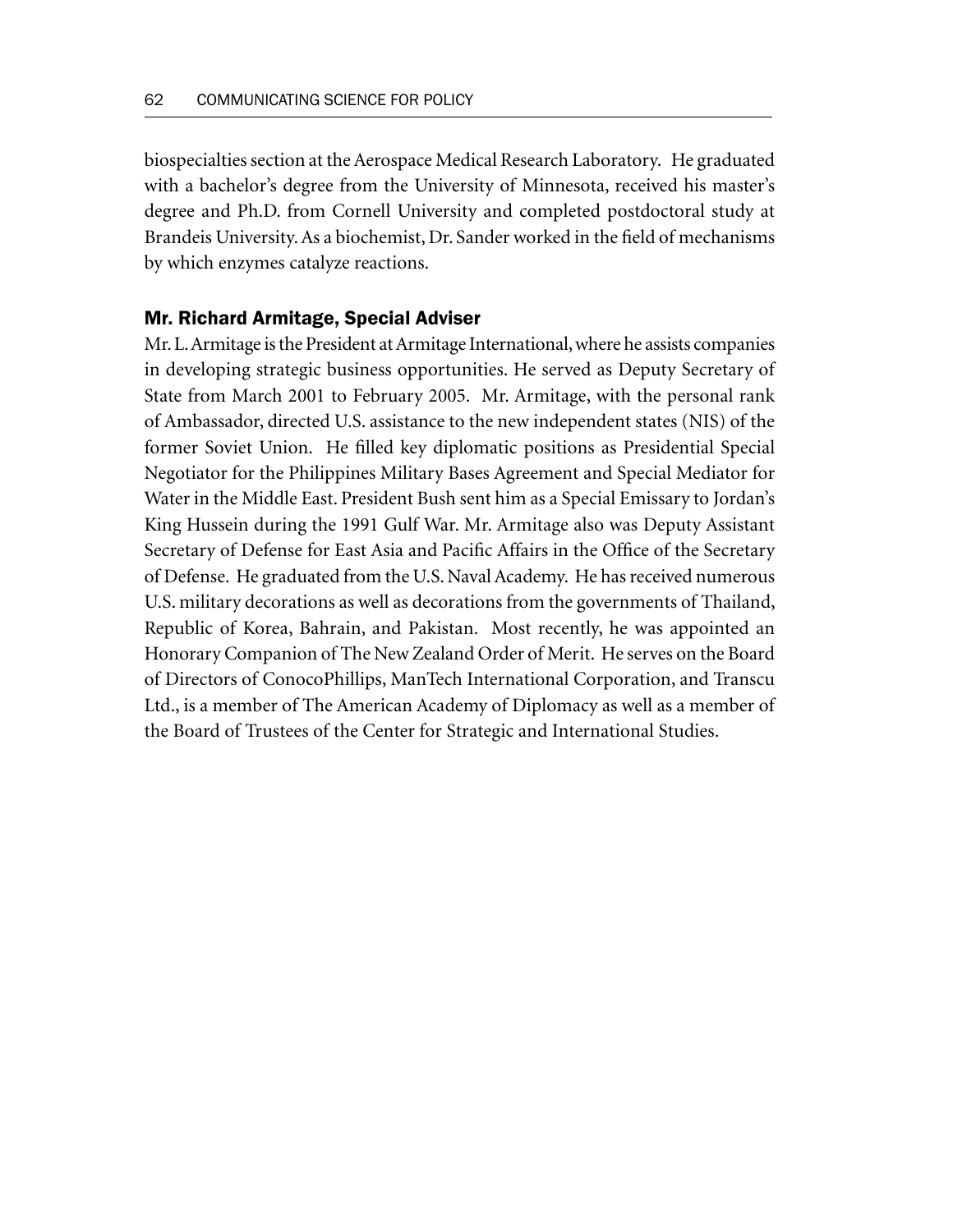# Biographical Information of ISGP staff

### George Atkinson, Ph.D.

Dr. Atkinson is the ISGP Founder and Executive Director and an Emeritus Professor of Chemistry, Biochemistry and Optical Science at the University of Arizona. His professional career includes academic teaching, research, administration, roles as a corporate founder and executive, and public service at the federal level. He is former Science and Technology Advisor (STAS) to U.S. Secretaries of State Colin Powell and Condoleeza Rice. In 2014, Dr. Atkinson was named president of Sigma Xi, The Scientific Research Society.

### Jennifer Boice, M.B.A

Ms. Boice is the ISGP Program Coordinator. She worked for 25 years in the newspaper industry at the Tucson Citizen, and was the Editor of the Tucson Citizen when it was closed in 2009. Ms. Boice received her M.B.A. from the University of Arizona and graduated from Pomona College in California with a degree in economics.

#### Sweta Chakraborty, Ph.D.

Dr. Chakraborty is the ISGP Associate Director. She received her doctorate in Risk Management from King's College London and has more than 20 published articles, has contributed to three books, and is author of the forthcoming book "Pharmaceutical Safety: A Study in Public and Private Regulation." She is currently an adjunct assistant professor at Columbia University and a program associate at Oxford University's Centre for Socio-Legal Studies.

#### Barbara Del Castello, B.A.

Ms. Del Castello is an ISGP Senior Fellow. She is a graduate of Eckerd College, St. Petersburg, Florida, with a degree in Biology and a minor in Anthropology. Before she began her work with ISGP, her focus was on Alzheimer's disease research in transgenic C. elegans.

### Christina Medvescek, B.A.

Ms. Medvescek is the ISGP Program Administrator. She is an internationally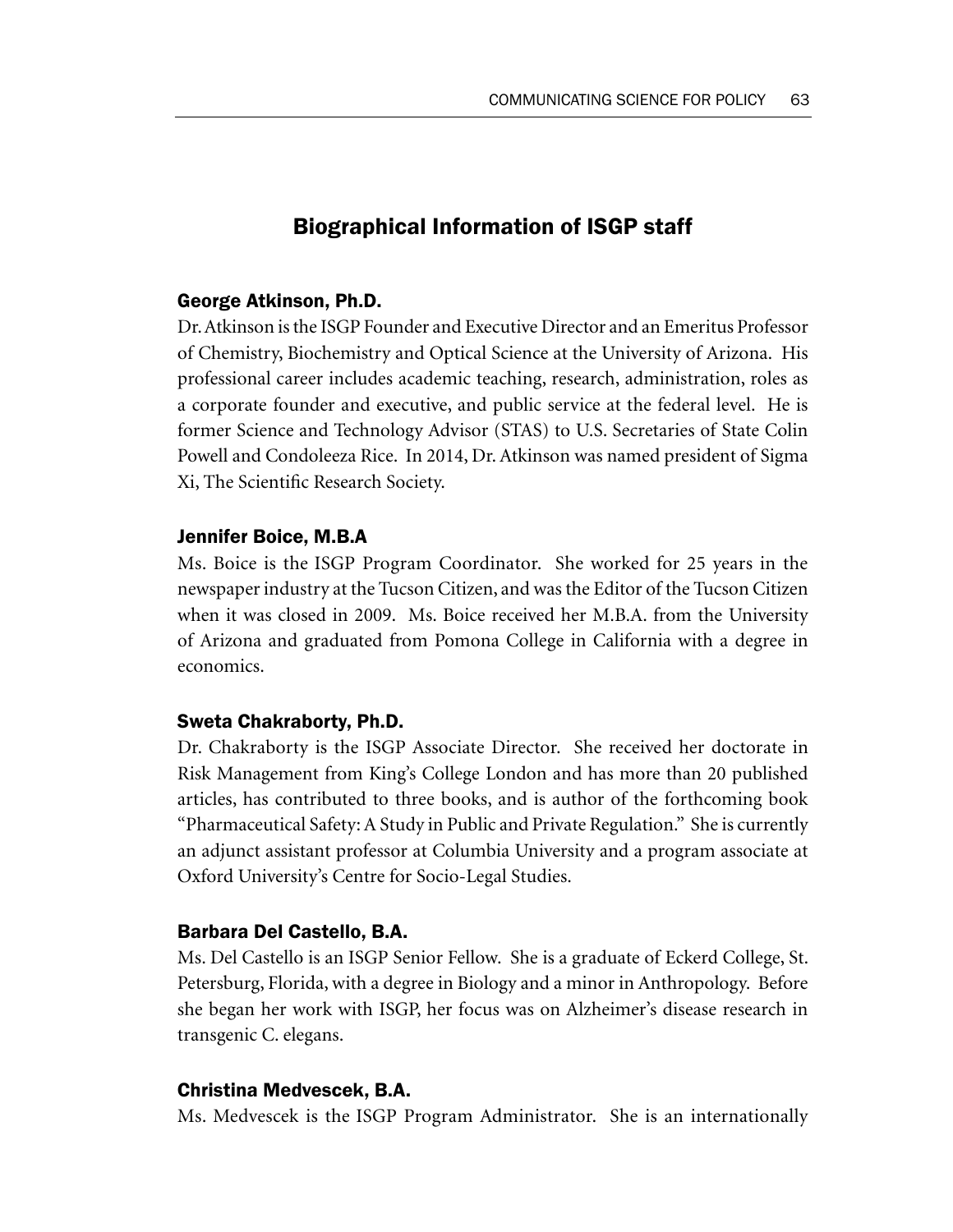published journalist and editor specializing in health, human development and conflict resolution. She also serves as an EEO mediator for the U.S. Postal Service, and as a volunteer mediator, facilitator and instructor at the Center for Community Dialogue, Tucson, AZ.

# Aubrey Paris, B.A.

Ms. Paris is an ISGP Senior Fellow. She graduated with degrees in Chemistry and Biology from Ursinus College, Collegeville, Pennsylvania, in May 2015, and will begin pursuing her Ph.D. in Inorganic Chemistry shortly thereafter. Ms. Paris' research interest is electro- and photocatalytic reduction of carbon dioxide as an alternative energy and environmental remediation strategy.

## Cleo Warner, B.A.

Ms. Warner is an ISGP Fellow. She is a graduate from Eckerd College, St. Petersburg, Florida, with a degree in Literature and Environmental Studies. Throughout her studies and various internships and jobs, she has focused on science communication with particular interest in food systems.

## Ramiro Soto, B.S.

Mr. Ramiro Soto is a Fellow with the ISGP. He graduated in May 2015 from the University of Arizona College of Science with a degree in General Applied Mathematics and a minor in Hebrew Studies. He plans to enter a doctoral program to further his studies in mathematics

## Andrea Vazquez

Ms. Vazquez is a Fellow with the ISGP. She currently is a student at Arizona State University pursuing her bachelor's degree in social work. She also serves as a college prep assistant at a Tucson, Arizona, high school. Her goal as a social worker is to advocate for people who are vulnerable and oppressed, especially youth.